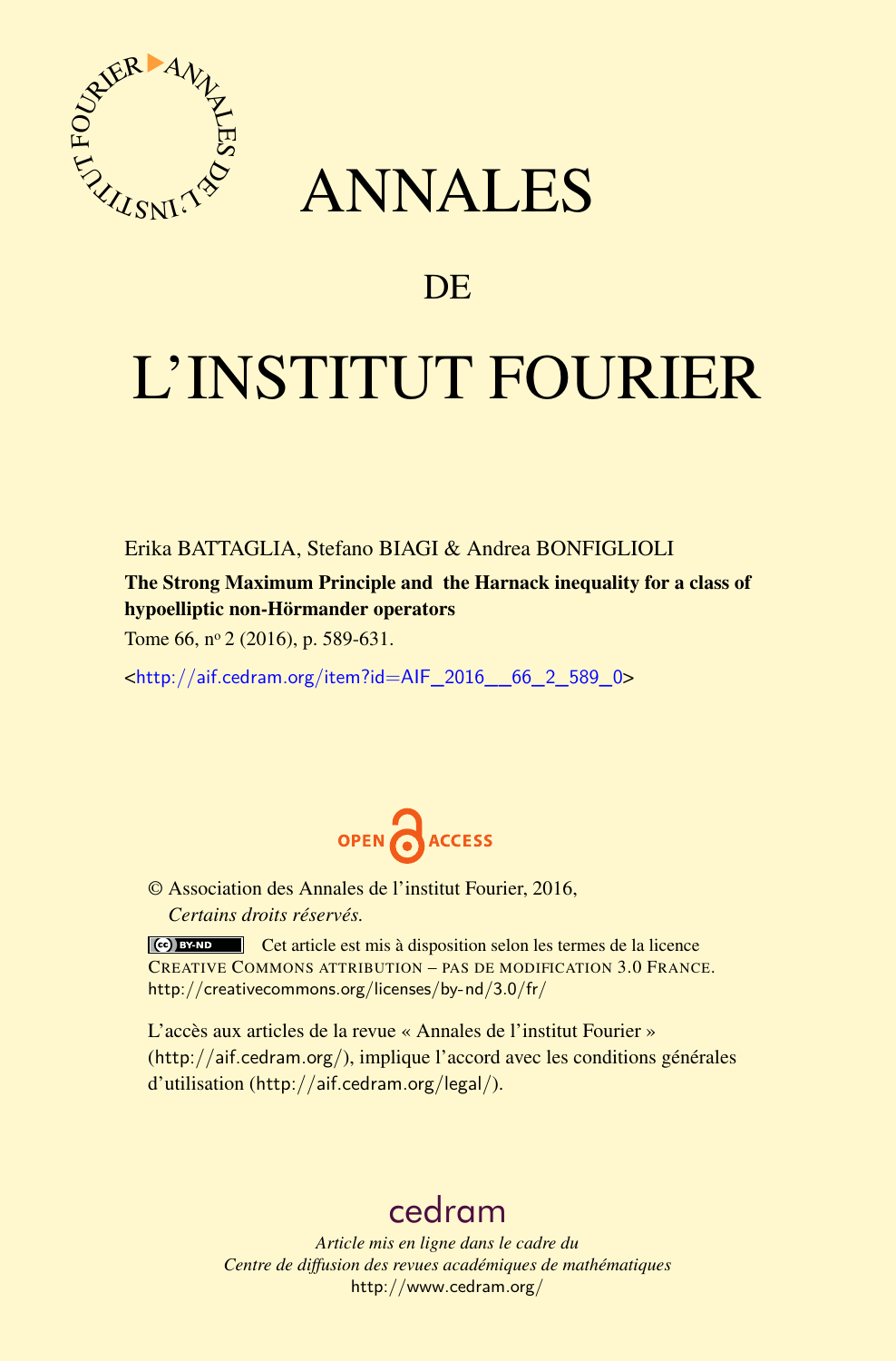### THE STRONG MAXIMUM PRINCIPLE AND THE HARNACK INEQUALITY FOR A CLASS OF HYPOELLIPTIC NON-HÖRMANDER OPERATORS

#### **by Erika BATTAGLIA, Stefano BIAGI & Andrea BONFIGLIOLI**

ABSTRACT. — We consider a class of hypoelliptic second-order operators  $\mathcal L$  in divergence form, arising from CR geometry and Lie group theory, and we prove the Strong and Weak Maximum Principles and the Harnack Inequality. The operators are not assumed in the Hörmander hypoellipticity class, nor to satisfy subelliptic estimates or Muckenhoupt-type degeneracy conditions; indeed our results hold true in the infinitely-degenerate case and for operators which are not necessarily sums of squares. We use a Control Theory result on hypoellipticity to recover a meaningful geometric information on connectivity and maxima propagation, in the absence of any maximal rank condition. For operators  $\mathcal L$  with  $C^{\omega}$  coefficients, this controltheoretic result also implies a Unique Continuation property for the  $\mathcal{L}-$ harmonic functions. The Harnack theorem is obtained via a weak Harnack inequality by means of a Potential Theory argument and the solvability of the Dirichlet problem for L.

Résumé. — Nous considérons une classe d'opérateurs du second ordre hypoelliptiques  $\mathcal L$  sous la forme de divergence et nous prouvons les principes du maximum fort et faible, et l'inégalité de Harnack. L n'est pas assumé dans la classe de hypoellipticité de Hörmander, ni satisfaisant des estimations sous-elliptique ou de dégénérescence à la Muckenhoupt; en effet nos résultats sont valables dans le cas infiniment dégénéré et pour des opérateurs qui ne sont pas des sommes de carrés. Nous utilisons un résultat de la théorie du contrôle sur l'hypoellipticité pour récupérer une information géométrique sur la connectivité et la propagation des maximums, en l'absence de la condition de rang maximal. Quand  $\mathcal L$  a coefficients *Cω*, ce résultat implique également une propriété de prolongement unique pour les fonctions L–harmoniques. Le théorème de Harnack est obtenue par une inégalité faible de Harnack au moyen d'un argument de la théorie du potentiel et la solvabilité du problème de Dirichlet.

Keywords: Degenerate-elliptic operators, maximum principles, Harnack inequality, Unique Continuation, divergence form operators.

Math. classification: 35B50, 35B45, 35H20, 35J25, 35J70, 35R03.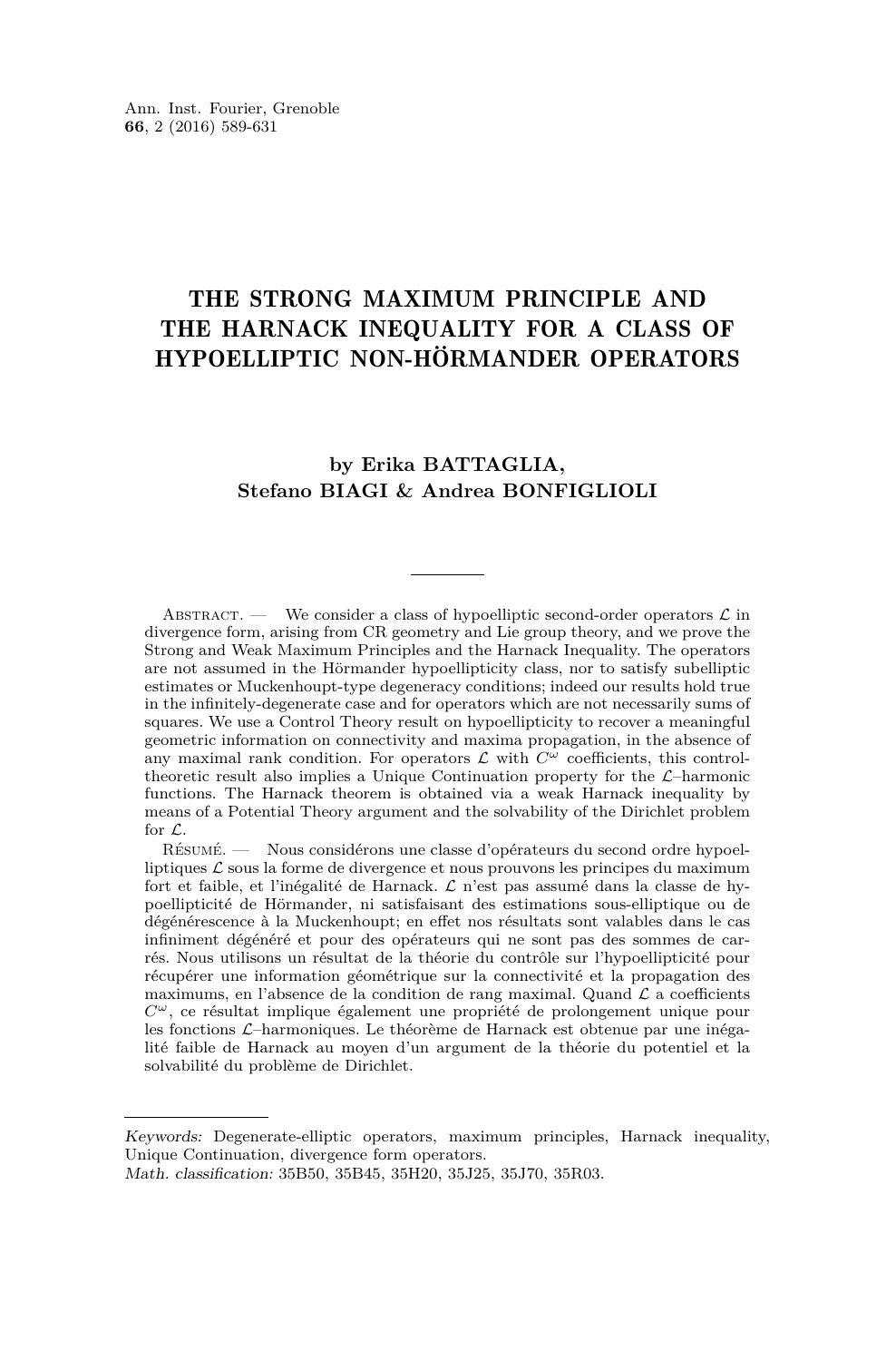#### **1. Introduction and main results**

Throughout the paper, we shall be concerned with linear second order partial differential operators (PDOs, in the sequel), possibly degenerateelliptic, in divergence form

<span id="page-2-0"></span>(1.1) 
$$
\mathcal{L} := \frac{1}{V(x)} \sum_{i,j=1}^N \frac{\partial}{\partial x_i} \left( V(x) a_{i,j}(x) \frac{\partial}{\partial x_j} \right), \quad x \in \mathbb{R}^N,
$$

where *V* is a  $C^{\infty}$  strictly positive function on  $\mathbb{R}^{N}$ , the matrix  $A(x) :=$  $(a_{i,j}(x))_{i,j}$  is symmetric and positive semi-definite at every point  $x \in \mathbb{R}^N$ , and it has real-valued  $C^{\infty}$  entries. In particular,  $\mathcal{L}$  is symmetric, when restricted to smooth and compactly supported functions, on  $L^2(\mathbb{R}^N, d\nu)$  with respect to the measure  $d\nu(x) = V(x) dx$ , which clarifies the role of *V* (see precisely identity [\(1.13\)](#page-14-0)). We tacitly understand these structural assumptions on  $\mathcal L$  throughout. It is well-known that PDOs as in [\(1.1\)](#page-2-0) naturally intervene in the study of function theory of several complex variables and CR Geometry (see e.g.,  $[28, 29, 41, 45, 61]$  $[28, 29, 41, 45, 61]$  $[28, 29, 41, 45, 61]$  $[28, 29, 41, 45, 61]$  $[28, 29, 41, 45, 61]$  $[28, 29, 41, 45, 61]$  $[28, 29, 41, 45, 61]$  $[28, 29, 41, 45, 61]$  $[28, 29, 41, 45, 61]$ ); moreover, prototypes for the PDOs [\(1.1\)](#page-2-0) also arise in the theory of sub-Laplace operators on real Lie groups (e.g., for Carnot groups, [\[7\]](#page-40-0)), as well as in Riemannian Geometry (e.g., the Laplace-Beltrami operator has the form  $\sqrt{|g|^{-1}} \sum \partial_i(\sqrt{|g|}g^{ij}\partial_j)$ ), or in the study of Brownian motion and Stochastic PDEs. In the present paper we are interested in establishing Maximum Principles and a Harnack Inequality related to the above  $\mathcal{L}$ .

Starting from the 50's/60's seminal works by De Giorgi [\[18\]](#page-40-1), Moser [\[55\]](#page-42-2), Nash [\[56\]](#page-42-3), Serrin [\[63\]](#page-42-4), the literature on Harnack inequalities and on regularity issues for divergence-form operators like [\(1.1\)](#page-2-0) in the uniformly-elliptic case has widely grown through the decades. The same is true of the vast literature on Hörmander operators, starting from the 60's/70's pioneering papers by Bony [\[10\]](#page-40-2), Folland [\[27\]](#page-41-3), Folland and Stein [\[29\]](#page-41-1), Hörmander [\[38\]](#page-41-4), Rothschild and Stein [\[61\]](#page-42-1). It is therefore out of our scopes to try to collect all the numerous references for the uniformly-elliptic or Hörmander cases. Instead, we here restrict to mentioning some investigations pertinent to the topics of our paper in the degenerate-elliptic case only, and in particular we compare the assumptions on the PDOs involved.

During the 80's, many important results on degenerate-elliptic operators under the divergence-form [\(1.1\)](#page-2-0) were established, with a special emphasis to the Harnack Inequality and to the Maximum Principles; see e.g. the results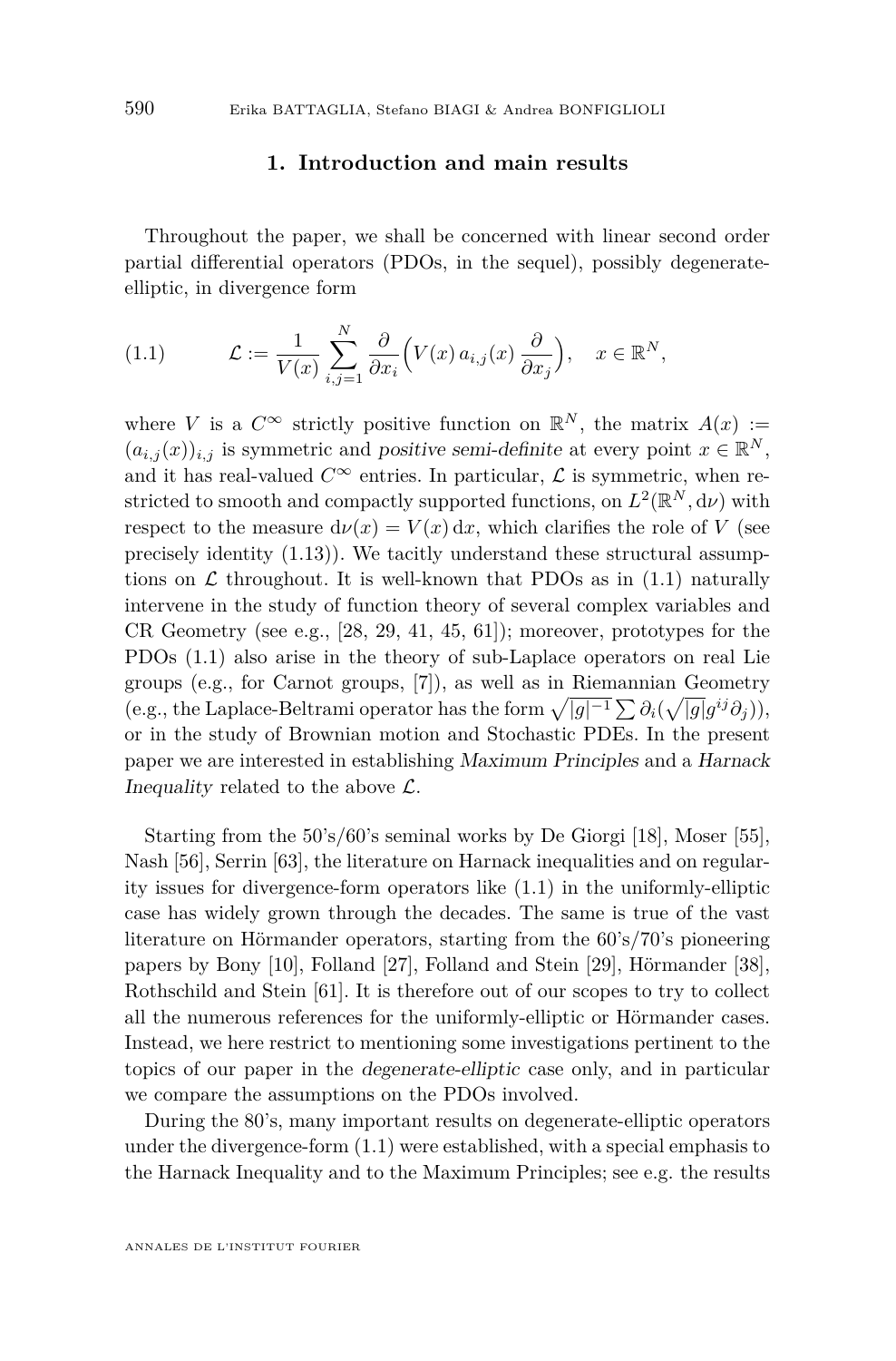by: Jerison and Sánchez-Calle [\[41\]](#page-41-2); Chanillo and Wheeden [\[13\]](#page-40-3); Fabes, Jerison and Kenig [\[21,](#page-40-4) [22\]](#page-40-5); Fabes, Kenig and Serapioni [\[23\]](#page-40-6); Franchi and Lanconelli [\[30,](#page-41-5) [31\]](#page-41-6); Gutiérrez [\[35\]](#page-41-7). As for the assumptions made on the involved PDOs, in [\[41\]](#page-41-2) a suitable subellipticity hypothesis is assumed, whereas in the other cited papers, operators as in [\(1.1\)](#page-2-0) are considered (with  $V \equiv 1$ ) with very low regularity assumptions on the coefficients, under the hypothesis that the degeneracy of  $A(x)$  be controlled on both sides by some appropriate weights (for example, by Muckenhoupt-type weights, [\[21,](#page-40-4) [22,](#page-40-5) [23,](#page-40-6) [35\]](#page-41-7); or by doubling weights, [\[13\]](#page-40-3); or by a family of diagonal vector fields, [\[30\]](#page-41-5)). The Muckenhoupt-type condition on the degeneracy is still one of the most frequently assumed hypotheses in obtaining Harnack theorems (see e.g. recent investigations in [\[17,](#page-40-7) [51,](#page-42-5) [66\]](#page-42-6); see also [\[44\]](#page-41-8) for a Harnack inequality in the case of the so-called *X*–elliptic weight condition).

Another type of assumption can be made in facing potential-theoretic problems for operators  $\mathcal L$  as in [\(1.1\)](#page-2-0): indeed, very recently a systematic study of the Potential Theory for the harmonic/subharmonic functions related to  $\mathcal L$  has been carried out in the series of papers [\[1,](#page-39-0) [5,](#page-39-1) [8,](#page-40-8) [9\]](#page-40-9), under the assumption that  $\mathcal L$  possesses a smooth, global and positive fundamental solution. For the use of the fundamental solution in obtaining the Harnack Inequality for Hörmander sums of squares, see: Citti, Garofalo and Lanconelli [\[15\]](#page-40-10); Garofalo and Lanconelli [\[32,](#page-41-9) [33\]](#page-41-10); Pascucci and Polidoro [\[58,](#page-42-7) [59\]](#page-42-8); see also the recent survey by Bramanti, Brandolini, Lanconelli and Uguzzoni, [\[11\]](#page-40-11), for the same relevant use of the fundamental solution for heat PDOs structured on Hörmander vector fields.

Nowadays, it is known that the natural framework for Harnack-type theorems is the setting of doubling metric spaces: see e.g., Aimar, Forzani and Toledano [\[2\]](#page-39-2); Barlow and Bass [\[4\]](#page-39-3); Di Fazio, Gutiérrez and Lanconelli [\[19\]](#page-40-12); Grigor'yan and Saloff-Coste [\[34\]](#page-41-11); Gutiérrez and Lanconelli [\[36\]](#page-41-12); Hebisch and Saloff-Coste [\[37\]](#page-41-13); Indratno, Maldonado and Silwal [\[40\]](#page-41-14); Kinnunen, Marola, Miranda and Paronetto [\[43\]](#page-41-15); Mohammed [\[52\]](#page-42-9); Saloff-Coste [\[62\]](#page-42-10). In this framework it appears that the Harnack Inequality holds true whenever some axiomatic assumptions are satisfied (roughly speaking, a doubling condition and a Poincaré inequality): this fact has a strong theoretical impact, even if it is not always simple to verify whether these axiomatic assumptions are satisfied for a given PDO.

We explicitly remark that in the present paper we do not require  $\mathcal L$  to be a Hörmander operator, our results holding true in the infinitely-degenerate case as well, nor we make any assumption of subellipticity or Muckenhouptweighted degeneracy (see Example [1.2\)](#page-7-0); furthermore, we do not assume the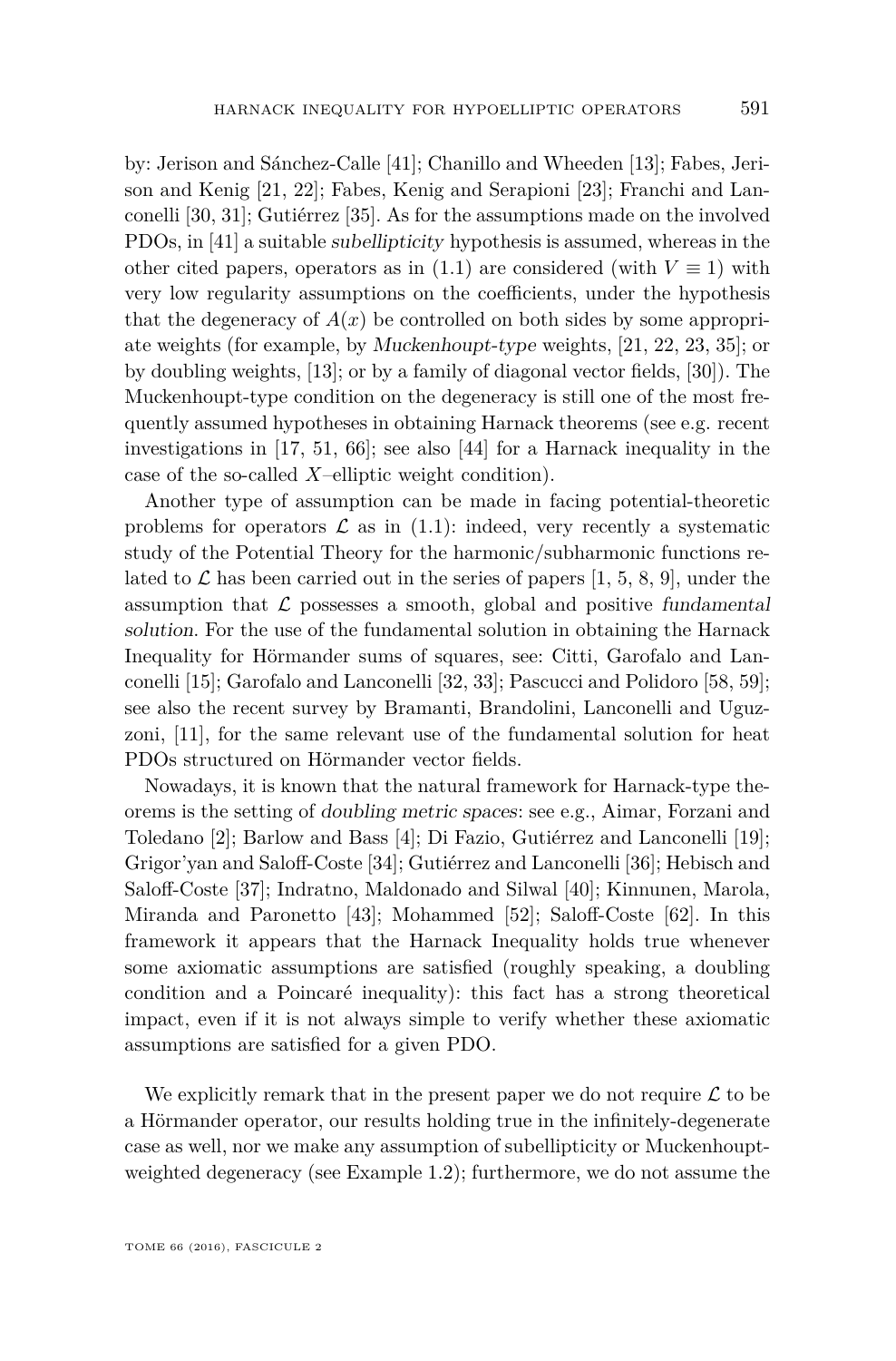existence of any global fundamental solution for  $\mathcal L$  nor the verification of any associated metric/Poincaré-type conditions. Hence our results are not contained in any of the aforementioned papers.

As a counterpart of allowing for less assumptions (our hypotheses are, broadly speaking, more qualitative than quantitative), we presently have to renounce to lower the regularity of the coefficients (as in Moser-type techniques) or to obtain an invariant Harnack inequality (roughly put, an inequality with a constant independent of the radius of the balls involved). Nonetheless, our results are sufficient to prime a great part of the Potential-Theory machinery needed to investigate further relevant topics concerning our PDOs  $\mathcal{L}$ , such as Wiener-type regularity results as well as the study of the distinguished properties of the harmonic sheaf and of the subharmonic cone related to  $\mathcal{L}$ , which will be part of future investigations, completing the results in  $[1, 5, 8, 9]$  $[1, 5, 8, 9]$  $[1, 5, 8, 9]$  $[1, 5, 8, 9]$  $[1, 5, 8, 9]$  $[1, 5, 8, 9]$  $[1, 5, 8, 9]$ .

Most importantly, our main novelty is to obtain the Strong Maximum Principle and the Harnack Inequality for hypoelliptic operators with infinitely degenerate coefficients, allowing some eigenvalues of the principal matrix  $A(x)$  of [\(1.1\)](#page-2-0) to vanish at infinite order, as in Fedi<sup>o</sup>n operator, [\[24\]](#page-40-13),

$$
\frac{\partial^2}{\partial x_1^2} + \left(\exp(-1/x_1^2)\frac{\partial}{\partial x_2}\right)^2 \quad \text{in } \mathbb{R}^2
$$

(see also Example [1.2](#page-7-0) for other models of infinitely-degenerate PDOs to which our theory applies). Note that this operator violates the Hörmander maximal rank condition on  $\{x_1 = 0\}$ , it does not satisfy subelliptic estimates, and its quadratic form does not satisfy Muckenhoupt-type weight conditions.

We now describe the main results of this paper concerning  $\mathcal{L}$ , namely the Strong Maximum Principle and the Harnack Inequality for  $\mathcal{L}$ ; gradually as we need to specify them, we introduce the three assumptions under which our theorems are proved. As we shall see in a moment, the main hypothesis is a hypoellipticity assumption.

In obtaining our main results we are much indebted to the ideas in the pioneering paper by Bony, [\[10\]](#page-40-2), where Hörmander operators are considered. The main novelty of our framework is that we have to renounce to the geometric information encoded in Hörmander's Rank Condition: the latter implies a connectivity/propagation property (leading to the Strong Maximum Principle), as well as it implies hypoellipticity, due to the well-known Hörmander's theorem [\[38\]](#page-41-4). In our setting, the approach is somewhat reversed: hypoellipticity is the main assumption, and we need to derive from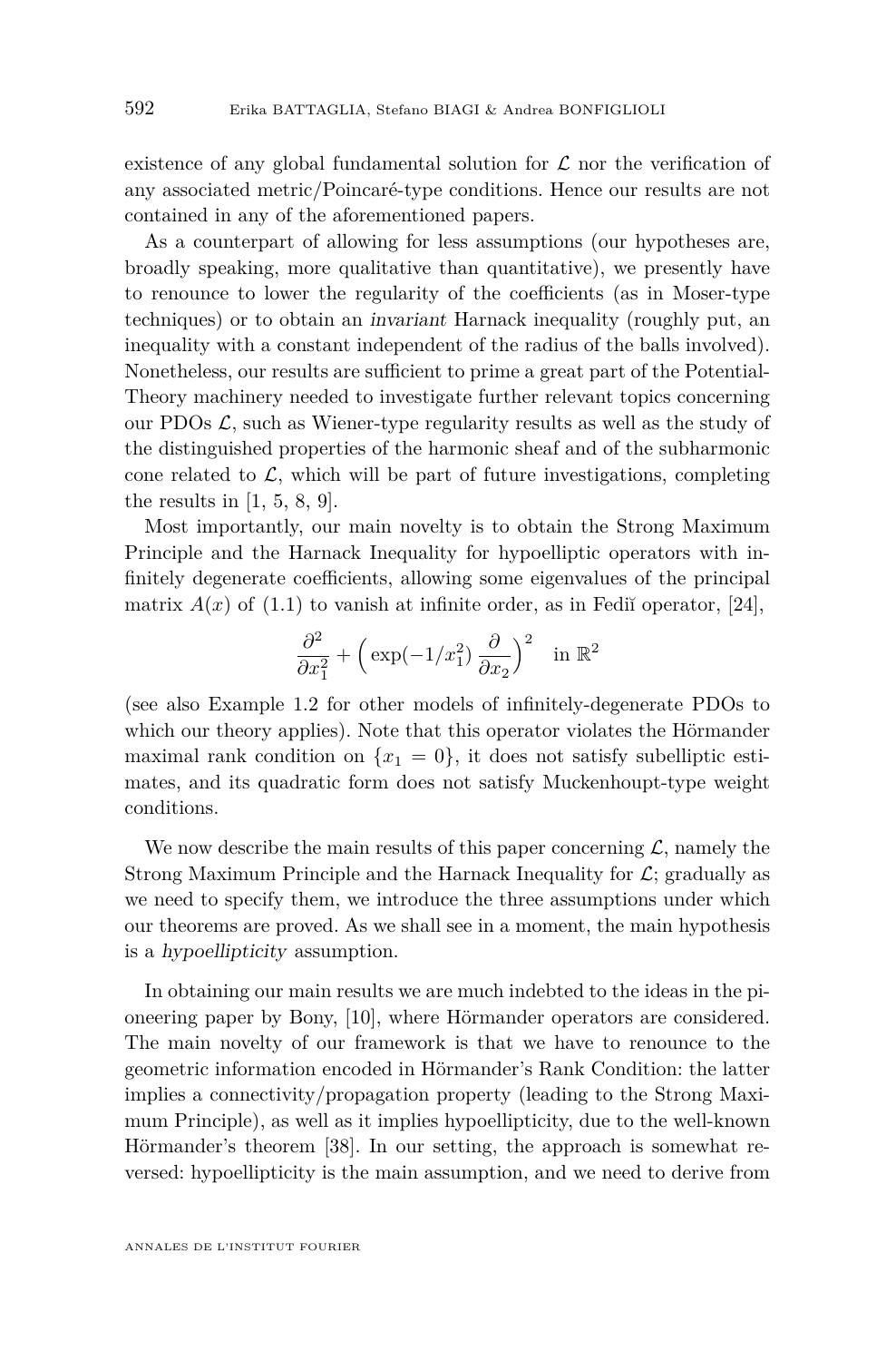it some appropriate connectivity and propagation features, even in the absence of a maximal rank condition. This will be made possible by exploiting a Control Theory result by Amano [\[3\]](#page-39-4) on hypoelliptic PDOs (long forgotten in the PDE literature), as we shall describe in detail. Once the Strong Maximum Principle is established, the path to the Harnack Inequality is traced in [\[10\]](#page-40-2): we pass through the solvability of the Dirichlet problem, the relevant Green kernel and a weak form of the Harnack Inequality. Finally, the gap between the so-called weak and strong Harnack Inequalities is filled by an abstract Potential Theory result, due to Mokobodzki and Brelot, [\[12\]](#page-40-14).

In order to describe our results more closely, we first fix some notation and definition: we say that a linear second order PDO on  $\mathbb{R}^N$ 

<span id="page-5-0"></span>(1.2) 
$$
L := \sum_{i,j=1}^{N} \alpha_{i,j}(x) \frac{\partial^2}{\partial x_i \partial x_j} + \sum_{i=1}^{N} \beta_i(x) \frac{\partial}{\partial x_i} + \gamma(x)
$$

is non-totally degenerate at a point  $x \in \mathbb{R}^N$  if the matrix  $(\alpha_{i,j}(x))_{i,j}$  (which will be referred to as the principal matrix of *L*) is non-vanishing. We observe that the principal matrix of an operator  $\mathcal L$  of the form  $(1.1)$  is precisely  $A(x) = (a_{i,j}(x))_{i,j}$ . We also recall that *L* is said to be  $(C^{\infty})$ –hypoelliptic in an open set  $O \subseteq \mathbb{R}^N$  if, for every  $u \in \mathcal{D}'(O)$ , every open set  $U \subseteq O$ and every  $f \in C^{\infty}(U,\mathbb{R})$ , the equation  $Lu = f$  in *U* implies that *u* is (a function-type distribution associated with) a  $C^{\infty}$  function on *U*.

In the sequel, if  $O \subseteq \mathbb{R}^N$  is open, we say that *u* is *L*–harmonic (resp., *L*–subharmonic) in *O* if  $u \in C^2(0, \mathbb{R})$  and  $Lu = 0$  (resp.,  $Lu \ge 0$ ) in *O*. The set of the *L*–harmonic functions in *O* will be denoted by  $\mathcal{H}_L(O)$ . We observe that, if *L* is hypoelliptic on every open subset of  $\mathbb{R}^N$ , then  $\mathcal{H}_L(O) \subset C^{\infty}(O,\mathbb{R})$ ; under this hypoellipticity assumption,  $\mathcal{H}_L(O)$  has important topological properties, which will be crucially used in the sequel (Remark [4.3\)](#page-31-0).

In order to introduce our first main result we assume the following hypotheses on  $\mathcal{L}$ :

**(NTD):**  $\mathcal{L}$  is non-totally degenerate at every point of  $\mathbb{R}^N$ , or equivalently (recalling that  $A(x)$  is symmetric and positive semi-definite),

(1.3) 
$$
\operatorname{trace}(A(x)) > 0, \quad \text{for every } x \in \mathbb{R}^N.
$$

(HY):  $\mathcal{L}$  is  $C^{\infty}$ -hypoelliptic in every open subset of  $\mathbb{R}^{N}$ .

Under these two assumptions we shall prove the Strong Maximum Principle for  $\mathcal{L}$ .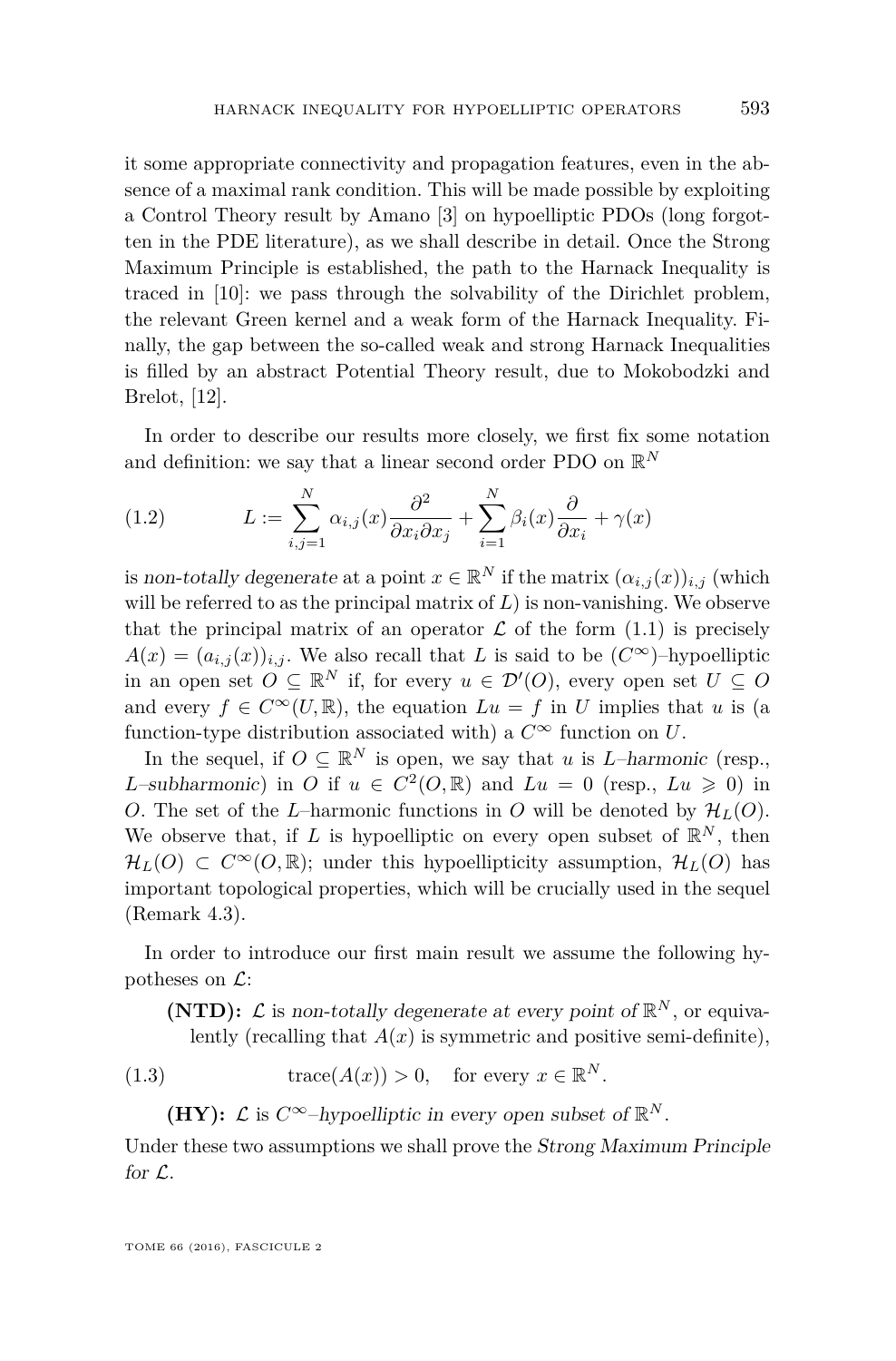Condition (NTD), if compared to the previously mentioned Muckenhoupttype weights on the degeneracies of  $A(x)$ , does not allow a simultaneous vanishing of the eigenvalues of  $A(x)$ , but it has the advantage of permitting a very fast vanishing of small eigenvalues (see Example [1.2\)](#page-7-0) together with a very fast growing of large eigenvalues (see Example [1.1\)](#page-6-0); both phenomena can happen at an exponential rate (e.g., like  $e^{-1/x^2}$  as  $x \to 0$  in the first case, and like  $e^x$  as  $x \to \infty$  in the second case), which is not allowed when Muckenhoupt weights are involved.

Meaningful examples of operators satisfying hypotheses (NTD) and (HY), providing prototype PDOs to which our theory applies and a motivation for our investigation, are now described in the following two examples.

<span id="page-6-0"></span>Example  $1.1.$  — The following PDOs satisfy the assumptions (NTD) and (HY).

(a).  $\quad$  If  $\mathbb{R}^N$  is equipped with a Lie group structure  $\mathbb{G} = (\mathbb{R}^N, *)$ , and if we fix a set  $X := \{X_1, \ldots, X_m\}$  of Lie-generators for the Lie algebra g of  $\mathbb{G}$  (this means that the smallest Lie algebra containing X is equal to  $\mathfrak{g}$ ), then a direct computation shows that

<span id="page-6-1"></span>(1.4) 
$$
\mathcal{L}_X := -\sum_{j=1}^m X_j^* X_j
$$

is of the form [\(1.1\)](#page-2-0), where  $V(x)$  is the density of the Haar measure  $\nu$  on  $\mathbb{G}$ , and  $(a_{i,j})_{i,j}$  is equal to  $SS^T$ , where *S* is the  $N \times m$  matrix whose columns are given by the coefficients of the vector fields  $X_1, \ldots, X_m$ ; here  $X_j^*$  denotes the (formal) adjoint of  $X_j$  in the Hilbert space  $L^2(\mathbb{R}^N, d\nu)$ . Most importantly,  $\mathcal{L}_X$  in [\(1.4\)](#page-6-1) satisfies the assumptions (NTD) and (HY) above. Indeed:

- The non-total-degeneracy is a consequence of *X* being a set of Liegenerators of g.
- $\mathcal{L}_X$  is a Hörmander operator, of the form  $\sum_{j=1}^m X_j^2 + X_0$ , where  $X_0$ is a linear combination (with smooth coefficients) of  $X_1, \ldots, X_m$ . Therefore  $\mathcal{L}_X$  is hypoelliptic due to Hörmander's Hypoellipticity Theorem,  $[38]$ , jointly with the cited fact that *X* is a set of Liegenerators of g.

The density *V* need not be identically 1, as for example for the Lie group  $(\mathbb{R}^2, *),$  where

$$
(x_1, x_2) * (y_1, y_2) = (x_1 + y_1 e^{x_2}, x_2 + y_2),
$$

ANNALES DE L'INSTITUT FOURIER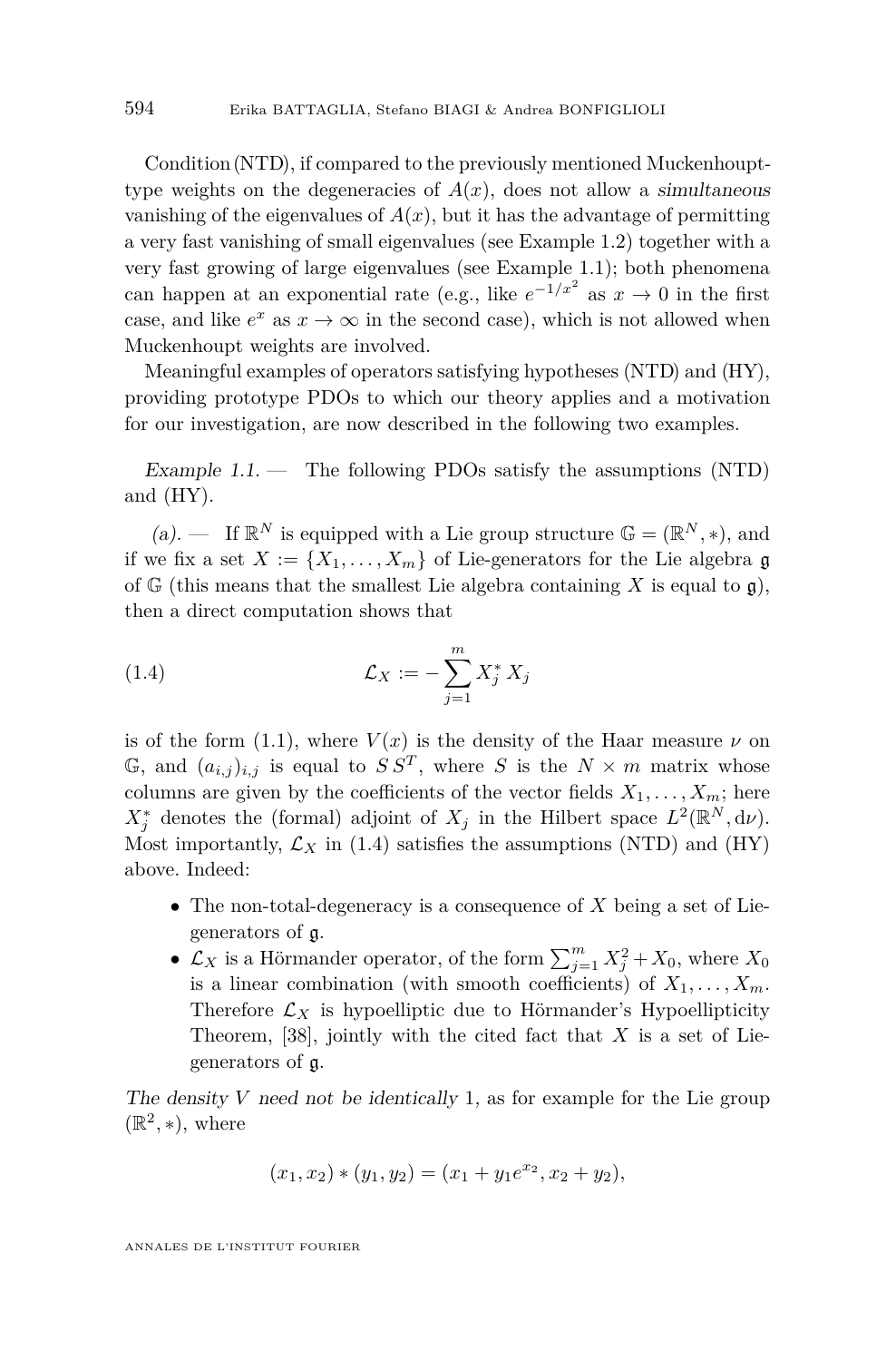since in this case  $V(x) = e^{-x^2}$ . The left-invariant PDO associated with the set of generators  $X = \{e^{x_2} \frac{\partial}{\partial x_1}, \frac{\partial}{\partial x_2}\}\$  has fast-growing coefficients:

$$
\mathcal{L}_X = e^{2x_2} \frac{\partial^2}{\partial x_1^2} + \frac{\partial^2}{\partial x_2^2} - \frac{\partial}{\partial x_2}.
$$

Note that the eigenvalues of the principal matrix of  $\mathcal{L}_X$  are  $e^{2x_2}$  and 1, so that the largest eigenvalue cannot be controlled (for  $x_2 > 0$ ) by any integrable weight.

(b). — More generally (arguing as above), if  $X = \{X_1, \ldots, X_m\}$  is a family of smooth vector fields in  $\mathbb{R}^N$  satisfying Hörmander's Rank Condition, if  $d\nu(x) = V(x) dx$  is the Radon measure associated with any positive smooth density *V* on  $\mathbb{R}^N$ , then the operator  $-\sum_{j=1}^m X_j^* X_j$  is of the form [\(1.1\)](#page-2-0) and it satisfies (NTD) and (HY). Here  $X_j^*$  denotes the formal adjoint of  $X_j$  in  $L^2(\mathbb{R}^N, d\nu)$ . As already observed, PDOs of this form naturally arise in CR Geometry and in the function theory of several complex variables (see [\[41\]](#page-41-2)).

The above examples show that geometrically meaningful PDOs belonging to the class of our concern actually fall in the hypoellipticity class of the Hörmander operators. Nonetheless, hypotheses (NTD) and (HY) are general enough to comprise non-Hörmander and non-subelliptic operators, as it is shown in the next example. Applications to this kind of infinitelydegenerate PDOs also furnish one of the main motivation for our study.

<span id="page-7-1"></span><span id="page-7-0"></span>Example 1.2.  $\qquad$  Let us consider the class of operators in  $\mathbb{R}^2$  defined by

(1.5a) 
$$
\mathcal{L}_a = \frac{\partial^2}{\partial x_1^2} + \left( a(x_1) \frac{\partial}{\partial x_2} \right)^2,
$$

with  $a \in C^{\infty}(\mathbb{R}, \mathbb{R})$ , *a* even, nonnegative, nondecreasing on  $[0, \infty)$  and vanishing only at 0. Then  $\mathcal{L}_a$  satisfies (NTD) (obviously) and (HY), thanks to a result by Fedi<sup> $\lceil 24 \rceil$ . Note that  $\mathcal{L}_a$  does not satisfy Hörmander's</sup> Rank Condition at  $x_1 = 0$  if all the derivatives of *a* vanish at 0, as for  $a(x_1) = \exp(-1/x_1^2)$ . Other examples of operators satisfying our assumptions (NTD) and (HY) but failing to be Hörmander operators can be found, e.g., in the following papers: Bell and Mohammed [\[6\]](#page-40-15); Christ [\[14,](#page-40-16) Section 1];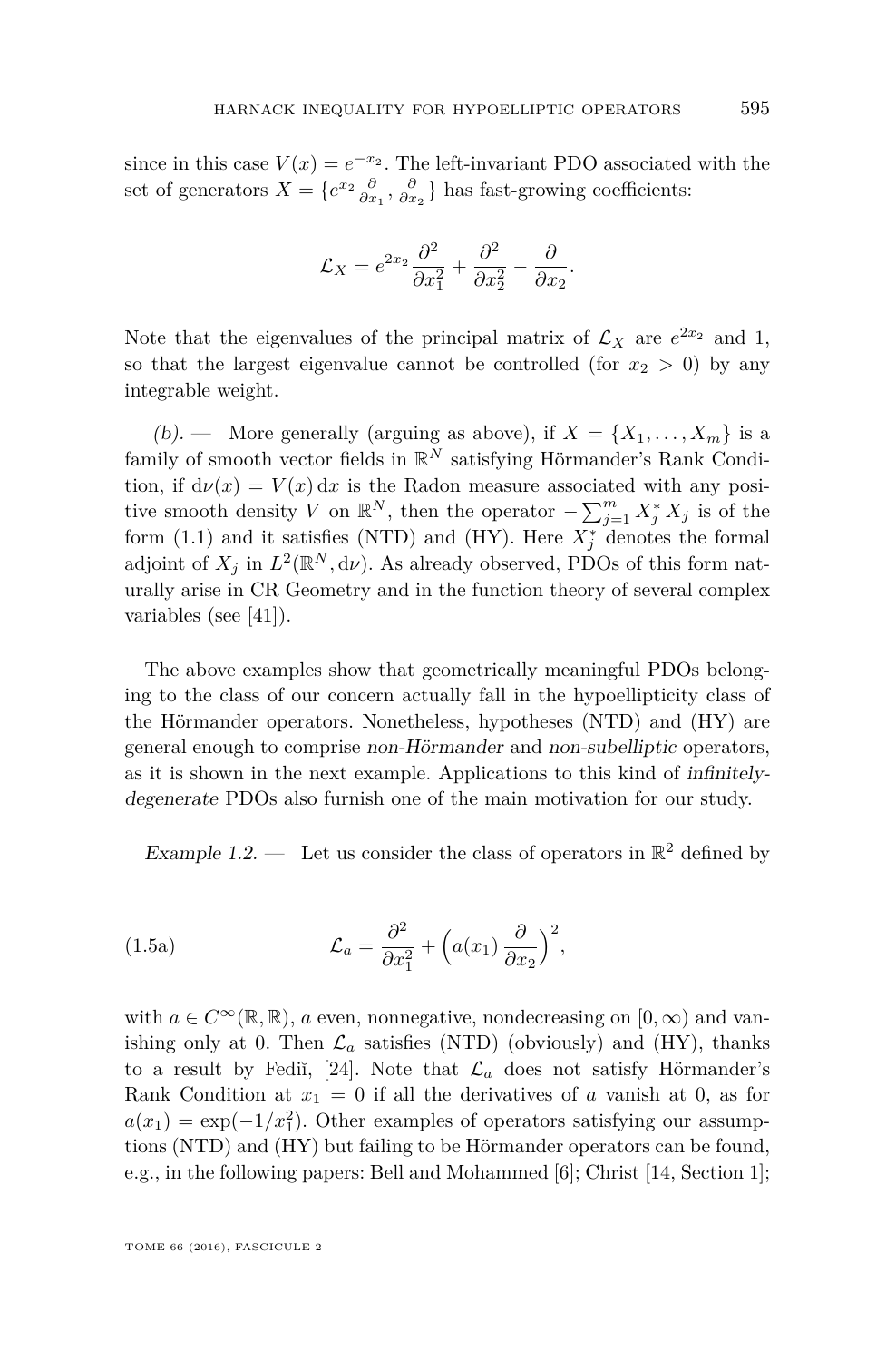Kohn [\[46\]](#page-42-11); Kusuoka and Stroock [\[48,](#page-42-12) Theorem 8.41]; Morimoto [\[54\]](#page-42-13). Explicit examples are, for instance,

<span id="page-8-0"></span>
$$
(1.5b) \quad \frac{\partial^2}{\partial x_1^2} + \left(\exp(-1/|x_1|) \frac{\partial}{\partial x_2}\right)^2 + \left(\exp(-1/|x_1|) \frac{\partial}{\partial x_3}\right)^2 \quad \text{in } \mathbb{R}^3,
$$

<span id="page-8-1"></span>(1.5c) 
$$
\frac{\partial^2}{\partial x_1^2} + \left( \exp(-1/\sqrt{|x_1|}) \frac{\partial}{\partial x_2} \right)^2 + \frac{\partial^2}{\partial x_3^2} \quad \text{in } \mathbb{R}^3,
$$

<span id="page-8-2"></span>
$$
(1.5d)\quad \frac{\partial^2}{\partial x_2^2} + \left(x_2 \frac{\partial}{\partial x_1}\right)^2 + \frac{\partial^2}{\partial x_4^2} + \left(\exp(-1/\sqrt[3]{|x_1|})\frac{\partial}{\partial x_3}\right)^2 \qquad \text{in } \mathbb{R}^4.
$$

For the hypoellipticity of  $(1.5b)$  see [\[14\]](#page-40-16); for  $(1.5c)$  see [\[48\]](#page-42-12); for  $(1.5d)$ see [\[54\]](#page-42-13). Later on, in proving the Harnack Inequality, we shall add another hypothesis to (NTD) and (HY) and, as we shall show, the operators from  $(1.5a)$  to  $(1.5d)$  (and those in Example [1.1\)](#page-6-0) will fulfil this assumption as well. Hence the main results of this paper (except for the Unique Continuation result in Section [3,](#page-25-0) proved for operators with  $C^{\omega}$  coefficients) fully apply to these PDOs.

Moreover, since the PDOs [\(1.5a\)](#page-7-1)-to-[\(1.5d\)](#page-8-2) are not subelliptic (see Remark [1.6\)](#page-11-0), they do not fall in the class considered by Jerison and Sánchez-Calle in [\[41\]](#page-41-2). Finally, note that the smallest eigenvalue in all the above examples vanishes very quickly (like  $\exp(-1/|x|^{\alpha})$  for  $x \to 0$ , with positive *α*) and it cannot be bounded from below by any weight  $w(x)$  with locally integrable reciprocal function.

Our first main result under conditions (NTD) and (HY) is the following one.

<span id="page-8-3"></span>THEOREM 1.3 (Strong Maximum Principle for  $\mathcal{L}$ ). — Suppose that  $\mathcal{L}$  is an operator of the form [\(1.1\)](#page-2-0), with  $C^{\infty}$  coefficients  $V > 0$  and  $(a_{i,j})_{i,j} \geq 0$ , and that it satisfies (NTD) and (HY). Let  $O \subseteq \mathbb{R}^N$  be a connected open set. Then, the following facts hold.

- (1) Any function  $u \in C^2(0, \mathbb{R})$  satisfying  $\mathcal{L}u \geq 0$  on O and attaining a maximum in *O* is constant throughout *O*.
- (2) If  $c \in C^{\infty}(\mathbb{R}^N, \mathbb{R})$  is nonnegative on  $\mathbb{R}^N$ , and if we set

$$
(1.6) \t\t \t\t \mathcal{L}_c := \mathcal{L} - c,
$$

then any function  $u \in C^2(O, \mathbb{R})$  satisfying  $\mathcal{L}_c u \geq 0$  on *O* and attaining a nonnegative maximum in *O* is constant throughout *O*.

The role of the nonnegativity of the zero-order term *c* in the above statement (2) in obtaining Strong Maximum Principles is well-known (see e.g., Pucci and Serrin [\[60\]](#page-42-14)).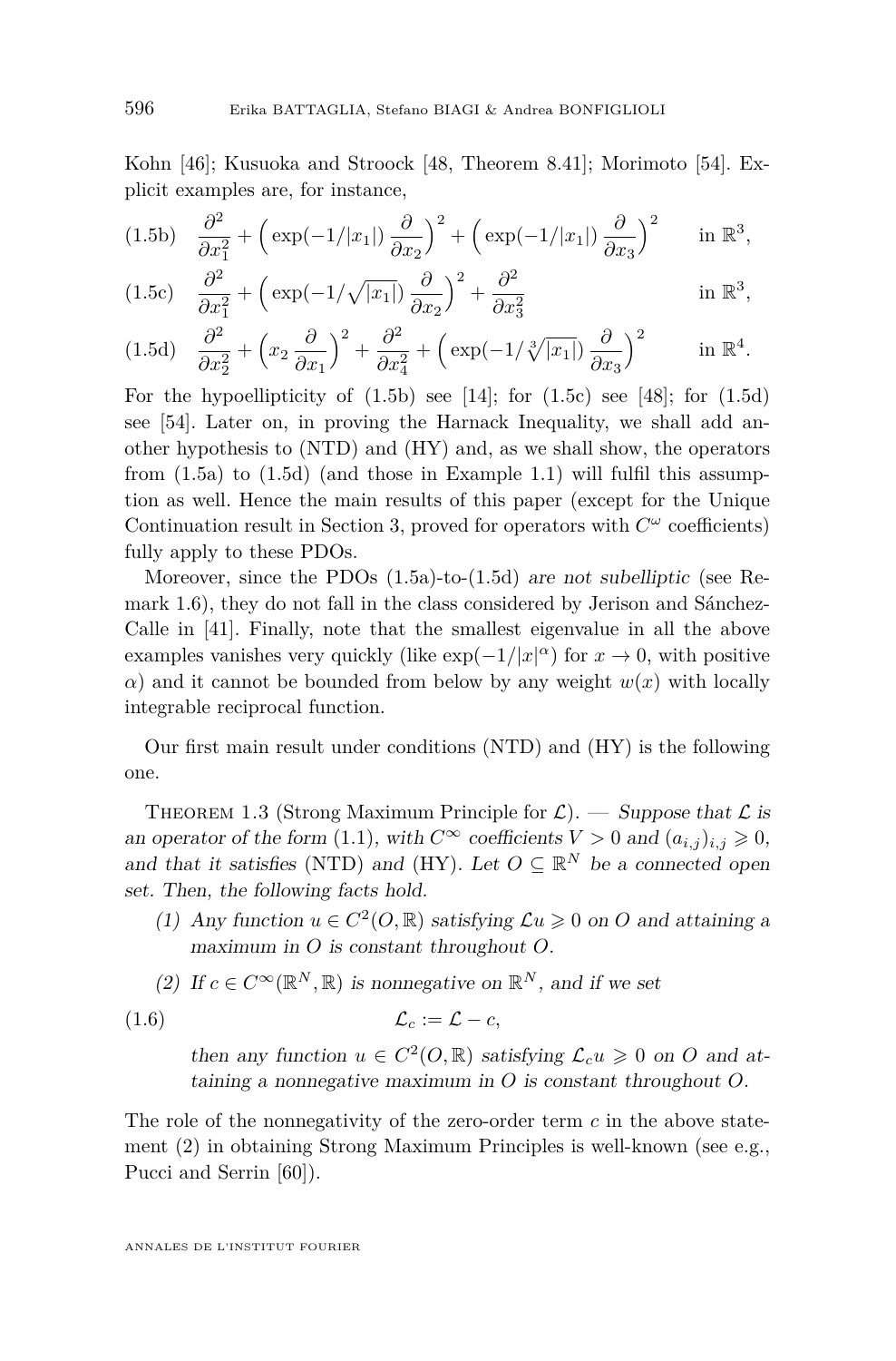#### Remark 1.4.

 $(a)$ . — Obviously, the Strong Maximum Principle (SMP, shortly) in Theorem [1.3](#page-8-3) will immediately provide the Weak Maximum Principle (WMP, shortly) for operators  $\mathcal L$  and  $\mathcal L - c$ , for any nonnegative zero-order term c (and any bounded open set *O*), see Theorem [2.3](#page-23-0) for the precise statement.

 $(b)$ . — We will show that, in order to obtain the SMP and WMP for  $\mathcal{L} - c$ , it is also sufficient to replace the hypothesis on the hypoellipticity of  $\mathcal L$  with the (more natural hypothesis of the) hypoellipticity of  $\mathcal L - c$ , still under assumption (NTD) and the divergence-form structure of  $\mathcal{L}$ ; see Remark [2.4](#page-25-1) for the precise result.

Our proof of the SMP in Theorem [1.3](#page-8-3) follows a rather classical scheme, in that it rests on a Hopf Lemma for  $\mathcal L$  (see Lemma [2.1\)](#page-19-0). However, the passage from the Hopf Lemma to the SMP is, in general, non-trivial and the same is true in our framework. For example, in the paper [\[10\]](#page-40-2) by Bony, where Hörmander operators are considered, this passage is accomplished by means of a maximum propagation principle, crucially based on Hörmander's Rank Condition, the latter ensuring a connectivity property (the so-called Chow's Connectivity Theorem for Hörmander vector fields). The novelty in our setting is that, since hypotheses (NTD) and (HY) do not necessarily imply that  $\mathcal L$  is a Hörmander operator (see for instance Example [1.2\)](#page-7-0), we have to supply for a lack of geometric information. Due to this main novelty, we describe more closely our argument in deriving the SMP.

As anticipated, we are able to supply the lack of Hörmander's Rank Condition by using a notable control-theoretic property encoded in the hypoellipticity assumption (HY), proved by Amano in [\[3\]](#page-39-4): indeed, thanks to the hypothesis (NTD), we are entitled to use [\[3,](#page-39-4) Theorem 2] which states that (HY) ensures the controllability of the ODE system

$$
\dot{\gamma} = \xi_0 X_0(\gamma) + \sum_{i=1}^N \xi_i X_i(\gamma), \qquad (\xi_0, \xi_1, \dots, \xi_N) \in \mathbb{R}^{1+N},
$$

*N*

on every open and connected subset of  $\mathbb{R}^N$ . Here  $X_1, \ldots, X_N$  denote the vector fields associated with the rows of the principal matrix of  $\mathcal{L}$ , whereas  $X_0$  is the drift vector field obtained by writing  $\mathcal L$  (this being always possible) in the form

$$
\mathcal{L}u = \sum_{i=1}^{N} \frac{\partial}{\partial x_i} (X_i u) + X_0 u.
$$

By definition of a controllable system, Amano's controllability result provides another geometric connectivity property (a substitute for Chow's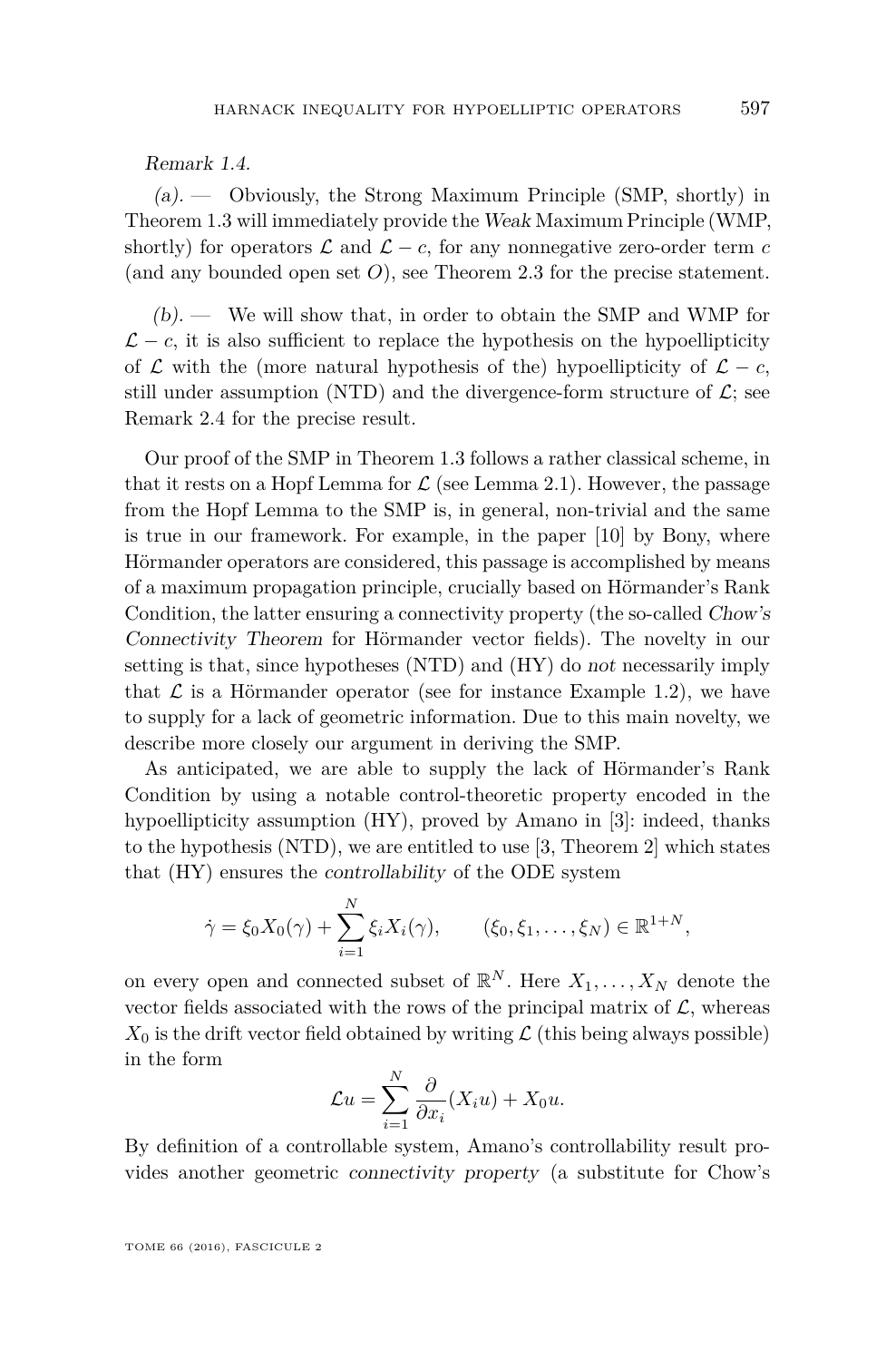Theorem): any couple of points can be joined by a continuous path which is piece-wise an integral curve of some vector field *Y* belonging to  $span_{\mathbb{R}}\{X_0, X_1, \ldots, X_N\}$ . The SMP will then follow if we show that there is a propagation of the maximum of any  $\mathcal{L}$ –subharmonic function *u* along all integral curves  $\gamma_Y$  of every  $Y \in \text{span}_{\mathbb{R}} \{X_0, X_1, \ldots, X_N\}$ . In other words, we need to show that if the set  $F(u)$  of the maximum points of *u* intersects any such  $\gamma_Y$ , then  $\gamma_Y$  is wholly contained in  $F(u)$ : briefly, if this happens we say that  $F(u)$  is Y-invariant. In its turn, this Y-invariance property can be characterized (see Bony, [\[10,](#page-40-2) §2]) in terms of a tangentiality property of *Y* with respect to  $F(u)$  (the reader is referred to Section [2](#page-19-1) below for this notion of tangentiality).

Now, the divergence-form structure of our PDO  $\mathcal{L}$  in [\(1.1\)](#page-2-0) ensures that  $X_0$  is a linear combination with smooth coefficients of  $X_1, \ldots, X_N$ . Hence, by the very definition of tangentiality (see e.g.,  $(2.10)$ ), the tangentiality of  $X_0$  w.r.t.  $F(u)$  will be inherited from the tangentiality of  $X_1, \ldots, X_N$ w.r.t.  $F(u)$ . By means of the above argument of controllability/propagation, this allows us to reduce the proof of the SMP to showing that any of the vector fields  $X_1, \ldots, X_N$  is tangent to  $F(u)$ . Luckily, this tangentiality is a consequence of the choice of  $X_1, \ldots, X_N$  as deriving from the rows of the principal matrix of  $\mathcal{L}$ , together with the Hopf-type Lemma [2.1](#page-19-0) for  $\mathcal{L}$ . This argument is provided, in all detail, in Section [2.](#page-19-1)

The use of the above ideas, plus the classical Holmgren's Theorem, will allow us to proving that, when  $\mathcal L$  has real-analytic coefficients, a Unique Continuation result holds true for  $\mathcal{L}$ : any  $\mathcal{L}$ -harmonic function defined on a connected open set *U* which vanishes on some non-void open subset is necessarily null on the whole of *U* (see Theorem [3.1\)](#page-25-2). We observe that the  $C^{\omega}$  assumption is satisfied, for example, if  $\mathcal L$  is a left invariant operator on a Lie group (e.g., a sub-Laplacian on a Carnot group, as in [\[7\]](#page-40-0)), since, as it is well-know, any Lie group can be endowed with a compatible *C ω* structure.

Remark  $1.5$  — We explicitly remark that, as it is proved by Amano in [\[3,](#page-39-4) Theorem 1], the above controllability property ensures the validity of the Hörmander Rank Condition only on an open *dense* subset of  $\mathbb{R}^N$  which may fail to coincide with the whole of  $\mathbb{R}^N$ . This actual possible lack of the Hörmander Rank Condition is clearly exhibited in Example [1.2](#page-7-0) (of non-Hörmander operators which nonetheless satisfy our assumptions (NTD) and (HY), and hence the SMP).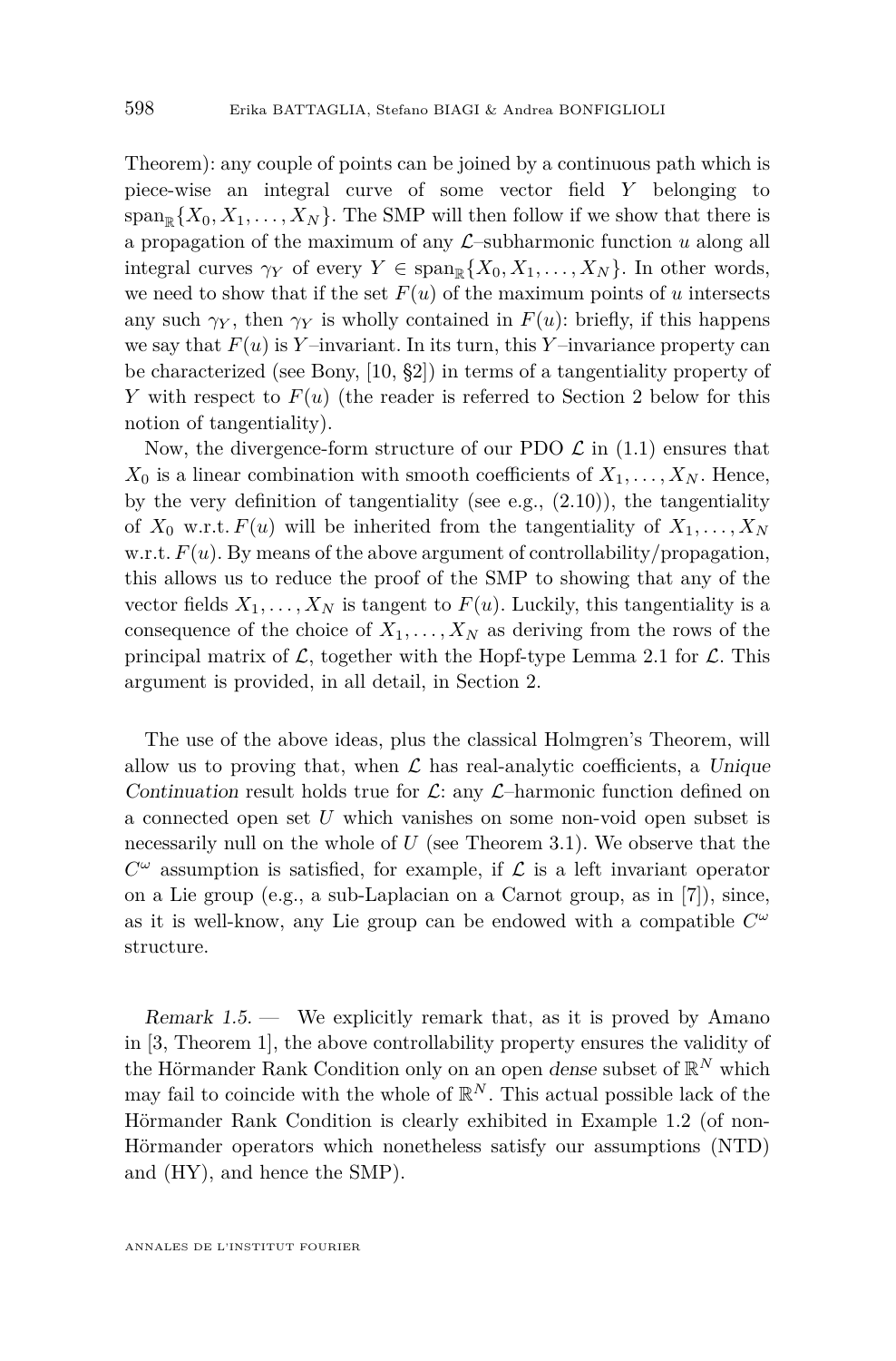To the best of our knowledge, Amano's controllability result for hypoelliptic non-totally-degenerate operators has been long forgotten in the literature; only recently, it has been used by the third-named author and B. Abbondanza [\[1\]](#page-39-0) in studying the Dirichlet problem for  $\mathcal{L}$ , and in obtaining Potential Theoretic results for the harmonic sheaf related to  $\mathcal{L}$ .

In order to give the second main result of the paper (namely, the Harnack Inequality for  $\mathcal{L}$ ), we shall need a further assumption, very similar to  $(HY)$ (and, indeed, equivalent to it in many important cases), together with some technical results on the solvability of the Dirichlet problem related to  $\mathcal{L}$ . Our next assumption is the following one:

**(HY)**<sub>*ε*</sub>: There exists  $\varepsilon > 0$  such that  $\mathcal{L} - \varepsilon$  is  $C^{\infty}$ -hypoelliptic in every open subset of R *N* .

For operators L satisfying hypotheses (NTD),  $(HY)$  and  $(HY)_{\varepsilon}$  we are able to prove the Harnack Inequality (see Theorem [1.10\)](#page-16-0).

We postpone the description of the relationship between assumptions  $(HY)$  and  $(HY)$ <sub>ε</sub> (and their actual equivalence for large classes of operators: for subelliptic PDOs, for instance) in Remark [1.6](#page-11-0) below. Instead, we anticipate the role of the perturbation  $\mathcal{L} - \varepsilon$  of the operator  $\mathcal{L}$ : this is motivated by a crucial comparison argument (which we generalize to our setting), due to Bony [\[10,](#page-40-2) Proposition 7.1, p.298], giving the lower bound

<span id="page-11-1"></span>(1.7) 
$$
u(x_0) \geq \varepsilon \int_{\Omega} u(y) k_{\varepsilon}(x_0, y) V(y) dy \qquad \forall x_0 \in \Omega,
$$

for every nonnegative  $\mathcal{L}$ –harmonic function *u* on the open set  $\Omega$  which possesses a Green kernel  $k_{\varepsilon}(x, y)$  relative to the perturbed operator  $\mathcal{L} - \varepsilon$ (see Theorem [1.9](#page-14-1) for the notion of a Green kernel, and see Lemma [5.1](#page-36-0) for the proof of [\(1.7\)](#page-11-1)). This lower bound, plus some topological facts on hypoellipticity, is the key ingredient for a weak Harnack Inequality related to  $\mathcal{L}$ , as we shall explain shortly.

Some remarks on assumption (HY)*<sup>ε</sup>* are now in order.

<span id="page-11-0"></span>Remark 1.6. — Hypothesis (HY)*<sup>ε</sup>* is implicit in hypothesis (HY) for notable classes of operators, whence our assumptions for the validity of the Harnack Inequality for  $\mathcal L$  reduce to (NTD) and (HY) solely: namely,  $(HY)$ implies  $(HY)_{\varepsilon}$  in the following cases:

• for Hörmander operators, and, more generally, for second order subelliptic operators (in the usual sense of fulfilling a subelliptic estimate, see e.g.,  $[41, 46]$  $[41, 46]$  $[41, 46]$ ; indeed, any operator *L* in these classes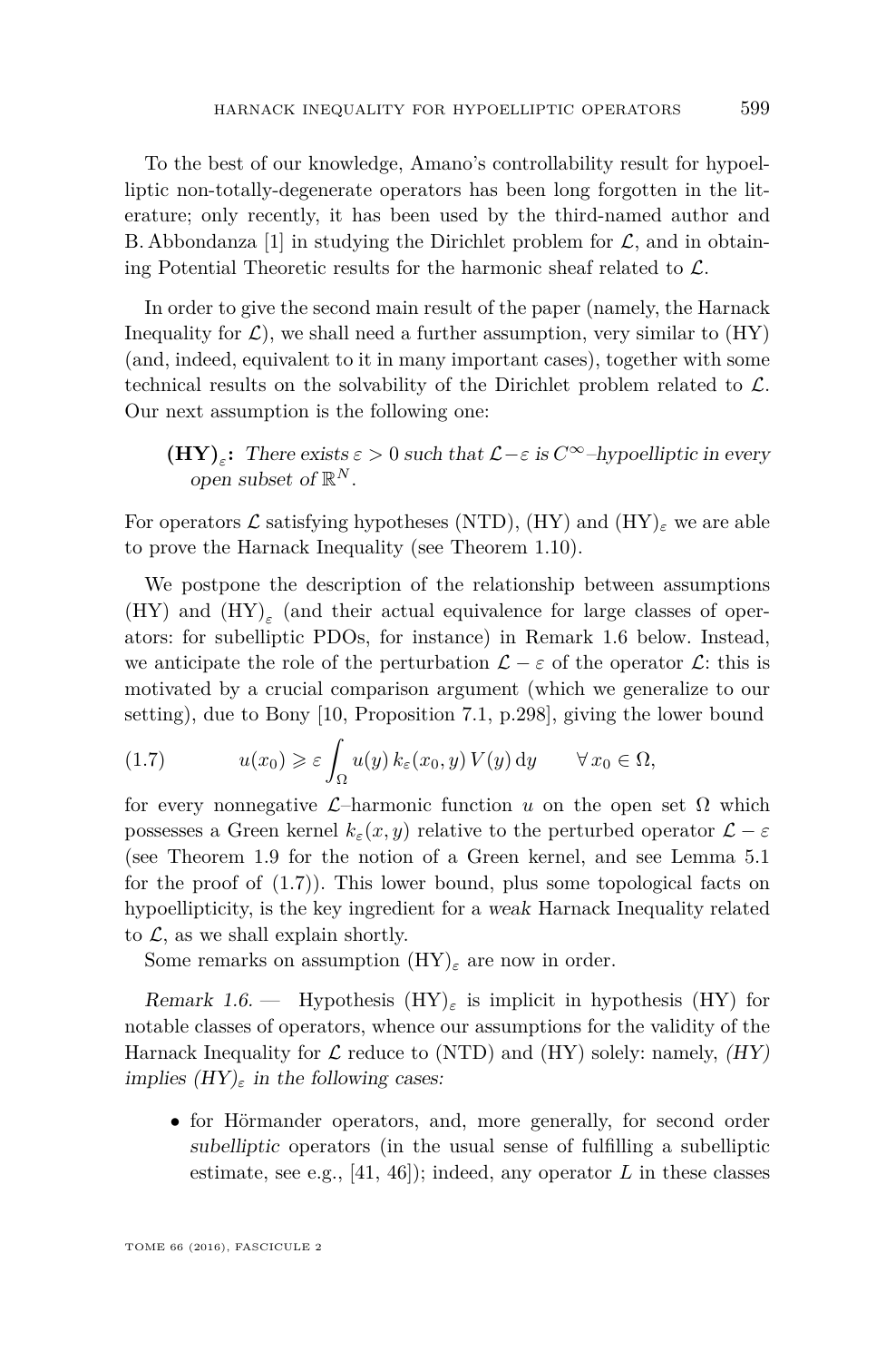of PDOs is hypoelliptic (see Hörmander [\[38\]](#page-41-4), Kohn and Nirenberg [\[47\]](#page-42-15)), and *L* still belongs to these classes after the addition of a smooth zero-order term;

• for operators with *real-analytic coefficients*. Indeed, in the  $C^{\omega}$  case, one can apply known results by Ole˘ınik and Radkevič ensuring that, for a general  $C^{\omega}$  operator  $L$  as in  $(1.2)$ , hypoellipticity is equivalent to the verification of Hörmander's Rank Condition for the vector fields  $X_0, X_1, \ldots, X_N$  obtained by rewriting *L* as  $\sum_{i=1}^N \partial_i(X_i)$  +  $X_0 + \gamma$ ; this condition is clearly invariant under any change of the zero-order term  $\gamma$  of *L* so that (HY) and (HY)<sub> $\epsilon$ </sub> are indeed equivalent.

The problem of establishing, in general, whether  $(HY)$  implies  $(HY)$ <sub>*ε*</sub> seems non-trivial and it is postponed to future investigations.<sup>(1)</sup> In this regard we recall that, for example, in the complex coefficient case the presence of a zero-order term (even a small  $\varepsilon$ ) may drastically alter hypoellipticity (see for instance the example given by Stein in [\[64\]](#page-42-16); see also the very recent paper [\[57\]](#page-42-17) by Parmeggiani, for related topics).

We explicitly remark that the operators [\(1.5a\)](#page-7-1)-to-[\(1.5d\)](#page-8-2) are not subelliptic (nor *C <sup>ω</sup>*), yet they satisfy hypotheses (NTD), (HY) and (HY)*ε*. The lack of subellipticity is a consequence of the characterization of the subelliptic PDOs due to Fefferman and Phong [\[26,](#page-41-16) [25\]](#page-41-17) (see also [\[46,](#page-42-11) Prop.1.3] or [\[41,](#page-41-2) Th.2.1 and Prop.2.1], jointly with the presence of a coefficient with a zero of infinite order in [\(1.5a\)](#page-7-1)-to-[\(1.5d\)](#page-8-2)). The second assertion concerning the verification of  $(HY)_{\varepsilon}$  (the other hypotheses being already discussed) derives from the following result by Kohn, [\[46\]](#page-42-11): any operator of the form

$$
L_1 + \lambda(x) L_2 \quad \text{in } \mathbb{R}^n_x \times \mathbb{R}^m_y
$$

is hypoelliptic, where  $\lambda \in C^{\infty}(\mathbb{R}_x)$ ,  $\lambda \geq 0$  has a zero of infinite order at 0 (and no other zeroes of infinite order), and  $L_1$  (operating in  $x \in$  $\mathbb{R}^n$ ) and  $L_2$  (operating in  $y \in \mathbb{R}^m$ ) are general second order PDOs (as in [\(1.2\)](#page-5-0)) with smooth coefficients and they are assumed to be subelliptic. It is straightforward to recognize that by subtracting  $\varepsilon$  to any PDO in [\(1.5a\)](#page-7-1)-to-[\(1.5d\)](#page-8-2) we get an operator of the form  $(L_1 - \varepsilon) + \lambda(x) L_2$ , where  $\lambda$  has the required features, *L*<sup>2</sup> is uniformly elliptic (indeed, a classical Laplacian in all the examples), and  $L_1 - \varepsilon$  is a uniformly elliptic operator (cases [\(1.5a\)](#page-7-1)- $to-(1.5c)$  $to-(1.5c)$  or it is a Hörmander operator (case  $(1.5d)$ ).

 $(1)$  It appears that having some quantitative information on the loss of derivatives may help in facing this question (personal communication by A. Parmeggiani).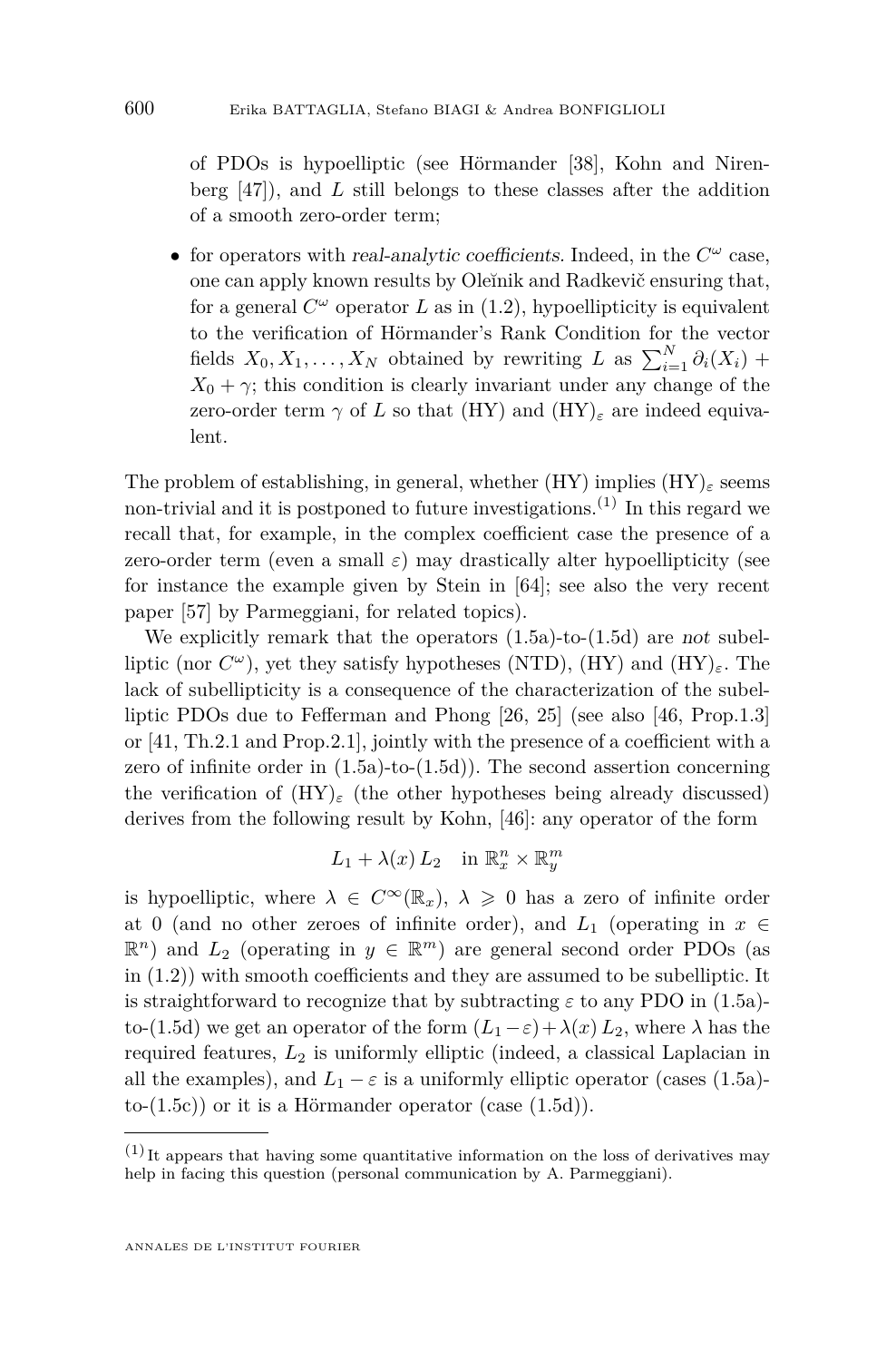Before describing the approach to the Harnack Inequality, inspired by the techniques in [\[10\]](#page-40-2), we state the main needed technical tools on the solvability of the Dirichlet problem for  $\mathcal L$  and for the perturbed operator  $\mathcal{L} - \varepsilon$ .

<span id="page-13-1"></span>LEMMA 1.7. — Suppose that  $\mathcal L$  is an operator of the form [\(1.1\)](#page-2-0), with  $C^{\infty}$  coefficients  $V > 0$  and  $(a_{i,j}) \geq 0$ , and that  $\mathcal L$  satisfies (NTD). Let  $\varepsilon \geq 0$  be fixed (the case  $\varepsilon = 0$  being admissible). We set  $\mathcal{L}_{\varepsilon} := \mathcal{L} - \varepsilon$  and we assume that  $\mathcal{L}_{\varepsilon}$  is hypoelliptic on every open subset of  $\mathbb{R}^{N}$ .

Then, there exists a basis for the Euclidean topology of  $\mathbb{R}^N$ , independent of  $\varepsilon$ , made of open, bounded and connected sets  $\Omega$  (with Lipschitz boundary) with the following properties: for every continuous function *f* on  $\overline{\Omega}$ and for every continuous function  $\varphi$  on  $\partial\Omega$ , there exists one and only one solution  $u \in C(\overline{\Omega}, \mathbb{R})$  of the Dirichlet problem

<span id="page-13-0"></span>(1.8) 
$$
\begin{cases} \mathcal{L}_{\varepsilon}u = -f & \text{on } \Omega \\ u = \varphi & \text{on } \partial\Omega \end{cases}
$$
 (in the weak sense of distributions),

Furthermore, if  $f, \varphi \geq 0$  then  $u \geq 0$  as well. Finally, if f belongs to  $C^{\infty}(\Omega,\mathbb{R}) \cap C(\overline{\Omega},\mathbb{R})$ , then the same is true of *u*, and *u* is a classical solution of  $(1.8)$ .

This result can be proved via the techniques in [\[10,](#page-40-2) Section 5] used for Hörmander operators. These techniques are perfectly suited to our more general case, since they only rely on hypoellipticity and on the Weak Maximum Principle. Therefore we omit the proof. We only recall Bony's notable construction of the sets  $\{\Omega\}$  (see Lemma [4.1\)](#page-27-0) for the sake of completeness.

With the existence of the weak solution of the Dirichlet problem for L*<sup>ε</sup>* on a bounded open set  $\Omega$ , we can define the associated Green operator as usual:

<span id="page-13-2"></span>DEFINITION 1.8 (Green operator and Green measure). — Let  $\varepsilon \geqslant 0$  be fixed, and let  $\mathcal{L}_{\varepsilon}$  and  $\Omega$  satisfy, respectively, the hypothesis and the thesis of Lemma [1.7.](#page-13-1) We consider the operator (depending on  $\mathcal{L}_{\varepsilon}$  and  $\Omega$ ; we avoid keeping track of the dependency on  $\Omega$  in the notation)

(1.9) 
$$
G_{\varepsilon}: C(\overline{\Omega}, \mathbb{R}) \longrightarrow C(\overline{\Omega}, \mathbb{R})
$$

mapping  $f \in C(\overline{\Omega}, \mathbb{R})$  into the function  $G_{\varepsilon}(f)$  which is the unique distributional solution *u* in  $C(\overline{\Omega}, \mathbb{R})$  of the Dirichlet problem

(1.10) 
$$
\begin{cases} \mathcal{L}_{\varepsilon}u = -f & \text{on } \Omega \quad (\text{in the weak sense of distributions}), \\ u = 0 & \text{on } \partial\Omega \quad (\text{point-wise}). \end{cases}
$$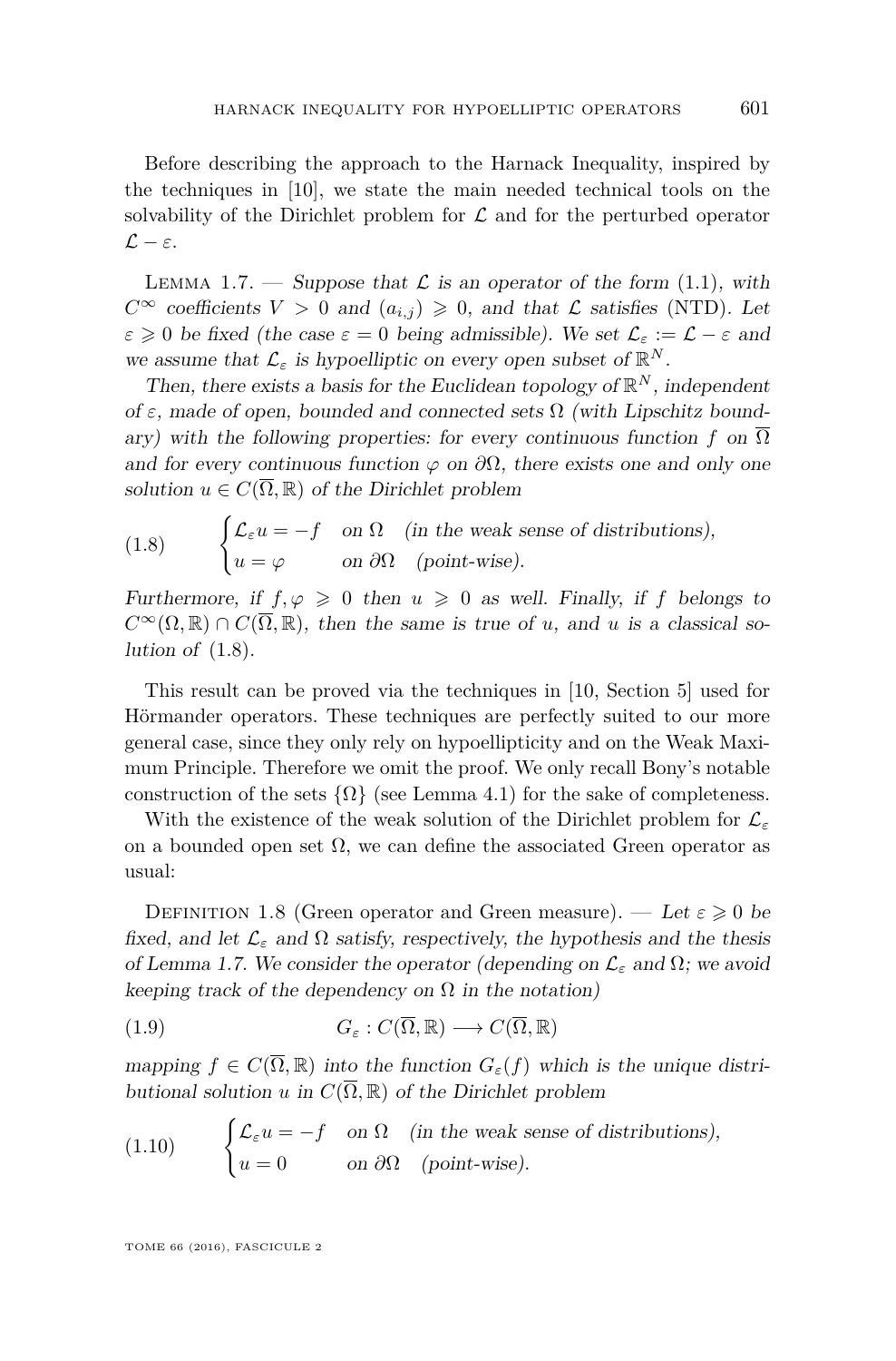We call  $G_{\varepsilon}$  the Green operator related to  $\mathcal{L}_{\varepsilon}$  and to the open set  $\Omega$ .

By the Riesz Representation Theorem (which is applicable thanks to the monotonicity properties in Lemma [1.7](#page-13-1) with respect to the function *f*), for every  $x \in \overline{\Omega}$  there exists a (nonnegative) Radon measure  $\lambda_{x,\varepsilon}$  on  $\overline{\Omega}$  such that

(1.11) 
$$
G_{\varepsilon}(f)(x) = \int_{\overline{\Omega}} f(y) d\lambda_{x,\varepsilon}(y), \text{ for every } f \in C(\overline{\Omega}, \mathbb{R}).
$$

We call  $\lambda_{x,\varepsilon}$  the Green measure related to  $\mathcal{L}_{\varepsilon}$  (to the open set  $\Omega$  and to the point *x*).

<span id="page-14-2"></span>Let  $\mathcal L$  be as in [\(1.1\)](#page-2-0); in the rest of the paper, we set once and for all

$$
(1.12)\qquad \qquad \mathrm{d}\nu(x) := V(x)\,\mathrm{d}x,
$$

that is,  $\nu$  is the (Radon) measure on  $\mathbb{R}^N$  associated with the (positive) density  $V$  in  $(1.1)$ , absolutely continuous with respect to the Lebesgue measure on  $\mathbb{R}^N$ . It is clear that the measure  $\nu$  plays the following key role:

<span id="page-14-0"></span>(1.13) 
$$
\int \varphi \mathcal{L} \psi \, d\nu = \int \psi \mathcal{L} \varphi \, d\nu, \quad \text{for every } \varphi, \psi \in C_0^{\infty}(\mathbb{R}^N, \mathbb{R}).
$$

We observe that (in general) the classical adjoint operator  $\mathcal{L}^*$  of  $\mathcal{L}$  may not coincide with  $\mathcal L$  itself; indeed  $\mathcal L^*$  is related to  $\mathcal L$  by the following identity  $(a \text{ consequence of } (1.13))$  $(a \text{ consequence of } (1.13))$  $(a \text{ consequence of } (1.13))$ 

<span id="page-14-4"></span>(1.14) 
$$
\mathcal{L}^* u = V \mathcal{L}(u/V), \text{ for every } u \text{ of class } C^2.
$$

The possibility of dealing with non-identically 1 densities *V* (as in the case of Lie groups, see Example  $1.1-(a)$  $1.1-(a)$  makes it more convenient to decompose the Green measure  $\lambda_{x,\varepsilon}$  with respect to  $\nu$  in [\(1.12\)](#page-14-2), rather than w.r.t. Lebesgue measure. Hence we prove the following:

<span id="page-14-1"></span>THEOREM 1.9 (Green kernel). — Suppose that  $\mathcal L$  is an operator of the form [\(1.1\)](#page-2-0), with  $C^{\infty}$  coefficients  $V > 0$  and  $(a_{i,j}) \geq 0$ , and that  $\mathcal L$  satisfies (NTD). Let  $\varepsilon \geq 0$  be fixed. We set  $\mathcal{L}_{\varepsilon} := \mathcal{L} - \varepsilon$  and we assume that  $\mathcal{L}_{\varepsilon}$  is hypoelliptic on every open subset of  $\mathbb{R}^N$ .

Let  $\Omega$  be a bounded open set as in Lemma [1.7.](#page-13-1) If  $G_{\varepsilon}$  and  $\lambda_{x,\varepsilon}$  are the Green operator and the Green measure related to  $\mathcal{L}_{\varepsilon}$  (Definition [1.8\)](#page-13-2), there exists a function  $k_{\varepsilon}: \Omega \times \Omega \to \mathbb{R}$ , smooth and positive out of the diagonal of  $\Omega \times \Omega$ , such that the following representation holds true:

<span id="page-14-3"></span>(1.15) 
$$
G_{\varepsilon}(f)(x) = \int_{\Omega} f(y) k_{\varepsilon}(x, y) d\nu(y), \text{ for every } x \in \Omega,
$$

and for every  $f \in C(\overline{\Omega}, \mathbb{R})$ . We call  $k_{\varepsilon}$  the Green kernel related to  $\mathcal{L}_{\varepsilon}$  (and to the open set  $\Omega$ ).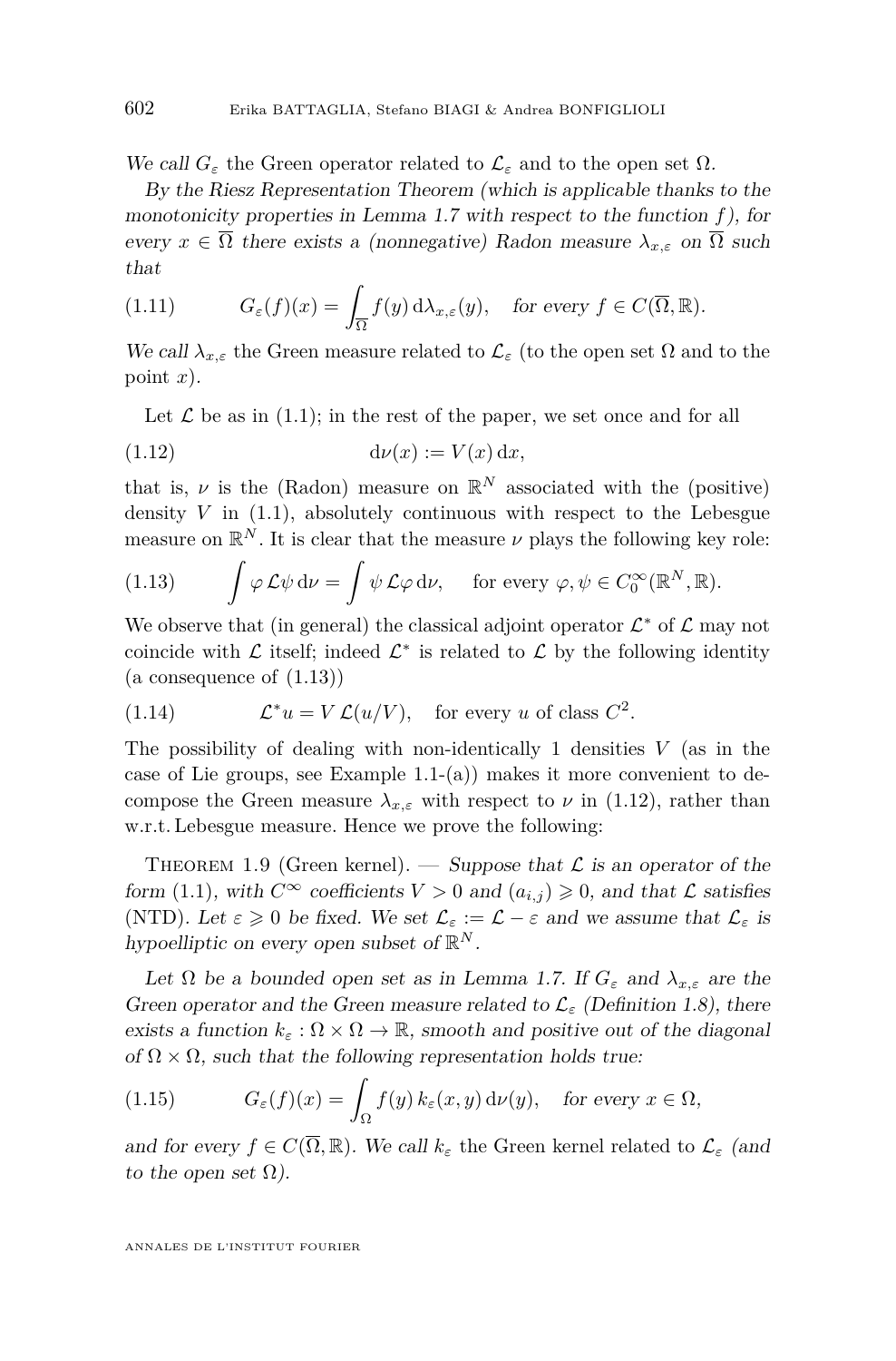Furthermore, we have the following properties:

<span id="page-15-0"></span>(i) Symmetry of the Green kernel:

(1.16) 
$$
k_{\varepsilon}(x, y) = k_{\varepsilon}(y, x) \text{ for every } x, y \in \Omega.
$$

(ii) For every fixed  $x \in \Omega$ , the function  $k_{\varepsilon}(x, \cdot)$  is  $\mathcal{L}_{\varepsilon}$ -harmonic in  $\Omega \setminus \{x\}$ ; moreover  $G_{\varepsilon}(\mathcal{L}_{\varepsilon}\varphi) = -\varphi = \mathcal{L}_{\varepsilon}(G_{\varepsilon}(\varphi))$  for any  $\varphi \in C_0^{\infty}(\Omega, \mathbb{R}),$ that is

<span id="page-15-1"></span>
$$
-\varphi(x) = \int_{\Omega} \mathcal{L}_{\varepsilon} \varphi(y) \, k_{\varepsilon}(x, y) \, \mathrm{d}\nu(y)
$$
  

$$
= \mathcal{L}_{\varepsilon} \Big( \int_{\Omega} \varphi(y) \, k_{\varepsilon}(x, y) \, \mathrm{d}\nu(y) \Big), \quad \text{for every } \varphi \in C_0^{\infty}(\Omega, \mathbb{R}).
$$

<span id="page-15-2"></span>(iii) For every fixed  $x \in \Omega$ , one has

(1.18) 
$$
\lim_{y \to y_0} k_{\varepsilon}(x, y) = 0 \text{ for any } y_0 \in \partial \Omega.
$$

(iv) For every fixed  $x \in \Omega$ , the functions  $k_{\varepsilon}(x, \cdot) = k_{\varepsilon}(\cdot, x)$  are in  $L^1(\Omega)$ , and  $k_{\varepsilon} \in L^1(\Omega \times \Omega)$ .

The key ingredients in the proof of the above results are the following facts:

- the hypoellipticity of  $\mathcal{L}_{\varepsilon}$  (as assumed in the hypothesis) which will imply the hypoellipticity of the classical adjoint of  $\mathcal{L}_{\varepsilon}$  (see Remark [4.2\)](#page-28-0);
- the  $C^{\infty}$ -topology on the space of the  $\mathcal{L}_{\varepsilon}$ -harmonic functions is the same as the  $L_{\text{loc}}^1$ -topology, another consequence of the hypoellipticity of  $\mathcal{L}_{\varepsilon}$  (Remark [4.3\)](#page-31-0);
- the fact that  $\mathcal{L}$  is symmetric on  $L^2(\mathbb{R}^N, d\nu)$  when restricted to smooth and compactly supported functions (see  $(1.13)$ , precisely), so that the same is true of  $\mathcal{L}_{\varepsilon}$ : this will be crucial in proving the symmetry of the Green kernel;
- the Strong Maximum Principle for the perturbed operator  $\mathcal{L}_{\varepsilon} =$  $\mathcal{L} - \varepsilon$ , which we obtain as a consequence of our previous Strong Maximum Principle for  $\mathcal L$  in Theorem [1.3](#page-8-3) (see precisely Remark [2.2,](#page-23-1) where nonnegative maxima are considered): this is a key step for the proof of the *positivity* of  $k_{\varepsilon}$ ;
- the Schwartz Kernel Theorem (used for the regularity of the Green kernel).

The difference with respect to the analogous result given in the framework of the Hörmander operators in [\[10,](#page-40-2) Théorème 6.1] is the introduction of the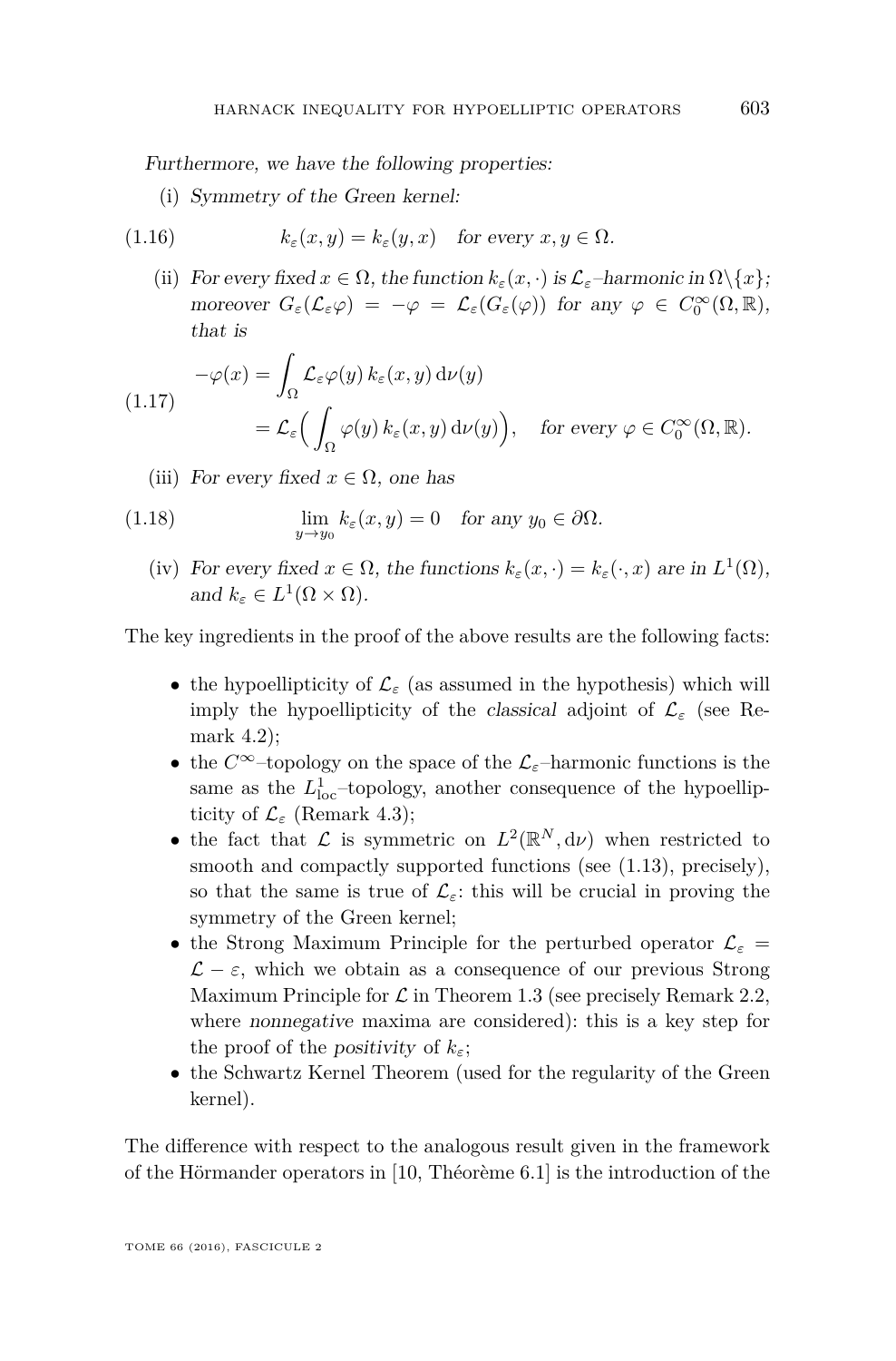relevant measure  $\nu$  in the integral representation  $(1.15)$ ; indeed, the sym-metry property [\(1.16\)](#page-15-0) of the kernel  $k_{\varepsilon}$  is connected with the identity [\(1.13\)](#page-14-0), which is not true (in general) if we consider Lebesgue measure instead of  $\nu$ .

We are now ready to give the second main result of the paper. (The naming 'Weak' or 'Strong' Harnack Inequality is non-standard: for example some authors refer to weak Harnack inequalities when at least one side of  $(1.19)$  is replaced by some  $L^p$ –norm of *u*; we follow the naming from Potential Theory used by Loeb and Walsh in [\[49\]](#page-42-18), with the hope that this does not lead to any ambiguity.)

<span id="page-16-0"></span>THEOREM 1.10 (Strong Harnack Inequality). — Suppose that  $\mathcal L$  is an operator of the form [\(1.1\)](#page-2-0), with  $C^{\infty}$  coefficients  $V > 0$  and  $(a_{i,j}) \geq 0$ , and suppose it satisfies hypotheses (NTD), (HY) and (HY)*ε*.

Then, for every connected open set  $O \subseteq \mathbb{R}^N$  and every compact subset *K* of *O*, there exists a constant  $M = M(\mathcal{L}, O, K) \geq 1$  such that

<span id="page-16-1"></span>(1.19) 
$$
\sup_{K} u \leqslant M \inf_{K} u,
$$

for every nonnegative L–harmonic function *u* in *O*.

If  $\mathcal L$  is subelliptic or if it has  $C^{\omega}$  coefficients, then assumption  $(\mathrm{HY})_{\varepsilon}$  can be dropped.

The last assertion follows from Remark [1.6.](#page-11-0)

We now describe the spine of the proof of Theorem [1.10.](#page-16-0)

The main step towards the Strong Harnack Inequality is the following Theorem [1.11](#page-16-2) from Potential Theory. A proof of a more general abstract version of this useful result, in the framework of axiomatic harmonic spaces, can be found in the survey notes [\[12,](#page-40-14) pp.20–24] by Brelot, where this theorem is attributed to G. Mokobodzki. (See also a further improvement to harmonic spaces which are not necessarily second-countable, by Loeb and Walsh, [\[49\]](#page-42-18)). Instead of appealing to an abstract Potential-Theoretic statement, we prefer to formulate the result under the following more specific form (where a harmonic sheaf related to a smooth PDO is considered).

<span id="page-16-2"></span>THEOREM 1.11. — Let L be a second order linear PDO in  $\mathbb{R}^N$  with smooth coefficients. Suppose the following conditions are satisfied.

**(Regularity):** There exists a basis B for the Euclidean topology of  $\mathbb{R}^N$  (consisting of bounded open sets) such that, for every  $\Omega \in \mathcal{B} \setminus \mathcal{B}$  $\{\emptyset\}$  and for every  $\varphi \in C(\partial\Omega,\mathbb{R})$ , there exists a unique *L*–harmonic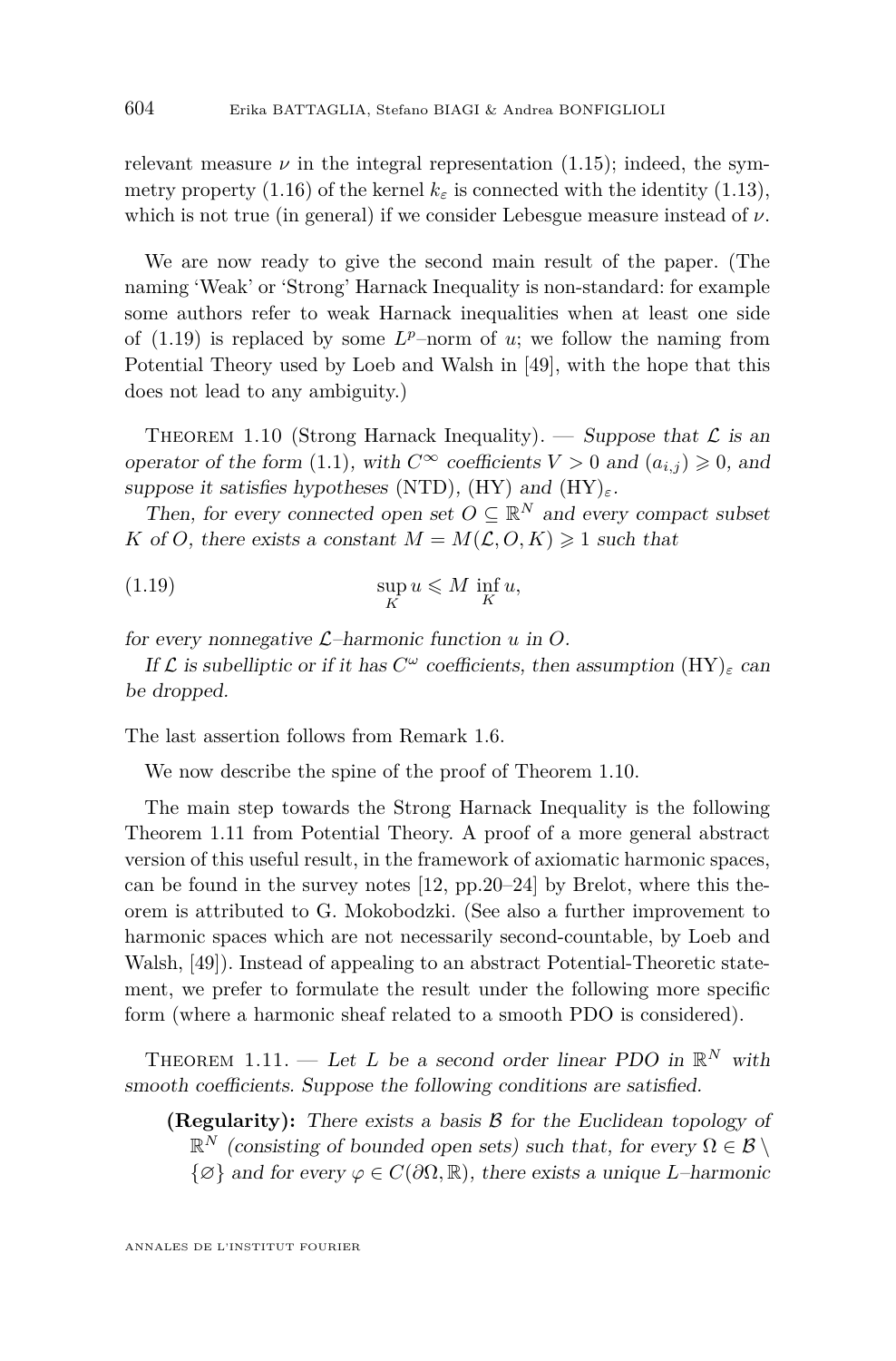function  $H_{\varphi}^{\Omega} \in C^2(\Omega) \cap C(\overline{\Omega})$  solving the Dirichlet problem

$$
\begin{cases} Lu = 0 & \text{in } \Omega \\ u = \varphi & \text{on } \partial \Omega, \end{cases}
$$

and satisfying  $H_{\varphi}^{\Omega} \geq 0$  whenever  $\varphi \geq 0$ .

(Weak Harnack Inequality): For every connected open set  $O \subseteq$  $\mathbb{R}^N$ , every compact subset *K* of *O* and every  $y_0 \in O$ , there exists a constant  $C(y_0) = C(L, O, K, y_0) > 0$  such that

<span id="page-17-1"></span>
$$
\sup_K u \leqslant C(y_0) u(y_0),
$$

for every nonnegative *L*–harmonic function *u* in *O*.

Then, the following Strong Harnack Inequality for *L* holds: for every connected open set *O* and every compact subset *K* of *O* there exists a constant  $M = M(L, O, K) \geq 1$  such that

(1.20) 
$$
\sup_{K} u \leqslant M \inf_{K} u,
$$

for every nonnegative *L*–harmonic function *u* in *O*.

See also Remark [5.2](#page-39-5) for some equivalent assumptions that can replace the above (Weak Harnack Inequality) to get the Strong Harnack Inequality. The proof of Theorem [1.11](#page-16-2) is given in Section [5,](#page-36-1) starting from a result by Mokobodzki and Brelot in [\[12,](#page-40-14) Chapter I]: in the latter it is shown that if the axioms (Regularity) and (Weak Harnack Inequality) are fulfilled then, for any connected open set  $O \subseteq \mathbb{R}^N$  and any  $x_0 \in O$ , the set

<span id="page-17-0"></span>(1.21) 
$$
\Phi_{x_0} := \left\{ h \in \mathcal{H}_L(O) : h \geq 0, \quad h(x_0) = 1 \right\}
$$

is equicontinuous at  $x_0$ . The proof of this fact rests on some deep results of Functional Analysis concerning the family of the so-called harmonic measures  $\{\mu_x^{\Omega}\}_{x \in \partial\Omega}$  related to *L* (and to a regular set  $\Omega$  for the Dirichlet problem), jointly with some distinguished properties of the harmonic sheaf associated with the operator *L*.

As observed by Bony in [\[10,](#page-40-2) Remarque 7.1, p.300], the Strong Harnack Inequality classically relies on two-sided estimates of the ratios  $h(x_1, \cdot)/h(x_2, \cdot)$ , where  $h(x, y)$  is the relevant Poisson kernel; these estimates were unavailable in the setting considered in [\[10\]](#page-40-2), as they are (to the best of our knowledge) in our setting too. However, like in [\[10\]](#page-40-2), the unavailability of these estimates can be overcome by the use of the Green kernel for the perturbed operator  $\mathcal{L} - \varepsilon$  and by the Strong Maximum Principle, as they jointly lead to the Weak Harnack Inequality. It is interesting to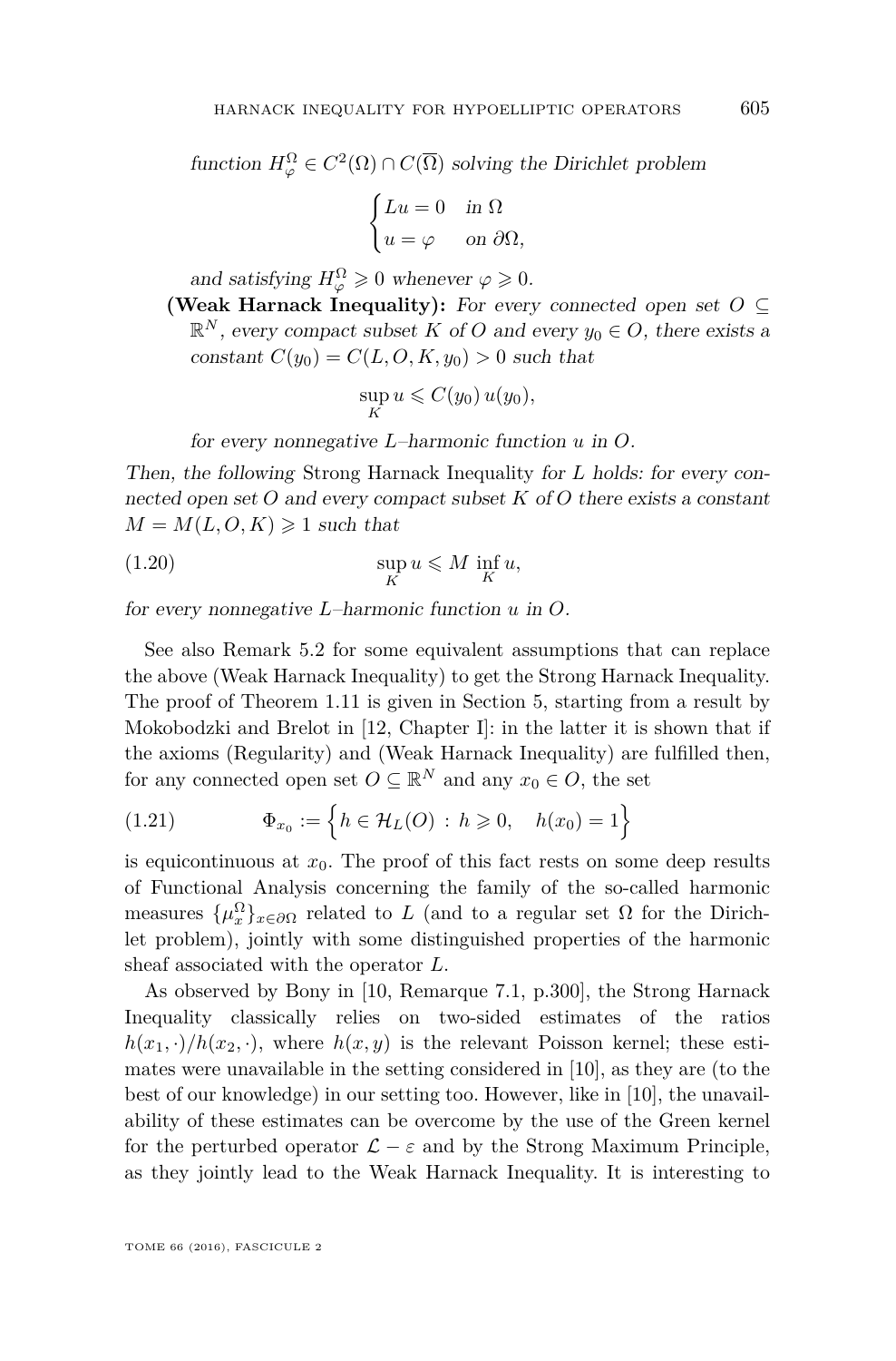observe that, once the Weak Harnack Inequality is available, the equicontinuity of [\(1.21\)](#page-17-0) (an equivalent version of the Strong Harnack Inequality) is derived by Mokobodzki and Brelot by the comparison (in the sense of measures)  $\mu_{x_1}^{\Omega} \leq M \mu_{x_2}^{\Omega}$  for harmonic measures: this comparison seems to be the core substitute for the mentioned pointwise estimates with Poisson kernels centered at different points  $x_1, x_2$ .

Due to Theorem [1.11,](#page-16-2) the focus on the Strong Harnack Inequality is now shifted to the Weak Harnack Inequality, which is easier to establish. As already anticipated, the latter is based on the lower bound [\(1.7\)](#page-11-1) as we now briefly describe. First, we remark that the proof of [\(1.7\)](#page-11-1) is a two-line comparison argument: it suffices to apply  $\mathcal{L} - \varepsilon$  on both sides of [\(1.7\)](#page-11-1) to see that they produce the same result, namely  $-\varepsilon u$ ; then one uses the Weak Maximum Principle, since the right-hand side is null on *∂*Ω whereas the left-hand side is nonnegative. Secondly, with inequality [\(1.7\)](#page-11-1) at hands and the *strict positivity* of  $k_{\varepsilon}$  (a consequence of the SMP), it is not difficult to prove that  $u(x_0)$  dominates the  $L^1_{loc}$ -norm of *u*, on suitable compact sets. Then, due to the equivalence of the  $L^1_{\text{loc}}$  and  $C^{\infty}$  topologies on the space of the  $\mathcal{L}$ -harmonic functions (this fact deriving from  $(HY)$ ), one can infer the following:

<span id="page-18-0"></span>THEOREM 1.12 (Weak Harnack inequality for derivatives). — Let  $\mathcal{L}$ satisfy (NTD), (HY) and (HY)<sub>ε</sub>. Then, for every connected open set  $O \subseteq$  $\mathbb{R}^N$ , every compact subset *K* of *O*, every  $m \in \mathbb{N} \cup \{0\}$  and every  $y_0 \in O$ , there exists a positive  $C(y_0) = C(\mathcal{L}, \varepsilon, O, K, m, y_0)$  such that

<span id="page-18-1"></span>(1.22) 
$$
\sum_{|\alpha| \leqslant m} \sup_{x \in K} \left| \frac{\partial^{\alpha} u(x)}{\partial x^{\alpha}} \right| \leqslant C(y_0) u(y_0),
$$

for every nonnegative L–harmonic function *u* in *O*.

We remark that topological properties similar to those mentioned above for the space of the  $\mathcal{L}$ -harmonic functions are also valid when  $\mathcal{L}$  in [\(1.1\)](#page-2-0) is not necessarily hypoelliptic, provided that it possesses a global positive fundamental solution (not necessarily smooth): see e.g., [\[5\]](#page-39-1) by the first and third named authors, where Montel-type results are proved (in the sense of [\[53\]](#page-42-19)), jointly with the equivalence of the topologies induced on  $\mathcal{H}_{\mathcal{L}}(\Omega)$ by  $L^1_{\text{loc}}$  and by  $L^{\infty}_{\text{loc}}$ , under no hypoellipticity assumptions.

Acknowledgements. — We express our gratitude to Alberto Parmeggiani for many helpful discussions on hypoellipticty, leading to an improvement of the manuscript. We also wish to thank the Referee of the manuscript for his careful reading and remarks.

ANNALES DE L'INSTITUT FOURIER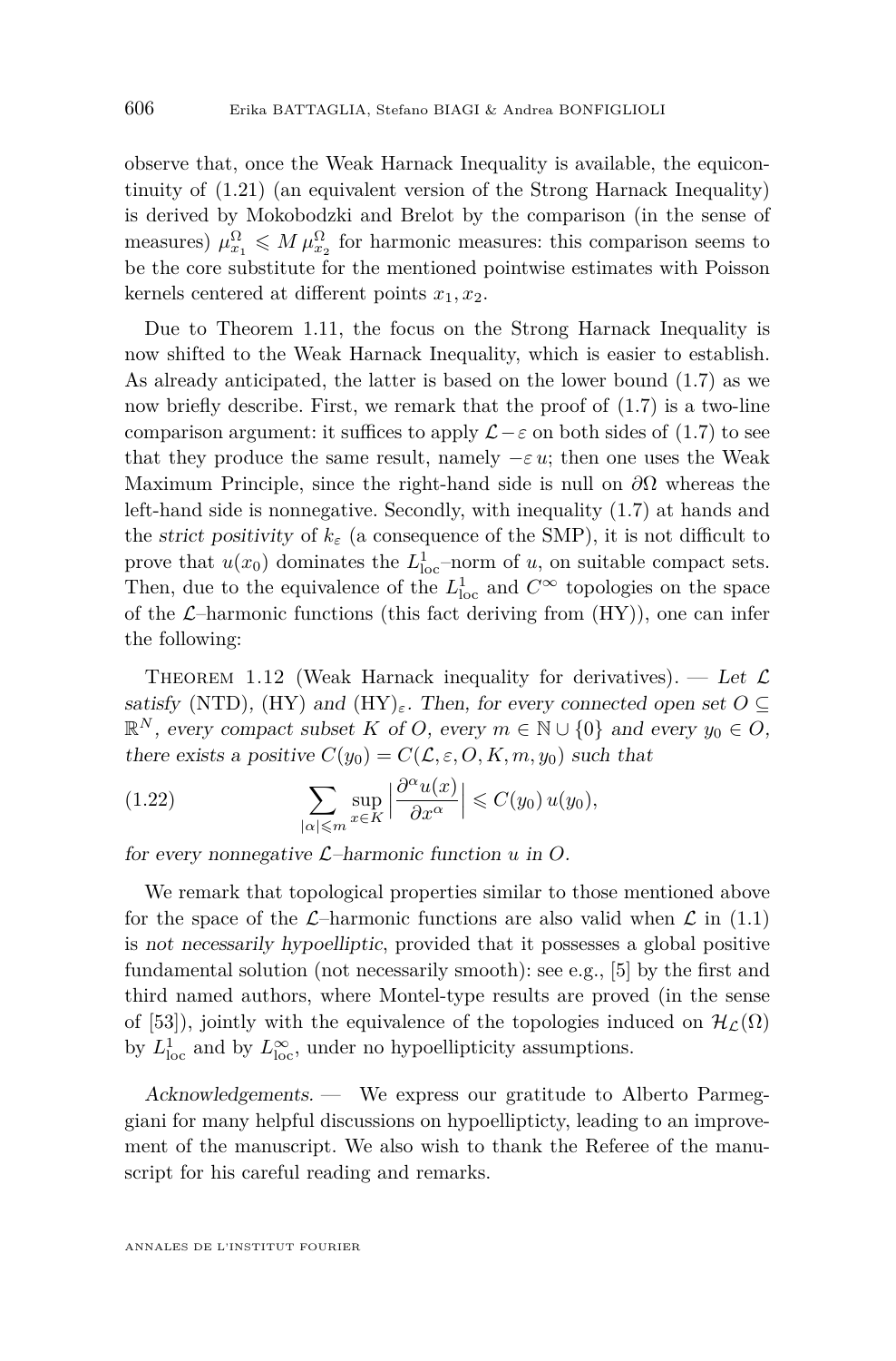#### **2. The Strong Maximum Principle for** L

<span id="page-19-1"></span>The aim of this section is to prove the Strong Maximum Principle for  $\mathcal L$ in Theorem [1.3.](#page-8-3) Clearly, a fundamental step is played by a suitable Hopftype lemma, furnished in Lemma [2.1.](#page-19-0) (For a recent interesting survey on maximum principles and Hopf-type results for uniformly elliptic operators, see López-Gómez [\[50\]](#page-42-20).)

First the relevant definition and notation: given an open set  $O \subseteq \mathbb{R}^N$ and a relatively closed set  $F$  in  $O$ , we say that  $\eta$  is externally orthogonal to *F* at *y*, and we write

<span id="page-19-2"></span>
$$
(2.1) \t\t \eta \perp F \text{ at } y,
$$

if  $y \in O \cap \partial F$ ;  $\eta \in \mathbb{R}^N \setminus \{0\}$ ;  $\overline{B(y + \eta, |\eta|)}$  is contained in *O* and it intersects *F* only at *y*. Here and throughout  $B(x_0, r)$  is the Euclidean ball in  $\mathbb{R}^N$  of centre  $x_0$  and radius  $r > 0$ ; moreover | · | will denote the Euclidean norm on  $\mathbb{R}^N$ . The notation [\(2.1\)](#page-19-2) does not explicitly refer to externality, but this will not create any confusion in the sequel. It is not difficult to recognize that if  $O$  is open and connected, and if  $F$  is a proper (relatively closed) subset of *O*, then there always exist couples  $(y, \eta)$  such that  $\eta \perp F$  at *y*.

Finally, throughout the paper we write  $\partial_i$  for  $\frac{\partial}{\partial x_i}$ .

<span id="page-19-0"></span>LEMMA 2.1 (of Hopf-type for  $\mathcal{L}$ ). — Suppose that  $\mathcal{L}$  is an operator of the form [\(1.1\)](#page-2-0) with  $C^1$  coefficients  $V > 0$  and  $a_{i,j}$ , and let us set  $A(x) :=$  $(a_{i,j}(x))_{i,j}$ . (We recall that  $A(x) \geq 0$  for every  $x \in \mathbb{R}^N$ .) Let  $O \subseteq \mathbb{R}^N$  be a connected open set. Then, the following facts hold.

(1) Let  $u \in C^2(0, \mathbb{R})$  be such that  $\mathcal{L}u \geq 0$  on *O*; let us suppose that

(2.2) 
$$
F(u) := \left\{ x \in O : u(x) = \max_{O} u \right\}
$$

<span id="page-19-4"></span><span id="page-19-3"></span>is a proper subset of *O*. Then

(2.3) 
$$
\langle A(y)\eta, \eta \rangle = 0 \quad \text{whenever } \eta \perp F(u) \text{ at } y.
$$

(2) Suppose  $c \in C(\mathbb{R}^N, \mathbb{R})$  is nonnegative on  $\mathbb{R}^N$ , and let us set  $\mathcal{L}_c :=$  $\mathcal{L}$  − *c*. Let  $u \in C^2(0, \mathbb{R})$  be such that  $\mathcal{L}_c u \ge 0$  on *O*; let us suppose that  $F(u)$  in [\(2.2\)](#page-19-3) is a proper subset of *O* and that  $\max_{O} u \geq 0$ . Then [\(2.3\)](#page-19-4) holds true.

Proof. — We begin by proving part  $(1)$  in the statement of the Lemma, from which we also inherit the notation and hypotheses on  $u$  and  $F(u)$ . Notice that the assumption ensures that  $M := \max_{Q} u \in \mathbb{R}$  (since *u* is finite-valued). To this aim, let us assume by contradiction that

<span id="page-19-5"></span>(2.4) 
$$
\langle A(y)\eta, \eta \rangle > 0
$$
, for some  $\eta \perp F(u)$  at y.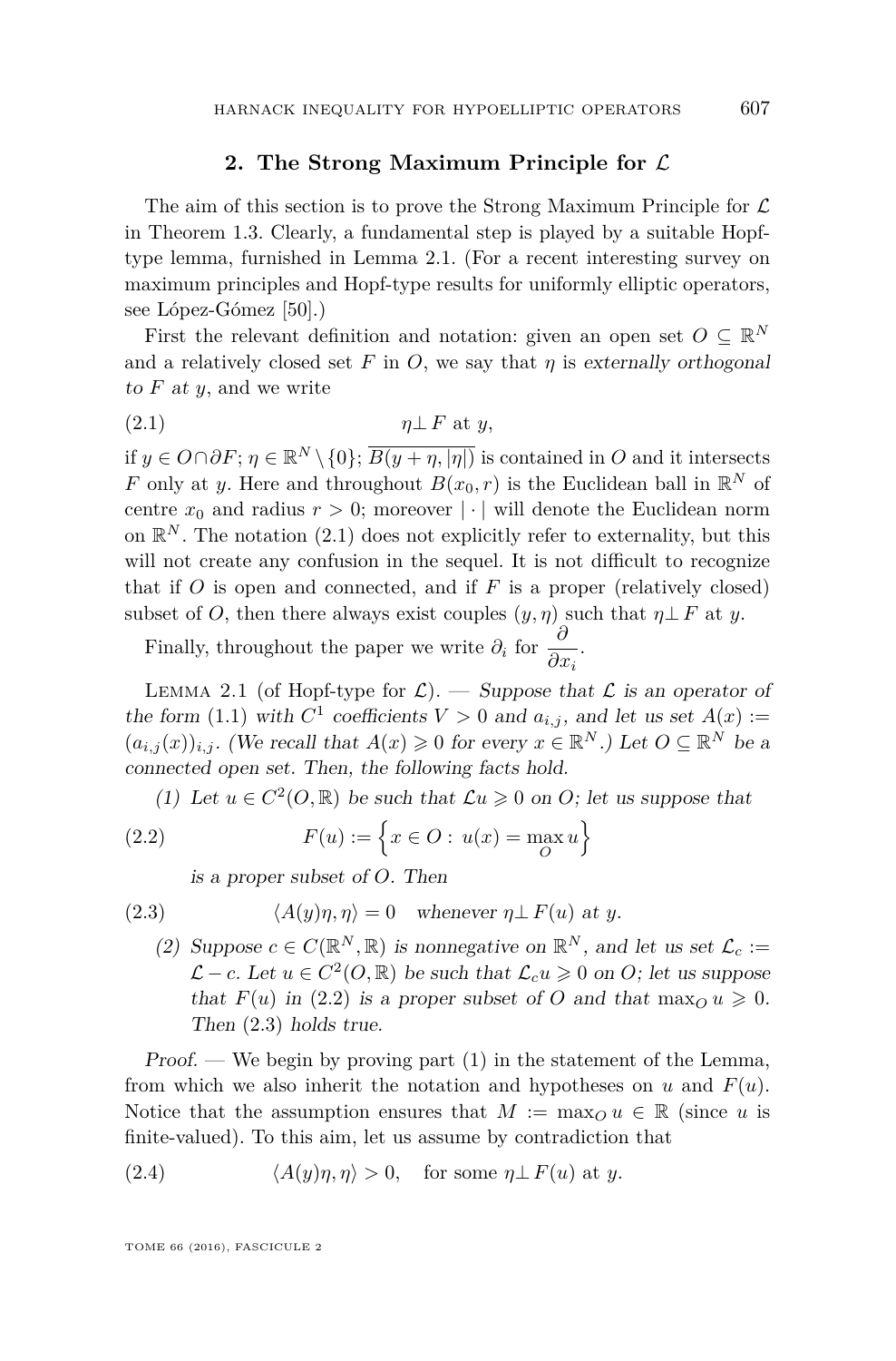We define a smooth function  $w : \mathbb{R}^N \longrightarrow \mathbb{R}$  as follows

$$
w(x) := e^{-\lambda |x - (y + \eta)|^2} - e^{-\lambda |\eta|^2},
$$

where  $\lambda$  is a positive real number chosen in a moment. We set  $b_j :=$  $\sum_{i=1}^{N} \partial_i (V a_{i,j}) / V$ , so that  $\mathcal{L} = \sum_{i,j} a_{i,j} \partial_{i,j} + \sum_j b_j \partial_j$ . A simple computation shows that

<span id="page-20-0"></span>(2.5) 
$$
\mathcal{L}w(y) = \lambda^2 e^{-\lambda |\eta|^2} \left( 4\langle A(y)\eta, \eta \rangle - \frac{2}{\lambda} \sum_{j=1}^N \left( a_{j,j}(y) - b_j(y)\eta_j \right) \right),
$$

and thus, by [\(2.4\)](#page-19-5), it is possible to choose  $\lambda > 0$  in such a way that  $\mathcal{L}w(y) > 0.$ 

By the continuity of  $\mathcal{L}w$ , we can then find a positive real number  $\delta$  such that  $W := B(y, \delta)$  is compactly contained in *O* and  $\mathcal{L}w > 0$  on *W*. We now define, for  $\varepsilon > 0$ , a function  $v_{\varepsilon} : \overline{W} \to \mathbb{R}$  by setting  $v_{\varepsilon} := u + \varepsilon w$ . Clearly,  $v_{\varepsilon} \in C^2(W, \mathbb{R}) \cap C(\overline{W}, \mathbb{R})$ , and we claim that the maximum of  $v_{\varepsilon}$  on  $\overline{W}$  is attained in *W*.

Indeed, let us consider the splitting of  $\partial W$  given by the two sets  $K_1 :=$  $\partial W \cap B(y + \eta, |\eta|)$  and  $K_2 := \partial W \setminus K_1$ . For every  $x \in K_2$ , one has

$$
v_{\varepsilon}(x) = u(x) + \varepsilon w(x) < u(x) \leqslant M.
$$

On the other hand, for all  $x \in K_1$ , we have

$$
v_{\varepsilon}(x) \leqslant \max_{K_1} u + \varepsilon \max_{K_1} w,
$$

and since  $\max_{K_1} u < M$  (observe that  $u < M$  outside  $F(u)$  and that  $K_1$ is a compact set contained in  $O \setminus F(u)$ , it is possible to choose  $\varepsilon > 0$  so small that  $v_{\varepsilon}$  < M on  $K_1$ . By gathering together these facts we see that, for every  $x \in \partial W$  (note that  $y \in F(u)$  and  $w(y) = 0$ )

$$
v_{\varepsilon}(x) < M = u(y) = v_{\varepsilon}(y) \leqslant \max_{\overline{W}} v_{\varepsilon},
$$

and this proves the claim. From  $\mathcal{L}v_{\varepsilon} = \mathcal{L}u + \varepsilon \mathcal{L}w \geqslant \varepsilon \mathcal{L}w$  (and the latter is  $> 0$  on *W*) the function  $v_{\varepsilon}$  is a strictly *L*-subharmonic function on *W*, that is,  $\mathcal{L}v_{\varepsilon} > 0$  on *W*, admitting a maximum point on the open set *W*, say  $p_0$ . Then we have (recall that  $A(p_0) \geq 0$  and notice that  $\nabla v_\varepsilon(p_0) = 0$ and  $H(p_0) := (\partial_{i,j} v_\varepsilon(p_0))_{i,j} \leqslant 0$ 

<span id="page-20-1"></span>
$$
(2.6) \quad 0 < \mathcal{L}v_{\varepsilon}(p_0) = \sum_{i,j} a_{i,j}(p_0)\partial_{i,j}v_{\varepsilon}(p_0) = \text{trace}\big(A(p_0) \cdot H(p_0)\big) \leq 0,
$$

which is clearly a contradiction.

Part (2) in the statement of the Lemma can be proved in a totally analogous way: we replace  $\mathcal L$  with  $\mathcal L_c$  and we notice that  $w(y) = 0$  so that

ANNALES DE L'INSTITUT FOURIER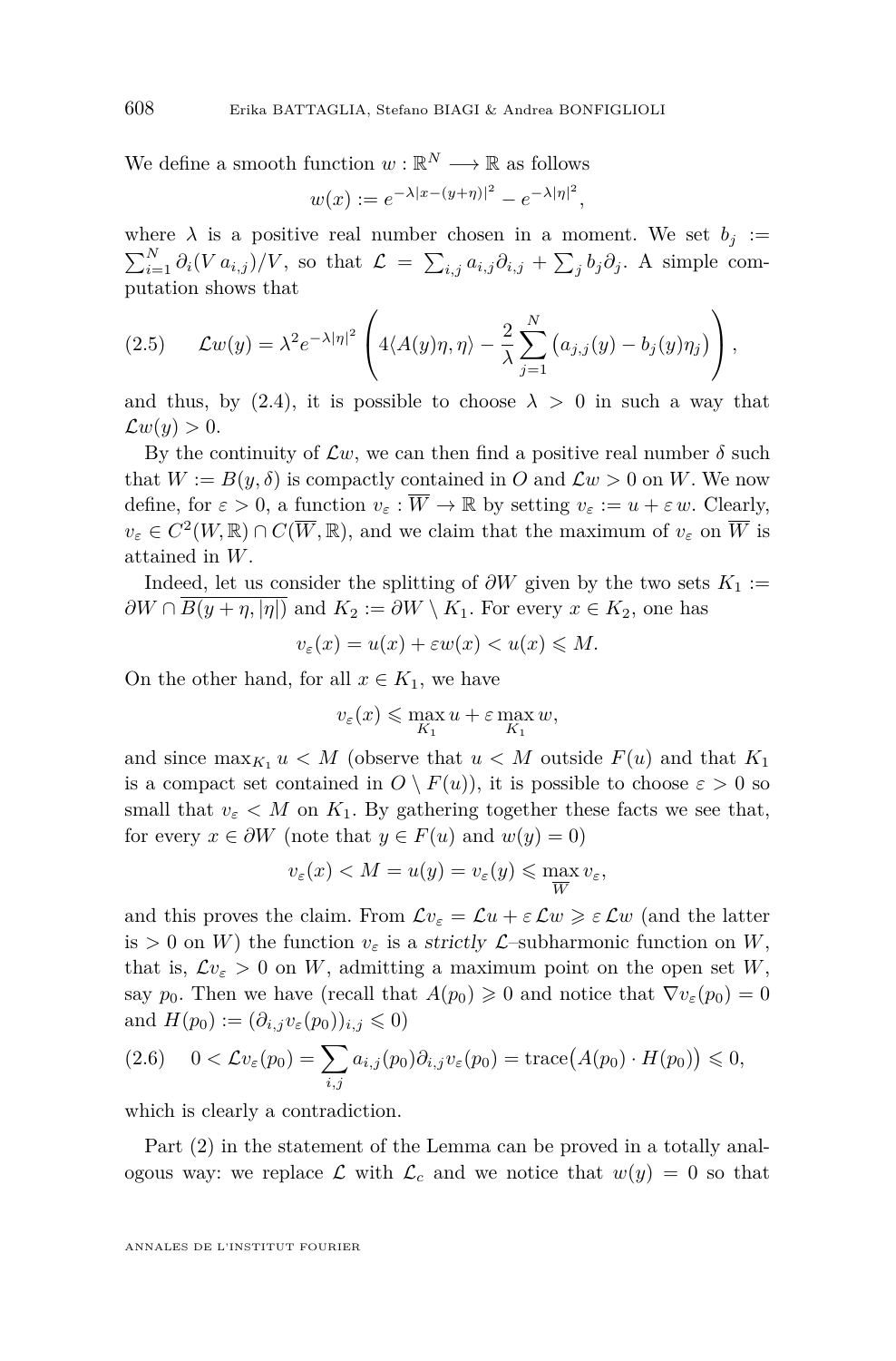$\mathcal{L}_c w(y) = \mathcal{L} w(y)$ , and [\(2.5\)](#page-20-0) is left unchanged. Arguing as above, we let again  $p_0 \in W$  be such that  $v_\varepsilon(p_0) = \max_{\overline{W}} v_\varepsilon$ . This gives  $v_\varepsilon(p_0) \geq v_\varepsilon(y) =$  $u(y) = M$ . Hence [\(2.6\)](#page-20-1) becomes

$$
0 < \mathcal{L}_c v_\varepsilon(p_0) = \text{trace}\big(A(p_0) \cdot H(p_0)\big) - c(p_0) v_\varepsilon(p_0) \leqslant -c(p_0) M,
$$

where in the last inequality we used the assumption  $c \geq 0$  and the fact that  $v_{\varepsilon}(p_0) \geqslant M$ . By the assumption  $M \geqslant 0$  (and again by the assumption on the sign of *c*), we have  $-c(p_0) M \leq 0$ , and we obtain another contradiction.

We are now in a position to provide the

Proof of Theorem [1.3.](#page-8-3) — Let  $\mathcal L$  be as in the statement of Theorem [1.3;](#page-8-3) suppose that  $O \subseteq \mathbb{R}^N$  is a connected open set and that  $u \in C^2(O, \mathbb{R})$ satisfies  $\mathcal{L}u \geq 0$  on *O* and *u* attains a maximum in *O*. We set

$$
F(u) := \Big\{ x \in O : \, u(x) = \max_{O} u \Big\}.
$$

By assumption  $F(u) \neq \emptyset$ , say  $\xi \in F(u)$ . We show that  $F(u) = O$ .

To this aim, let us rewrite  $\mathcal L$  as follows:

$$
\mathcal{L} = \frac{1}{V} \sum_{i,j} \partial_i \left( V a_{i,j} \partial_j \right)
$$
  
=  $\frac{1}{V} \sum_{i,j} V \partial_i (a_{i,j} \partial_j) + \sum_{i,j} \frac{\partial_i V}{V} a_{i,j} \partial_j$   
=  $\sum_{i,j} \partial_i (a_{i,j} \partial_j) + \sum_j b_j \partial_j$ ,

where  $b_j := \frac{1}{V} \sum_{i=1}^N \partial_i V a_{i,j}$  (for  $j = 1, ..., N$ ). Let us consider the vector fields

<span id="page-21-1"></span>(2.7) 
$$
X_i := \sum_{j=1}^N a_{i,j} \partial_j, \quad i = 1, ..., N, \qquad X_0 := \sum_{j=1}^N b_j \partial_j.
$$

We explicitly remark the following useful fact:  $X_0$  is a linear combination (with smooth-coefficients) of  $X_1, \ldots, X_N$ ; indeed

<span id="page-21-0"></span>(2.8) 
$$
X_0 = \sum_{j=1}^N b_j \, \partial_j = \sum_{j=1}^N \frac{1}{V} \sum_{i=1}^N \partial_i V \, a_{i,j} \, \partial_j = \sum_{i=1}^N \frac{\partial_i V}{V} \sum_{j=1}^N a_{i,j} \, \partial_j = \sum_{i=1}^N \frac{\partial_i V}{V} \, X_i.
$$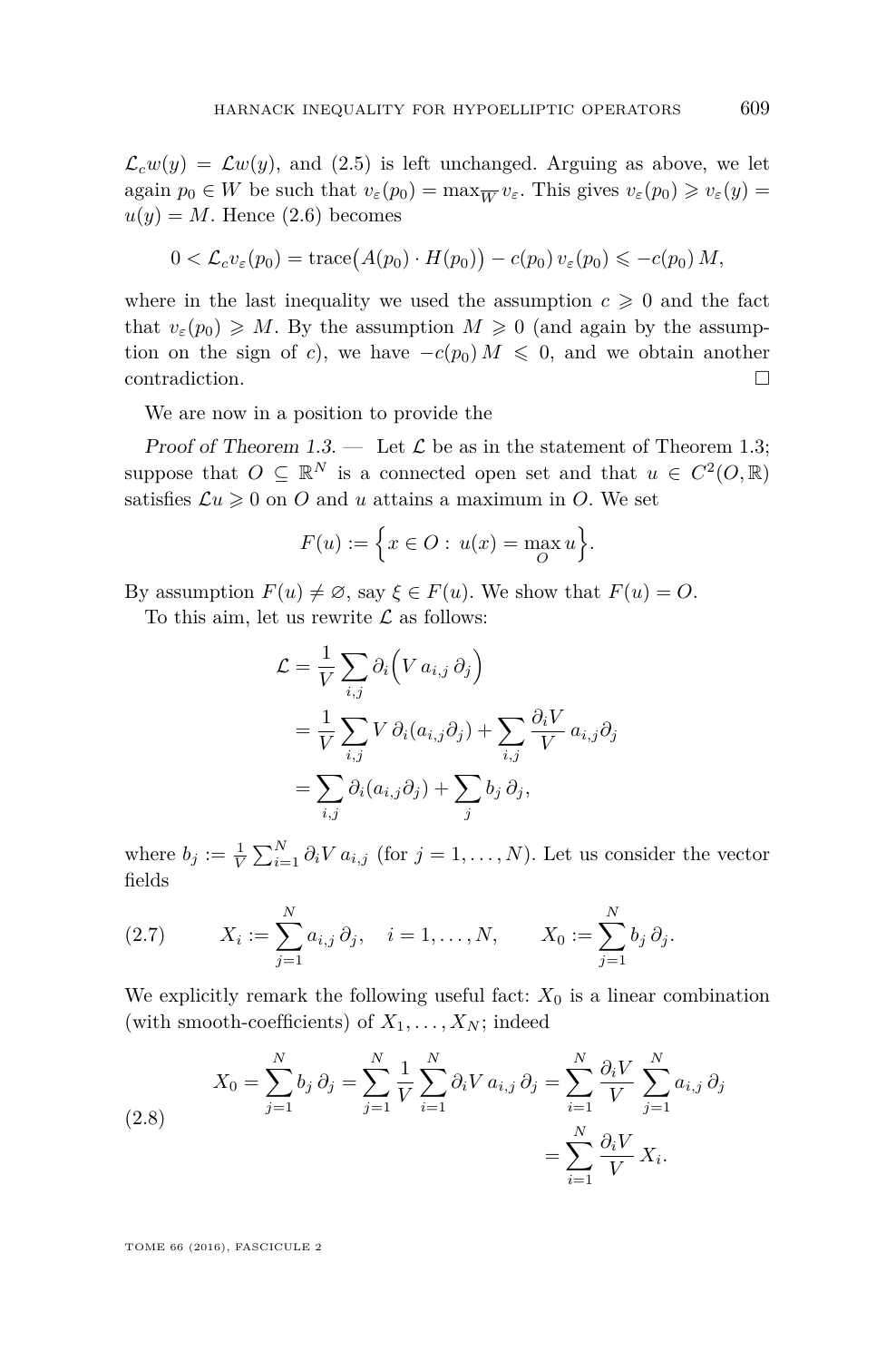Summing up, we have written  $\mathcal L$  as follows

$$
\mathcal{L}u = \sum_{i=1}^N \partial_i (X_i u) + \sum_{i=1}^N \frac{\partial_i V}{V} X_i u, \quad \forall u \in C^2.
$$

Thanks to the assumption (NTD) of non-total degeneracy of  $\mathcal L$  and due to the smoothness of its coefficients, we are entitled to use a notable result [\[3,](#page-39-4) Theorem 2] by Amano, which states that the hypoellipticity assumption (HY) ensures the controllability of the ODE system

<span id="page-22-2"></span>
$$
(2.9) \qquad \dot{\gamma} = \xi_0 X_0(\gamma) + \sum_{i=1}^N \xi_i X_i(\gamma), \quad (\xi_0, \xi_1, \dots, \xi_N) \in \mathbb{R}^{1+N},
$$

on every open and connected subset of  $\mathbb{R}^N$  (see e.g., [\[42,](#page-41-18) Chapter 3] for the notion of controllability). Since O is open and connected, this implies that any point of *O* can be joined to  $\xi$  by a continuous curve  $\gamma$  contained in *O* which is piecewise an integral curve of a vector field belonging to  $\mathcal{V}$  := span<sub>R</sub>{ $X_0, X_1, \ldots, X_N$ }. It then suffices to prove that if  $\gamma$  is an integral curve of a vector field  $X \in \mathcal{V}$  starting at a point of  $F(u)$  (which is nonempty), then  $\gamma(t)$  remains in  $F(u)$  for every admissible time *t*. In this case we say that  $F(u)$  is *X*–invariant.

By a result of Bony, [\[10,](#page-40-2) Théorème 2.1], the *X*-invariance of  $F(u)$  is equivalent to the tangentiality of *X* to  $F(u)$ : this latter condition means that

<span id="page-22-0"></span>(2.10) 
$$
\langle X(y), \eta \rangle = 0 \quad \text{whenever } \eta \perp F(u) \text{ at } y.
$$

Hence, by all the above arguments, the proof of the SMP is complete if we show that [\(2.10\)](#page-22-0) is fulfilled by any  $X \in \mathcal{V}$ . Since *X* is a linear combination of  $X_0, X_1, \ldots, X_N$  and due to [\(2.8\)](#page-21-0), it suffices to prove this identity when X is replaced by any element of  $\{X_1, \ldots, X_N\}$ . Due to identity [\(2.3\)](#page-19-4) in the Hopf-type Lemma [2.1,](#page-19-0) it is therefore sufficient to show that for every  $i \in \{1, \ldots, N\}$  and every  $x \in \mathbb{R}^N$ , there exists  $\lambda_i(x) > 0$  such that

<span id="page-22-1"></span>(2.11) 
$$
\langle X_i(x), \eta \rangle^2 \leq \lambda_i(x) \langle A(x)\eta, \eta \rangle \text{ for every } \eta \in \mathbb{R}^N.
$$

Indeed,  $(2.11)$  together with  $(2.3)$  implies that the left-hand side of  $(2.11)$  is null whenever  $\eta \perp F(u)$  at *y*, which is precisely [\(2.10\)](#page-22-0) for  $X \in \{X_1, \ldots, X_N\}$ . Due to the very definition of  $X_i$ , inequality  $(2.11)$  boils down to proving that, given a real symmetric positive semidefinite matrix  $A = (a_{i,j})$ , for every *i* there exists  $\lambda_i > 0$  such that

$$
\left(\sum_{j} a_{i,j} \eta_j\right)^2 \leq \lambda_i \sum_{i,j} a_{i,j} \eta_i \eta_j \quad \text{for every } \eta \in \mathbb{R}^N,
$$

ANNALES DE L'INSTITUT FOURIER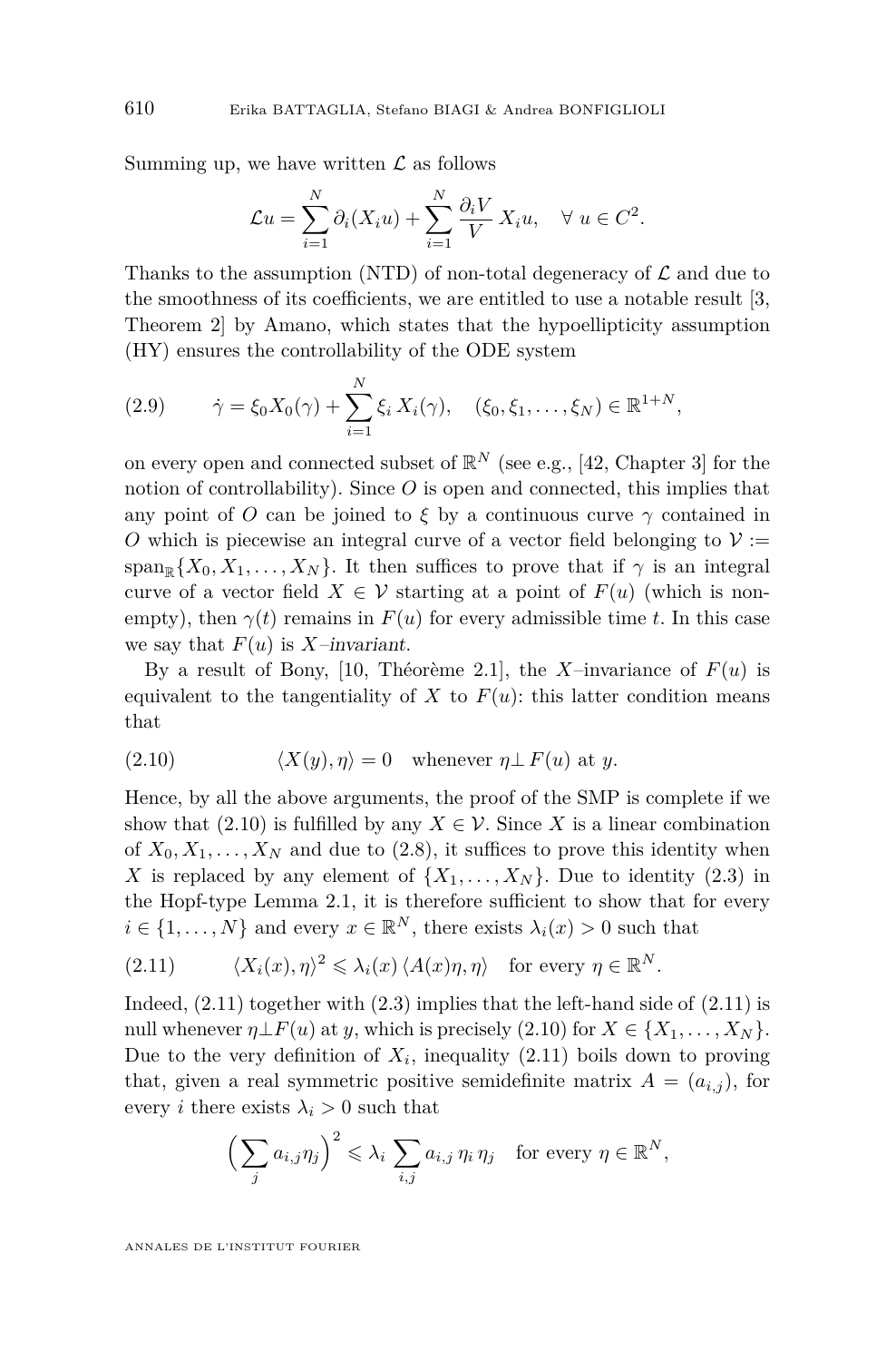which is a consequence of the Cauchy-Schwarz inequality and the characterization (for a symmetric  $A \geq 0$ ) of ker(*A*) as  $\{x \in \mathbb{R}^N : \langle Ax, x \rangle = 0\}.$ 

This proves part (1) of Theorem [1.3.](#page-8-3) As for part (2), let *c* be smooth and nonnegative on  $\mathbb{R}^N$ , and let us set  $\mathcal{L}_c := \mathcal{L} - c$ . Suppose  $u \in C^2(O, \mathbb{R})$ satisfies  $\mathcal{L}_c u \geq 0$  on *O* and that it attains a nonnegative maximum in *O*. For  $F(u) \neq \emptyset$  as above, we show again that  $F(u) = O$ . The hypoellipticity and non-total degeneracy of  $\mathcal L$  ensure again (by Amano's cited result for  $\mathcal{L}$ ) the controllability of system [\(2.9\)](#page-22-2). This again grants a connectivity property of *O* by means of continuous curves, piecewise integral curves of elements in the above vector space  $V$ . By Bony's quoted result on invariance/tangentiality, the needed identity  $F(u) = O$  follows if we show again that  $(2.10)$  is fulfilled when *X* is replaced by  $X_i$ , for  $i = 1, \ldots, N$  (the case  $i = 0$  deriving as above from  $(2.8)$ ).

Now, by part (2) of Lemma [2.1,](#page-19-0) it is at our disposal a Hopf-type Lemma for operators of the form  $\mathcal{L}_c$ , and for functions *u* such that  $\mathcal{L}_c u \geq 0$  and attaining a nonnegative maximum. In other words, we know that [\(2.3\)](#page-19-4) holds true, again as in the previous case  $(1)$ . The validity of  $(2.11)$  allows us to end the proof, as in the previous part.  $\Box$ 

A close inspection to the above proof shows that we have indeed demonstrated the following result as well (replacing the hypothesis of hypoellipticity of  $\mathcal L$  by that of  $\mathcal L - c$ , since Amano's results on hypoellipticity/controllobility are independent of the presence of a zero-order term:

<span id="page-23-1"></span>Remark 2.2. — Suppose that  $\mathcal L$  is an operator of the form [\(1.1\)](#page-2-0), with *C*∞ coefficients *V* > 0 and  $(a_{i,j})$  ≥ 0, and that it satisfies (NTD). Let  $c \in C^{\infty}(\mathbb{R}^N, \mathbb{R})$  be nonnegative and suppose that the operator  $\mathcal{L}_c := \mathcal{L} - c$ is hypoelliptic on every open subset of  $\mathbb{R}^N$ .

If  $O \subseteq \mathbb{R}^N$  is a connected open set, then any function  $u \in C^2(O, \mathbb{R})$ satisfying  $\mathcal{L}_c u \geq 0$  on *O* and attaining a nonnegative maximum in *O* is constant throughout *O*.

As a corollary of Theorem [1.3](#page-8-3) we immediately get the following result.

<span id="page-23-0"></span>THEOREM 2.3 (Weak Maximum Principle for  $\mathcal{L}$ ). — Suppose that  $\mathcal{L}$  is an operator of the form [\(1.1\)](#page-2-0), with  $C^{\infty}$  coefficients  $V > 0$  and  $(a_{i,j}) \geq 0$ , and that it satisfies (NTD) and (HY). Suppose also that  $c \in C^{\infty}(\mathbb{R}^N, \mathbb{R})$  is nonnegative on  $\mathbb{R}^N$  (the case  $c \equiv 0$  is allowed), and let us set  $\mathcal{L}_c := \mathcal{L} - c$ . Then,  $\mathcal{L}_c$  satisfies the Weak Maximum Principle on every bounded open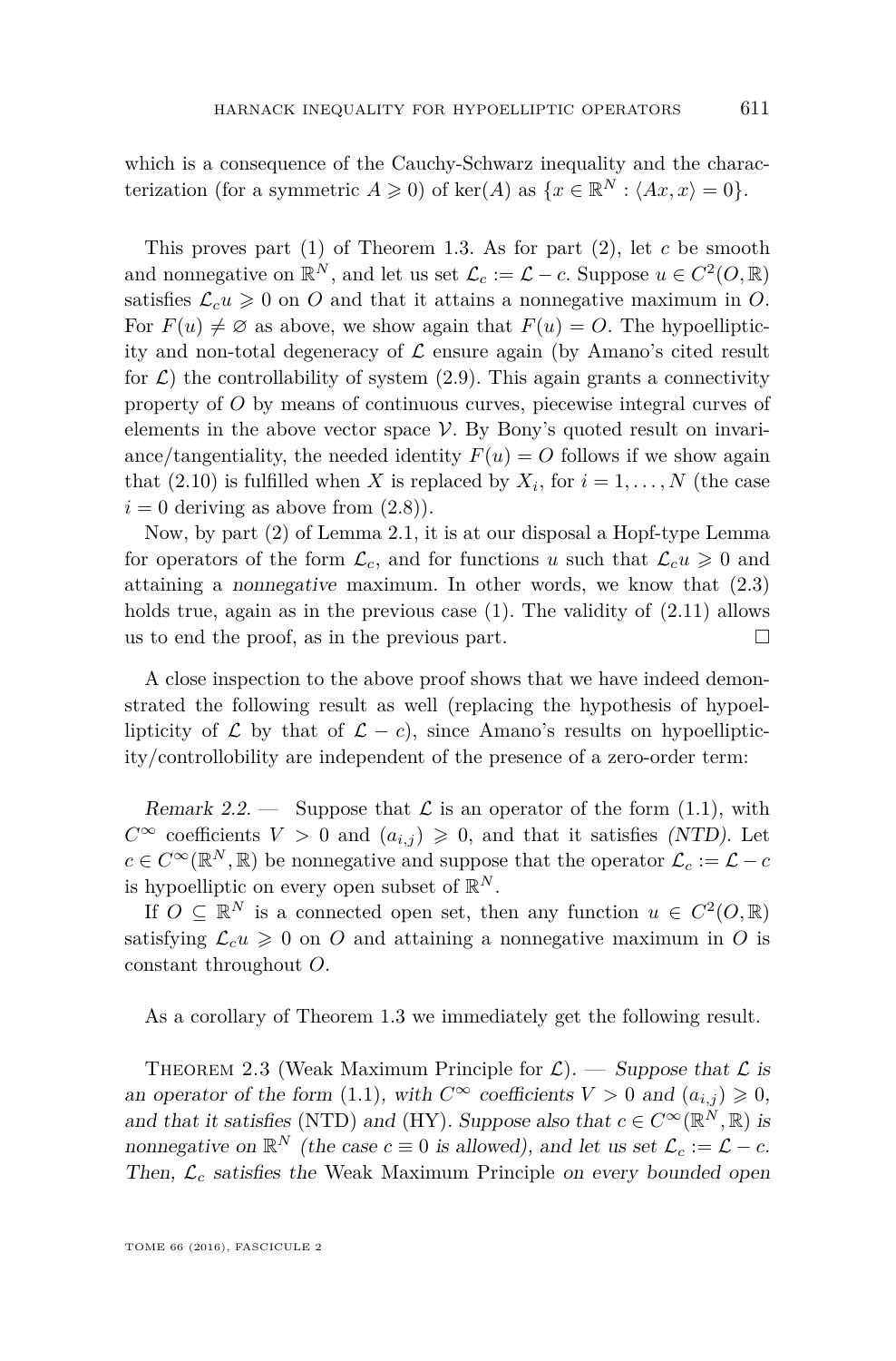<span id="page-24-0"></span>set  $\Omega \subseteq \mathbb{R}^N$ , that is: (2.12)  $\sqrt{ }$  $\int$  $\overline{\mathcal{L}}$  $u \in C^2(\Omega, \mathbb{R})$  $\mathcal{L}_c u \geqslant 0$  on  $\Omega$  $\limsup_{x \to x_0} u(x) \leq 0$  for every  $x_0 \in \partial \Omega$  $u \leqslant 0$  on  $\Omega$ .

As a consequence, if  $\Omega \subseteq \mathbb{R}^N$  is bounded, and if  $u \in C^2(\Omega) \cap C(\overline{\Omega})$  is nonnegative and such that  $\mathcal{L}_c u \geq 0$  on  $\Omega$ , then one has  $\sup_{\overline{\Omega}} u = \sup_{\partial \Omega} u$ .

*Proof.* — Suppose that the open set  $\Omega \subset \mathbb{R}^N$  is bounded and *u* is as in the left-hand side of [\(2.12\)](#page-24-0). Let  $x_0 \in \overline{\Omega}$  be such that

<span id="page-24-1"></span>(2.13) 
$$
\limsup_{x \to x_0} u(x) = \sup_{\Omega} u.
$$

If  $x_0 \in \partial\Omega$ , then [\(2.12\)](#page-24-0) ensures that  $\limsup_{x\to x_0} u(x) \leq 0$ , so that (due to [\(2.13\)](#page-24-1)) sup<sub>0</sub>  $u \le 0$ , proving the right-hand side of [\(2.12\)](#page-24-0). If  $x_0 \in \Omega$ , then [\(2.13\)](#page-24-1) gives  $u(x_0) = \max_{\Omega} u$ . If  $u(x_0) < 0$ , we conclude as above that  $\max_{\Omega} u = u(x_0) < 0$ . If  $u(x_0) \geq 0$ , we consider  $\Omega_0 \subseteq \Omega$  the connected component of  $\Omega$  containing  $x_0$ , and, thanks to part (2) of the Strong Maximum Principle in Theorem [1.3,](#page-8-3) the existence of an interior maximum point of *u* on  $\Omega \supseteq \Omega_0$  (and the fact that  $u(x_0) \geq 0$ ) ensures that  $u \equiv u(x_0)$  on  $\Omega_0$ . Let us take any  $\xi_0 \in \partial \Omega_0$ ; we have

$$
\max_{\Omega} u = u(x_0) = \limsup_{\Omega_0 \ni x \to \xi_0} u(x) \leq \limsup_{\Omega \ni x \to \xi_0} u(x) \leqslant 0,
$$

where the last inequality follows from  $\partial\Omega_0 \subseteq \partial\Omega$  and from the assumption in [\(2.12\)](#page-24-0).

We remark that when  $c \equiv 0$  the proof is slightly simpler, as an interior maximum of *u* propagates up to the boundary, regardless of the sign of this maximum.

Finally we prove the last assertion of the corollary. Let  $\Omega \subseteq \mathbb{R}^N$  be bounded and let  $u \in C^2(\Omega) \cap C(\overline{\Omega})$  be nonnegative on  $\overline{\Omega}$  and satisfying  $\mathcal{L}_c u \geq 0$  on  $\Omega$ ; then we set  $M := \sup_{\partial \Omega} u$  and we observe that  $M \geq 0$  since this is true of *u*. We have (recall that  $c \geq 0$ )

$$
\mathcal{L}_c(u - M) = \mathcal{L}_c u - \mathcal{L}_c M \ge -\mathcal{L}_c M = -(\mathcal{L} - c)M = cM \ge 0.
$$

Since (by definition of *M*) we have  $u - M \leq 0$  on  $\partial\Omega$  (and  $u - M$  is continuous up to  $\partial\Omega$ ), we can apply [\(2.12\)](#page-24-0) to get  $u - M \leq 0$ , that is  $u \leq \sup_{\partial \Omega} u$  on  $\Omega$ . This clearly proves the needed  $\sup_{\overline{\Omega}} u = \sup_{\partial \Omega} u$ .  $\Box$ 

Arguing as in the previous proof (and exploiting Remark [2.2](#page-23-1) instead of Theorem [1.3-](#page-8-3)(2)) we also get the following result, where we alternatively replace the hypothesis of hypoellipticity of  $\mathcal L$  by that of  $\mathcal L$  − *c*:

ANNALES DE L'INSTITUT FOURIER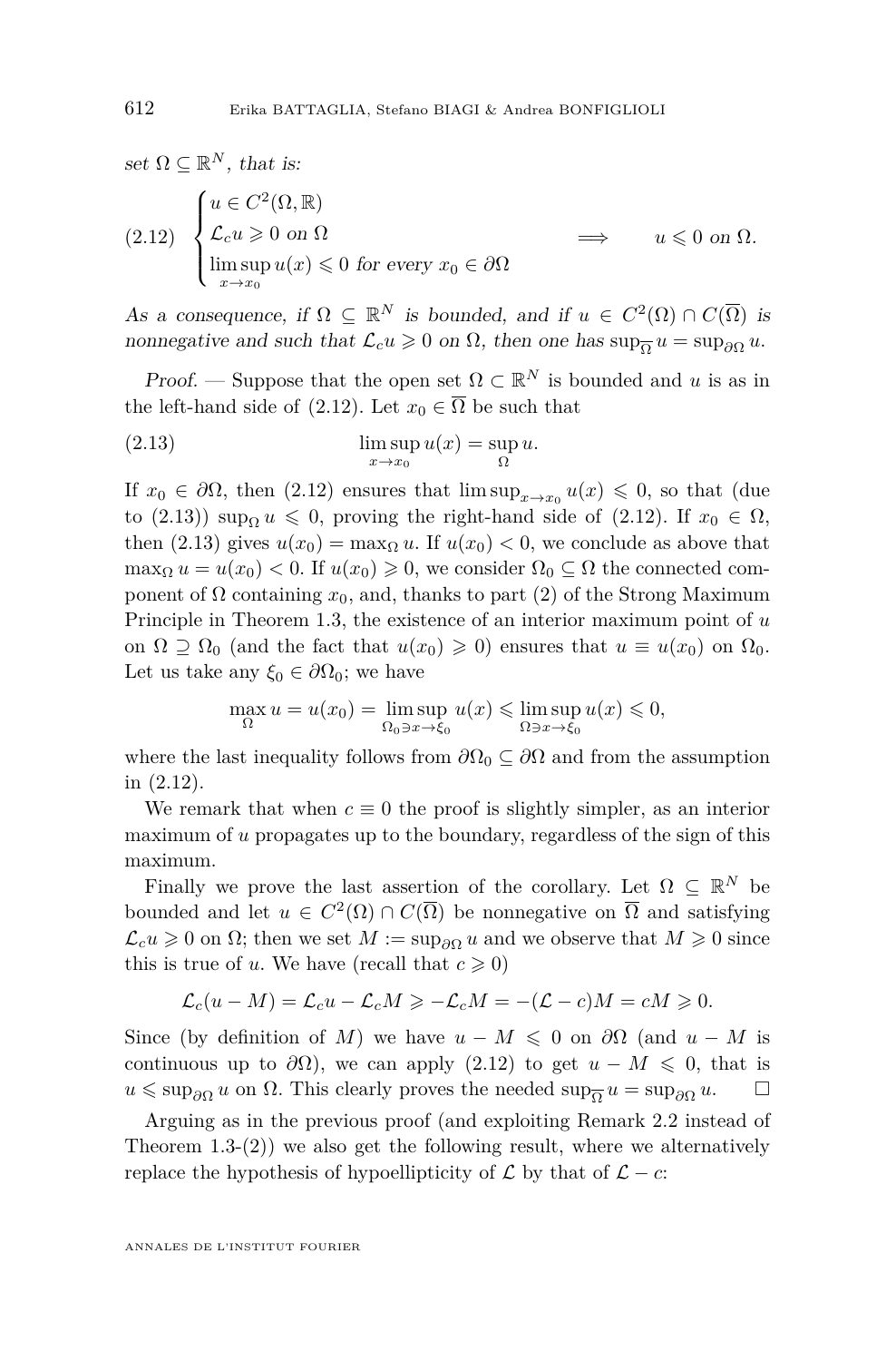<span id="page-25-1"></span>Remark 2.4. — Suppose that  $\mathcal L$  is an operator of the form [\(1.1\)](#page-2-0), with *C*∞ coefficients *V* > 0 and  $(a_{i,j})$  ≥ 0, and that it satisfies (NTD). Let  $c \in C^{\infty}(\mathbb{R}^N, \mathbb{R})$  be nonnegative and suppose that the operator  $\mathcal{L}_c := \mathcal{L} - c$ is hypoelliptic on every open subset of  $\mathbb{R}^N$ .

Then  $\mathcal{L}_c$  satisfies the Weak Maximum Principle on every bounded open set  $\Omega \subseteq \mathbb{R}^N$ .

As a consequence, if  $\Omega \subseteq \mathbb{R}^N$  is bounded, and if  $u \in C^2(\Omega) \cap C(\overline{\Omega})$  is nonnegative and such that  $\mathcal{L}_c u \geq 0$  on  $\Omega$ , then one has  $\sup_{\overline{\Omega}} u = \sup_{\partial \Omega} u$ .

#### **3. Analytic coefficients: A Unique Continuation result for** L

<span id="page-25-0"></span>In this short section, by means of the ideas of controllability/propagation introduced in the previous section, we prove the following result.

<span id="page-25-2"></span>THEOREM 3.1 (Unique Continuation for  $\mathcal{L}$ ). — Suppose that  $\mathcal{L}$  is an operator of the form [\(1.1\)](#page-2-0) satisfying assumptions (NTD) and (HY). Suppose that  $\mathcal L$  has  $C^{\omega}$  coefficients  $a_{i,j}$  and  $V$ .

Let  $O \subseteq \mathbb{R}^N$  be a connected open set. Then any  $\mathcal{L}$ -harmonic function on *O* vanishing on some non-empty open subset of *O* is identically zero on *O*.

Proof. — Let  $u \in \mathcal{H}_{\mathcal{L}}(O)$  be vanishing on the open set  $U \subseteq O, U \neq \emptyset$ . Let  $F \subseteq O$  be the support of *u*. We argue by contradiction, by assuming that  $F \neq \emptyset$ . Let us fix any  $y \in \partial F \cap O$  and any  $\eta \in \mathbb{R}^N \setminus \{0\}$  such that  $\eta \perp F$ at *y* (see the notion of exterior orthogonality at the beginning of Section [2;](#page-19-1) the assumption  $F \neq \emptyset$  ensures the existence of such a couple  $(y, \eta)$ ). We consider the Euclidean open ball  $B := B(y + \eta, |\eta|)$  which is completely contained in  $O \setminus F$ , so that  $u \equiv 0$  on *B*. We observe that *B* is the sub-level set  $\{f(x) < 0\}$ , where

$$
f(x) = |x - (y + \eta)|^2 - |\eta|^2.
$$

There are only two cases:

(a). — The boundary of *B* is non-characteristic for  $\mathcal L$  at *y*, that is,  $\langle A(y) \nabla f(y), \nabla f(y) \rangle \neq 0$ . Due to the  $C^{\omega}$  assumption we are allowed to use the classical Holmgren's Theorem (see e.g., [\[39,](#page-41-19) Theorem 8.6.5]), ensuring that *u* vanishes in a neighborhood of *y*, so that  $y \in O \setminus F$ . Since *F* is relatively closed in *O*, this is in contradiction with  $y \in \partial F \cap O$ . Hence it is true that: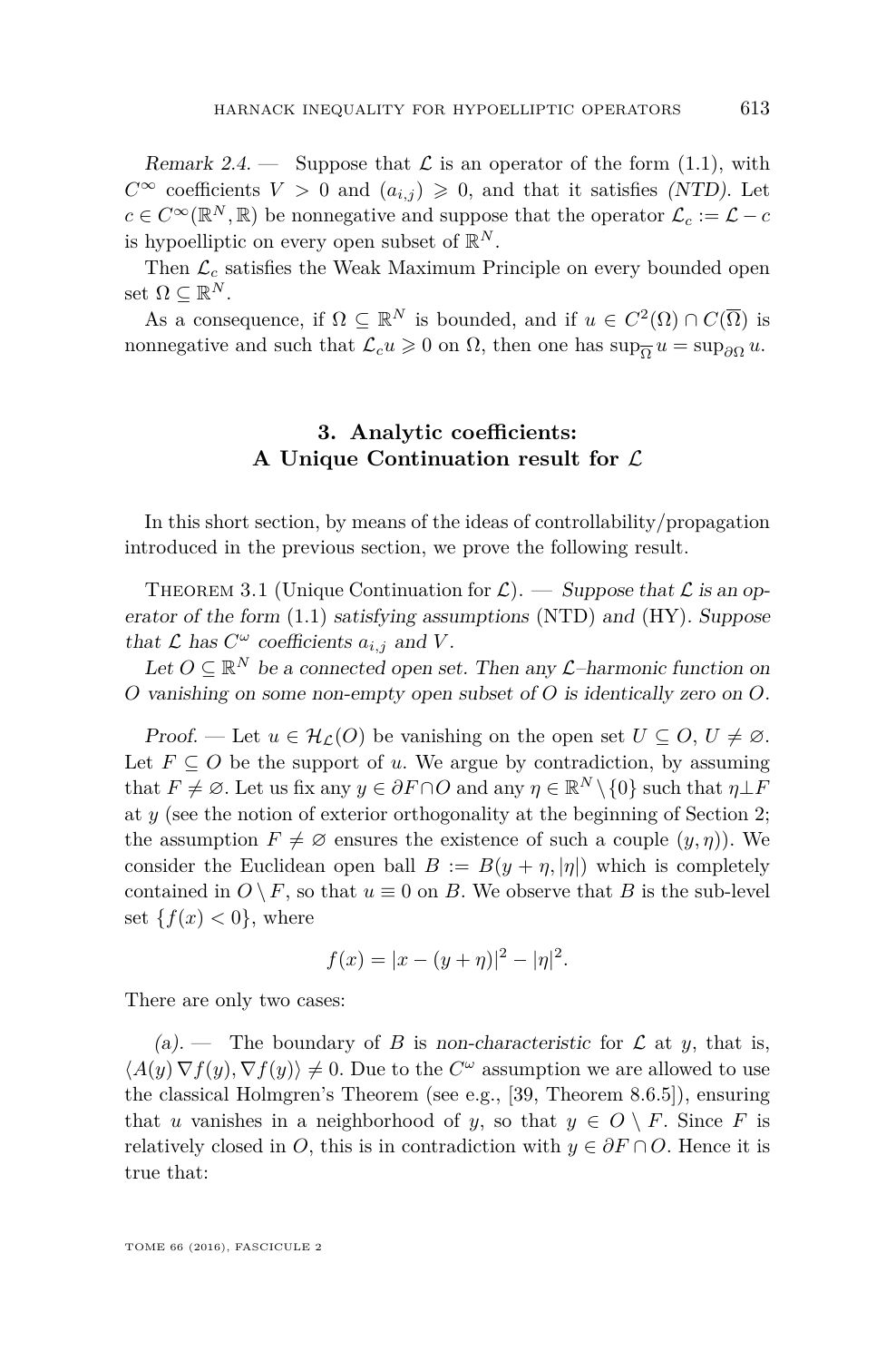(b). — The boundary of *B* is characteristic for  $\mathcal L$  at *y*, that is,  $\langle A(y) \nabla f(y), \nabla f(y) \rangle = 0$ . Since  $\nabla f(x) = 2(x - y - \eta)$ , this condition boils down to  $\langle A(y)\eta, \eta \rangle = 0$ . Let  $X_0, X_1, \ldots, X_N$  be the vector fields introduced in  $(2.7)$ . The same Linear Algebra argument leading to  $(2.11)$  shows that  $\langle A(y)\eta, \eta \rangle = 0$  implies

$$
\langle X_i(y), \eta \rangle = 0 \quad \text{for every } i = 1, \dots, N.
$$

Identity  $(2.8)$  guarantees that the same holds for  $i = 0$  as well. Therefore, one has  $\langle X(y), \eta \rangle = 0$  for every  $X \in \mathcal{V} := \text{span}\{X_0, X_1, \dots, X_N\}$ . Arguing as in Section [2,](#page-19-1) by means of the result by Bony [\[10,](#page-40-2) Théorème 2.1], this geometric condition (holding true for arbitrary  $\eta \perp F$  at *y*) implies that the closed set *F* is *X*–invariant for any  $X \in V$  (that is *F* contains the trajectories of the integral curves of *X* touching *F*).

On the other hand, the hypoellipticity assumption  $(HY)$  on  $\mathcal L$  ensures (due to the recalled result by Amano [\[3,](#page-39-4) Theorem 2]) that any pair of points of the connected open set *O* can be joined by a continuous curve which is piecewise an integral curve of some vector fields *X* in V. Gathering together all the mentioned results, the fact that  $F \neq \emptyset$  implies that any point of O belongs to *F*, contradicting the assumption that  $U \subseteq O \setminus F$ .

#### **4. The Green function and the Green kernel for** L − *ε*

The aim of this section is to prove Theorem [1.9.](#page-14-1) In the first part of the proof (Steps I–III) we follow the classical scheme by Bony (see [\[10,](#page-40-2) Théorème 6.1]), hence we skip many details; it is instead in Step IV that a slight difference is presented, in that we exploit the measure  $d\nu(x)$  =  $V(x) dx$  in order to obtain the symmetry property of the Green kernel even when  $\mathcal{L} \neq \mathcal{L}^*$  (where  $\mathcal{L}^*$  is the classical formal adjoint of  $\mathcal{L}$ ). The problem of the behavior of the Green kernel along the diagonal is more subtle, as it is shown by Fabes, Jerison and Kenig in [\[21\]](#page-40-4) who proved that, for divergence-form operators as in  $(1.1)$  (when  $V \equiv 1$  and, roughly put, when the degeneracy of  $A(x)$  is controlled by a suitable weight) the limit of the Green kernel along the diagonal need not be infinite; we plan to investigate this behavior in a future study, since our assumption (NTD) prevents the existence of any vanishing Muckenhoupt-type weight.

Throughout this section, we fix an operator  $\mathcal L$  of the form [\(1.1\)](#page-2-0), with  $C^{\infty}$ coefficients  $V > 0$  and  $(a_{i,j}) \geq 0$ , and we assume that  $\mathcal L$  satisfies (NTD). Moreover, we also fix  $\varepsilon \geq 0$  (note that the case  $\varepsilon = 0$  is allowed) and we set  $\mathcal{L}_{\varepsilon} := \mathcal{L} - \varepsilon$ ; we assume that  $\mathcal{L}_{\varepsilon}$  is hypoelliptic on every open subset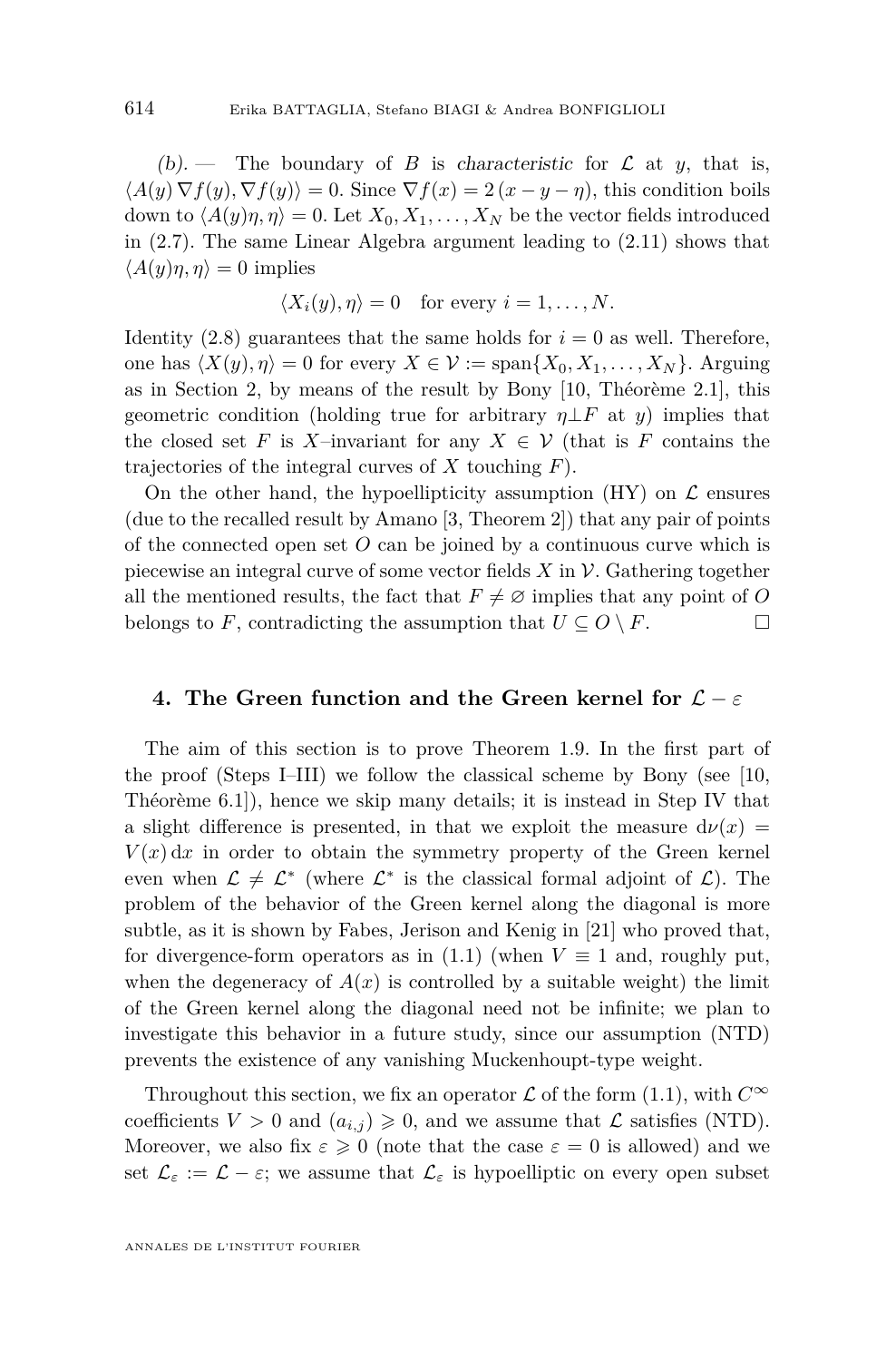of  $\mathbb{R}^N$ . Finally, we understand that  $\Omega$  is a fixed bounded open set as in Lemma [1.7,](#page-13-1) such that the Dirichlet problem [\(1.8\)](#page-13-0) is (uniquely) solvable. We recall its construction:

<span id="page-27-0"></span>LEMMA 4.1. — Let  $A(x) = (a_{i,j}(x))$  be a matrix with real-valued continuous entries on  $\mathbb{R}^N$ , which is symmetric, positive semi-definite and nonvanishing at a point  $x_0 \in \mathbb{R}^N$ .

Then, there exists a basis  $\mathcal{B}_{x_0}$  of open, bounded and connected neighborhoods of  $x_0$  such that any  $\Omega \in \mathcal{B}_{x_0}$  satisfies the following property: for every  $y \in \partial\Omega$  there exists  $\eta \in \mathbb{R}^N \setminus \{0\}$  such that  $\overline{B(y + \eta, |\eta|)}$  intersects  $\overline{\Omega}$ at *y* only, and such that

<span id="page-27-1"></span>
$$
(4.1) \t\t \langle A(y)\eta, \eta \rangle > 0.
$$

Proof. — By the assumptions on  $A(x_0)$  there exists a unit vector  $h_0$  such that

$$
(4.2) \t\t \langle A(x_0)h_0, h_0 \rangle > 0.
$$

Following the idea of Bony [\[10\]](#page-40-2), we choose the neighborhood basis  $\mathcal{B}_{x_0} =$  $\{\Omega(\varepsilon)\}\$ as follows:

<span id="page-27-2"></span>
$$
\Omega(\varepsilon) := B(x_0 + \varepsilon^{-1} h_0, \varepsilon^{-1} + \varepsilon^2) \cap B(x_0 - \varepsilon^{-1} h_0, \varepsilon^{-1} + \varepsilon^2).
$$

It suffices to show that there exists  $\bar{\varepsilon} > 0$  such that every  $\Omega(\varepsilon)$  with  $0 <$  $\varepsilon \leq \bar{\varepsilon}$  satisfies the requirement of the lemma. Now, the set  $\Omega(\varepsilon)$  (which is trivially an open neighborhood of  $x_0$ ) shrinks to  $\{x_0\}$  as  $\varepsilon$  shrinks to 0. Moreover, every  $y \in \partial \Omega(\varepsilon)$  belongs to one at least of the spheres  $\partial B(x_0 \pm \mathcal{O})$  $\varepsilon^{-1} h_0, \varepsilon^{-1} + \varepsilon^2$ ; accordingly, we choose

$$
\eta = \eta_{\varepsilon}(y) := \frac{y - (x_0 \pm \varepsilon^{-1} h_0)}{\varepsilon^{-1} + \varepsilon^2}
$$

to get the geometric condition  $\overline{B(y+\eta, |\eta|)} \cap \overline{\Omega(\varepsilon)} = \{y\}$ . It obviously holds that  $\eta_{\varepsilon}(y)$  tends to  $h(x_0)$  as  $\varepsilon \to 0$  (uniformly for bounded  $x_0, y, h_0$ ), so that [\(4.1\)](#page-27-1) follows from [\(4.2\)](#page-27-2) by continuity arguments, for any  $0 \leq \varepsilon \leq \overline{\varepsilon}$ , with  $\bar{\varepsilon}$  conveniently small.  $□$ 

From Lemma [1.7,](#page-13-1) we know that there exists a monotone operator  $G_{\varepsilon}$ (which we called the Green operator related to  $\mathcal{L}_{\varepsilon}$  and  $\Omega$ ); since  $\varepsilon \geqslant 0$ is fixed, in all this section we drop the subscript  $\varepsilon$  in  $G_{\varepsilon}$ ,  $k_{\varepsilon}$ ,  $\lambda_{x,\varepsilon}$  and we simply write  $G, k, \lambda_x$ . Hence, for any bounded open  $\Omega$  as in Lemma [1.7,](#page-13-1) we are given the monotone operator

$$
G: C(\overline{\Omega}, \mathbb{R}) \longrightarrow C(\overline{\Omega}, \mathbb{R})
$$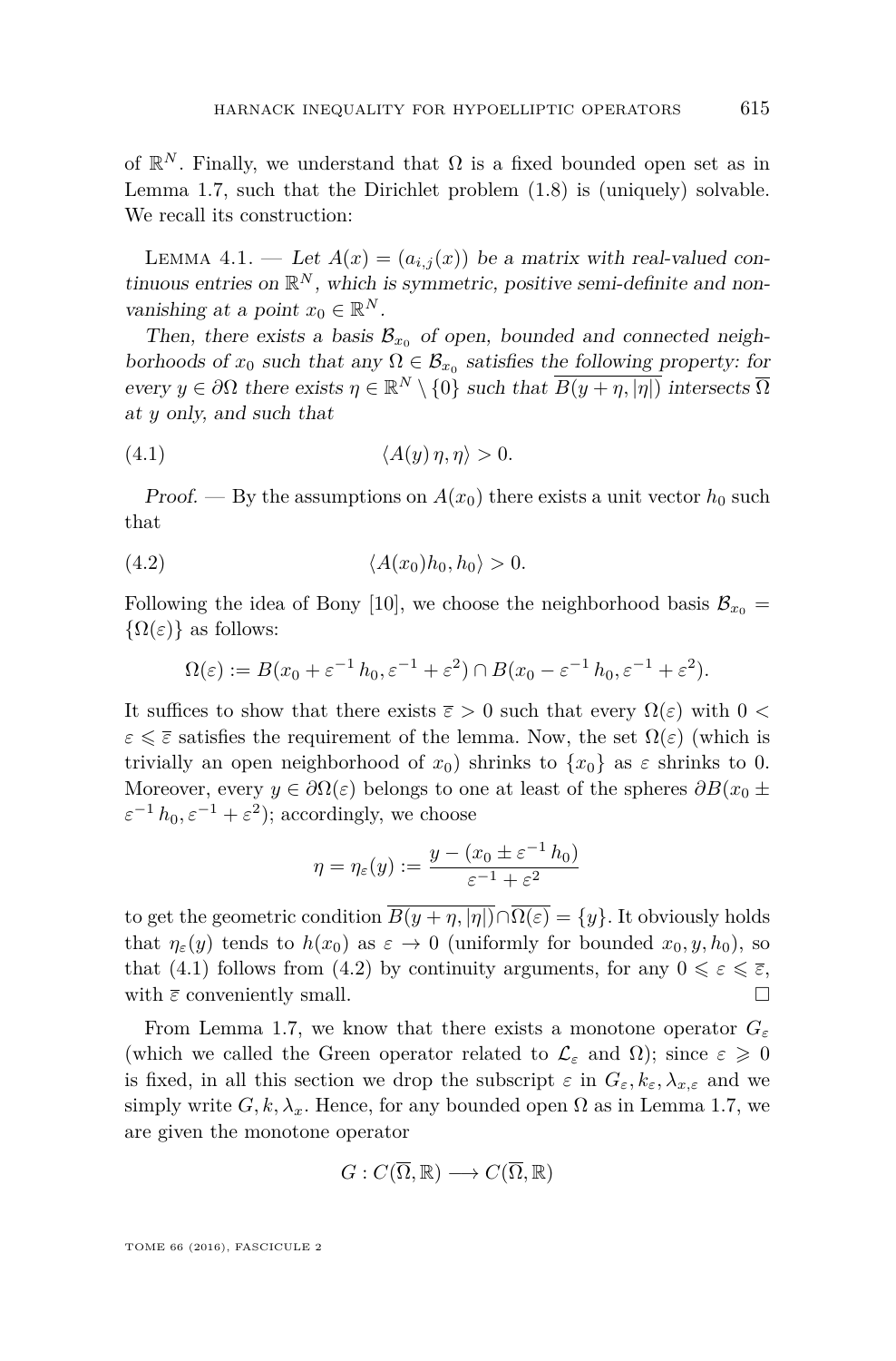<span id="page-28-1"></span>mapping  $f \in C(\overline{\Omega}, \mathbb{R})$  into the unique function  $G(f) \in C(\overline{\Omega}, \mathbb{R})$  satisfying  $\int \mathcal{L}_{\varepsilon}(G(f)) = -f$  on  $\Omega$  (in the weak sense of distributions),  $G(f) = 0$  on  $\partial \Omega$  (point-wise). (4.3)

We also know that the (Riesz) representation

<span id="page-28-2"></span>(4.4) 
$$
G(f)(x) = \int_{\overline{\Omega}} f(y) d\lambda_x(y)
$$
 for every  $f \in C(\overline{\Omega}, \mathbb{R})$  and every  $x \in \overline{\Omega}$ 

holds true, with a unique Radon measure  $\lambda_x$  defined on  $\overline{\Omega}$  (which we called the Green measure related to  $\mathcal{L}_{\varepsilon}$ ,  $\Omega$  and *x*).

Finally, we set  $d\nu(x) := V(x) dx$  and we observe that (as in [\(1.13\)](#page-14-0))

(4.5) 
$$
\int \varphi \mathcal{L}_{\varepsilon} \psi \, d\nu = \int \psi \mathcal{L}_{\varepsilon} \varphi \, d\nu, \quad \text{for every } \varphi, \psi \in C_0^{\infty}(\mathbb{R}^N, \mathbb{R}).
$$

Under the above assumptions and notation, the proof of Theorem [1.9](#page-14-1) is split in four steps.

Step I. — We fix  $x \in \Omega$ . We begin by proving that  $\lambda_x$  is absolutely continuous with respect to the Lebesgue measure on  $\overline{\Omega}$ . To this end, let  $\varphi \in C_0^{\infty}(\Omega, \mathbb{R})$ ; by [\(4.3\)](#page-28-1) it is clear that  $G(\mathcal{L}_{\varepsilon} \varphi) = -\varphi$ , so that (see [\(4.4\)](#page-28-2))

<span id="page-28-3"></span>
$$
-\varphi(x) = \int_{\overline{\Omega}} \mathcal{L}_{\varepsilon} \varphi(y) \, d\lambda_x(y), \quad \text{for every } \varphi \in C_0^{\infty}(\overline{\Omega}, \mathbb{R}).
$$

If we consider  $\lambda_x$  as a distribution on  $\Omega$  in the standard way, this identity boils down to

(4.6) 
$$
(\mathcal{L}_{\varepsilon})^* \lambda_x = -\text{Dir}_x \quad \text{in } \mathcal{D}'(\Omega),
$$

where  $\text{Dir}_x$  denotes the Dirac mass at *x*, and  $(\mathcal{L}_\varepsilon)^*$  is the classical adjoint operator of  $\mathcal{L}_{\varepsilon}$ . It is noteworthy to observe that, in general,  $(\mathcal{L}_{\varepsilon})^*$  is neither equal to  $\mathcal{L}_{\varepsilon}$  nor of the form  $\widetilde{\mathcal{L}}-\varepsilon$  for any  $\widetilde{\mathcal{L}}$  a divergence operator as in [\(1.1\)](#page-2-0). However, the following crucial property of  $(\mathcal{L}_{\varepsilon})^*$  is fulfilled:

<span id="page-28-0"></span>Remark  $4.2.$  — The operator  $(\mathcal{L}_{\varepsilon})^*$  is hypoelliptic on every open subset of  $\mathbb{R}^N$ .

Indeed, let  $U \subseteq W$  be open sets and let  $u \in \mathcal{D}'(W)$  be such that  $(\mathcal{L}_{\varepsilon})^* u =$ *h* in  $\mathcal{D}'(U)$ , where  $h \in C^{\infty}(U,\mathbb{R})$ . This gives the following chain of identities (here  $\psi \in C_0^{\infty}(U,\mathbb{R})$  is arbitrary)

$$
\int h \psi = \langle u, \mathcal{L}_{\varepsilon} \psi \rangle = \langle u, \mathcal{L} \psi - \varepsilon \psi \rangle \stackrel{(1.14)}{=} \langle u, \frac{\mathcal{L}^*(V\psi)}{V} - \varepsilon \psi \rangle
$$

$$
= \langle \frac{u}{V}, \mathcal{L}^*(V\psi) - \varepsilon \psi V \rangle = \langle \frac{u}{V}, (\mathcal{L}_{\varepsilon})^*(V\psi) \rangle.
$$

If we write  $\int h \psi = \int \frac{h}{V} (\psi V)$ , and if we observe that  $C_0^{\infty}(U, \mathbb{R}) = {\psi V}$ :  $\psi \in C_0^{\infty}(U, \mathbb{R})$ , the above computation shows that  $\mathcal{L}_{\varepsilon}(u/V) = h/V$  in

ANNALES DE L'INSTITUT FOURIER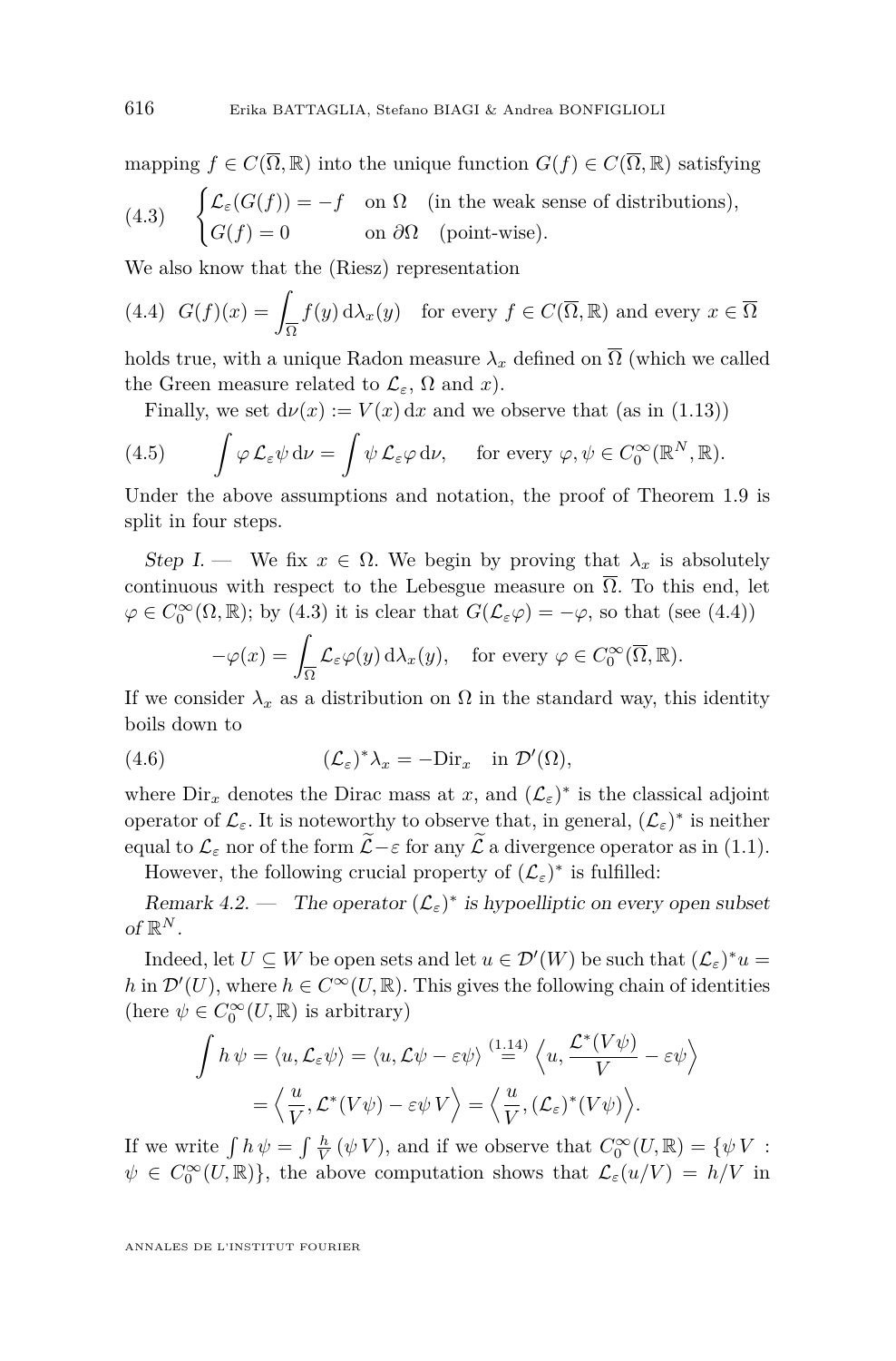$\mathcal{D}'(U)$ . The hypoellipticity of  $\mathcal{L}_{\varepsilon}$  now gives  $u/V \in C^{\infty}(U, R)$  whence  $u \in$  $C^{\infty}(U, R)$ , as *V* is smooth and positive.

Identity [\(4.6\)](#page-28-3) gives in particular  $(\mathcal{L}_{\varepsilon})^*\lambda_x = 0$  in  $\mathcal{D}'(\Omega \setminus \{x\})$ ; thanks to Remark [4.2,](#page-28-0) this ensures the existence of  $g_x \in C^{\infty}(\Omega \setminus \{x\}, \mathbb{R})$  such that the distribution  $\lambda_x$  restricted to  $\Omega \setminus \{x\}$  is the function-type distribution associated with the function  $g_x$ ; equivalently

(4.7) 
$$
\int \varphi(y) d\lambda_x(y) = \int \varphi(y) g_x(y) dy
$$
, for every  $\varphi \in C_0^{\infty}(\Omega \setminus \{x\}, \mathbb{R})$ .

Clearly  $g_x \ge 0$  on  $\Omega \setminus \{x\}$  and  $(\mathcal{L}_{\varepsilon})^* g_x = 0$  in  $\Omega \setminus \{x\}$ . This temporarily proves that  $\lambda_x$  coincides with  $g_x(y)$  dy on  $\Omega \setminus \{x\}$ . We claim that this is also true throughout  $\Omega$ . This will follow if we show that  $C := \lambda_x({x}) = 0$ . Clearly, by the definition of  $C$ , on  $\Omega$  we have

$$
\lambda_x = C \operatorname{Dir}_x + (\lambda_x)|_{\Omega \setminus \{x\}} = C \operatorname{Dir}_x + g_x(y) \, dy.
$$

Treating this as an identity between distributions on  $\Omega$ , we apply the operator  $(\mathcal{L}_{\varepsilon})^*$  to get

$$
C\left(\mathcal{L}_{\varepsilon}\right)^* \mathrm{Dir}_x = -\mathrm{Dir}_x - \left(\mathcal{L}_{\varepsilon}\right)^* \left(g_x(y) \, \mathrm{d} y\right).
$$

Here we used [\(4.6\)](#page-28-3). We now proceed as follows:

- we multiply both sides by a  $C^{\infty}$  function  $\chi$  compactly supported in  $\Omega$ and  $\chi \equiv 1$  near *x*;
- we compute the Fourier transform of the tempered distributions obtained as above;
- on the left-hand side we obtain a function-type distribution associated with function

$$
y \mapsto C e^{-i\langle x, y \rangle} \Big( - \sum_{i,j} a_{i,j}(x) y_i y_j + \text{polynomial in } y \text{ of degree } \leq 1 \} \Big),
$$

where  $(a_{i,j})$  is the principal matrix of  $\mathcal{L}$ ;

- on the right-hand side we obtain a function-type distribution associated with a function which is the sum of  $y \mapsto -e^{-i\langle x,y\rangle}$  with a function of the form

$$
y \mapsto -\sum_{i,j} \alpha_{i,j}(x,y) y_i y_j + \{\text{polynomial in } y \text{ of degree } \leq 1\},\
$$

where

$$
\alpha_{i,j}(x,y) = -\int g_x(\xi) \,\chi(\xi) \, a_{i,j}(\xi) \, e^{-i\langle \xi, y \rangle} \, \mathrm{d}\xi.
$$

By the Riemann-Lebesgue Theorem one has  $\alpha_{i,j}(x,y) \longrightarrow 0$  as  $|y| \rightarrow$  $\infty$ . This implies that *C* = 0, since at least one of the entries of  $(a_{i,j}(x))$ is non-vanishing, due to the (NTD) hypothesis on  $\mathcal{L}$ .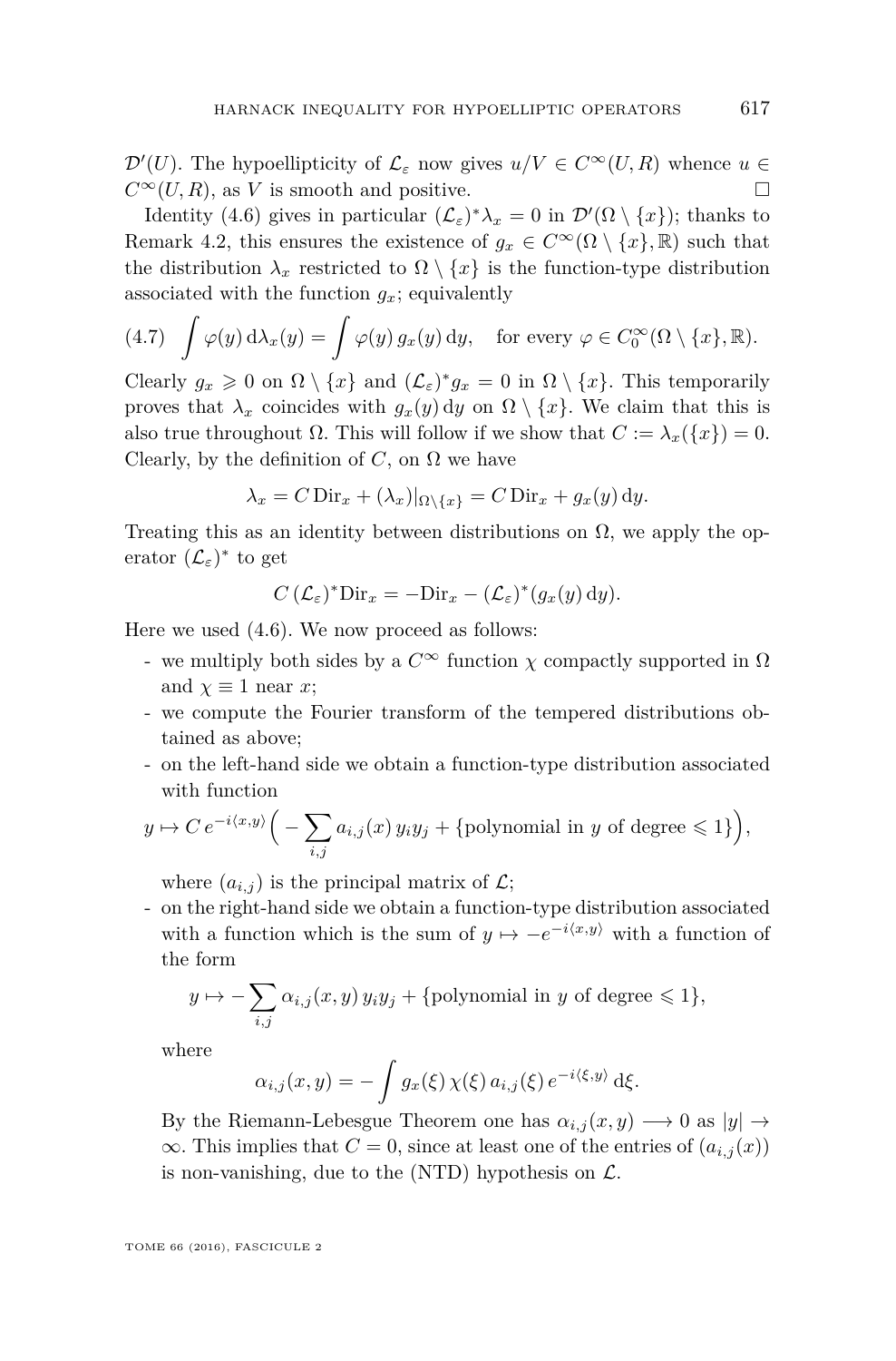We have therefore proved that, for any  $x \in \Omega$ ,

<span id="page-30-0"></span>(4.8) 
$$
d\lambda_x(y) = g_x(y) dy \text{ on } \Omega.
$$

Since  $\lambda_x$  is a finite measure (recalling that  $\overline{\Omega}$  is compact), from [\(4.8\)](#page-30-0) we get  $g_x \in L^1(\Omega)$  for every  $x \in \Omega$ .

Step II. — We next show that  $\lambda_x(\partial\Omega) = 0$  for any  $x \in \overline{\Omega}$ . For small *δ >* 0, we let *D<sup>δ</sup>* denote the closed *δ*–neighborhood of *∂*Ω of the points in  $\mathbb{R}^N$  having distance from  $\partial\Omega$  less than or equal to  $\delta$ ; we then choose a function  $F \in C(\mathbb{R}^N, [0, 1])$  which is identically 1 on  $\partial\Omega$  and is supported in the interior of  $D_\delta$ . We denote by f the restriction of F to  $\overline{\Omega}$ . From [\(4.4\)](#page-28-2) we have

<span id="page-30-1"></span>(4.9) 
$$
0 \le G(f)(x) = \int_{\overline{\Omega}} f(y) d\lambda_x(y) \le \int_{\overline{\Omega}} d\lambda_x(y) = G(1)(x),
$$
for every  $x \in \overline{\Omega}$ .

For any  $x \in \overline{\Omega}$  we have

$$
\lambda_x(\partial \Omega) = \int_{\partial \Omega} d\lambda_x(y) = \int_{\partial \Omega} f(y) d\lambda_x(y) \le \int_{\overline{\Omega}} f(y) d\lambda_x(y) = G(f)(x)
$$
  

$$
\le \sup_{\overline{\Omega}} G(f) = \max \left\{ \sup_{\overline{\Omega} \cap D_{\delta}} G(f), \sup_{\overline{\Omega} \setminus D_{\delta}} G(f) \right\} =: \max \{I, II\}.
$$

We claim that I and II in the above right-hand side are bounded from above by  $\sup_{\overline{\Omega} \cap D_{\delta}} G(1)$ . This is true of I, due to [\(4.9\)](#page-30-1); as for II we invoke the last assertion in Remark [2.4](#page-25-1) applied to:

- the hypoelliptic operator  $\mathcal{L}_{\varepsilon} = \mathcal{L} \varepsilon$ ,
- the bounded open set  $\Omega_1 := \Omega \setminus D_\delta$ ,
- the nonnegative function  $G(f)$ , which satisfies  $\mathcal{L}_{\varepsilon}G(f) = -f = 0$  on  $\Omega_1$  both weakly and strongly due to the hypoellipticity of  $\mathcal{L}_{\varepsilon}$ .

The mentioned Remark [2.4](#page-25-1) then ensures that the values of  $G(f)$  on  $\overline{\Omega} \setminus D_{\delta}$ are bounded from above by the values of  $G(f)$  on the boundary of this set, so that  $II \le I$ . Summing up,

$$
\lambda_x(\partial\Omega) \leqslant \max\{\text{I},\text{II}\} \leqslant \sup_{\overline{\Omega} \cap D_\delta} G(1).
$$

As  $\delta$  goes to 0, the right-hand side tends to sup<sub>∂</sub> $G(1) = 0$  by [\(4.3\)](#page-28-1). This gives the desired  $\lambda_x(\partial\Omega) = 0$ , for any  $x \in \overline{\Omega}$ . By collecting together [\(4.8\)](#page-30-0) and  $\lambda_x(\partial\Omega) = 0$ , we infer that (for every  $f \in C(\overline{\Omega}, \mathbb{R})$  and  $x \in \Omega$ )

$$
G(f)(x) \stackrel{(4.4)}{=} \int_{\overline{\Omega}} f(y) d\lambda_x(y) = \int_{\Omega} f(y) d\lambda_x(y) \stackrel{(4.8)}{=} \int_{\Omega} f(y) g_x(y) dy.
$$

ANNALES DE L'INSTITUT FOURIER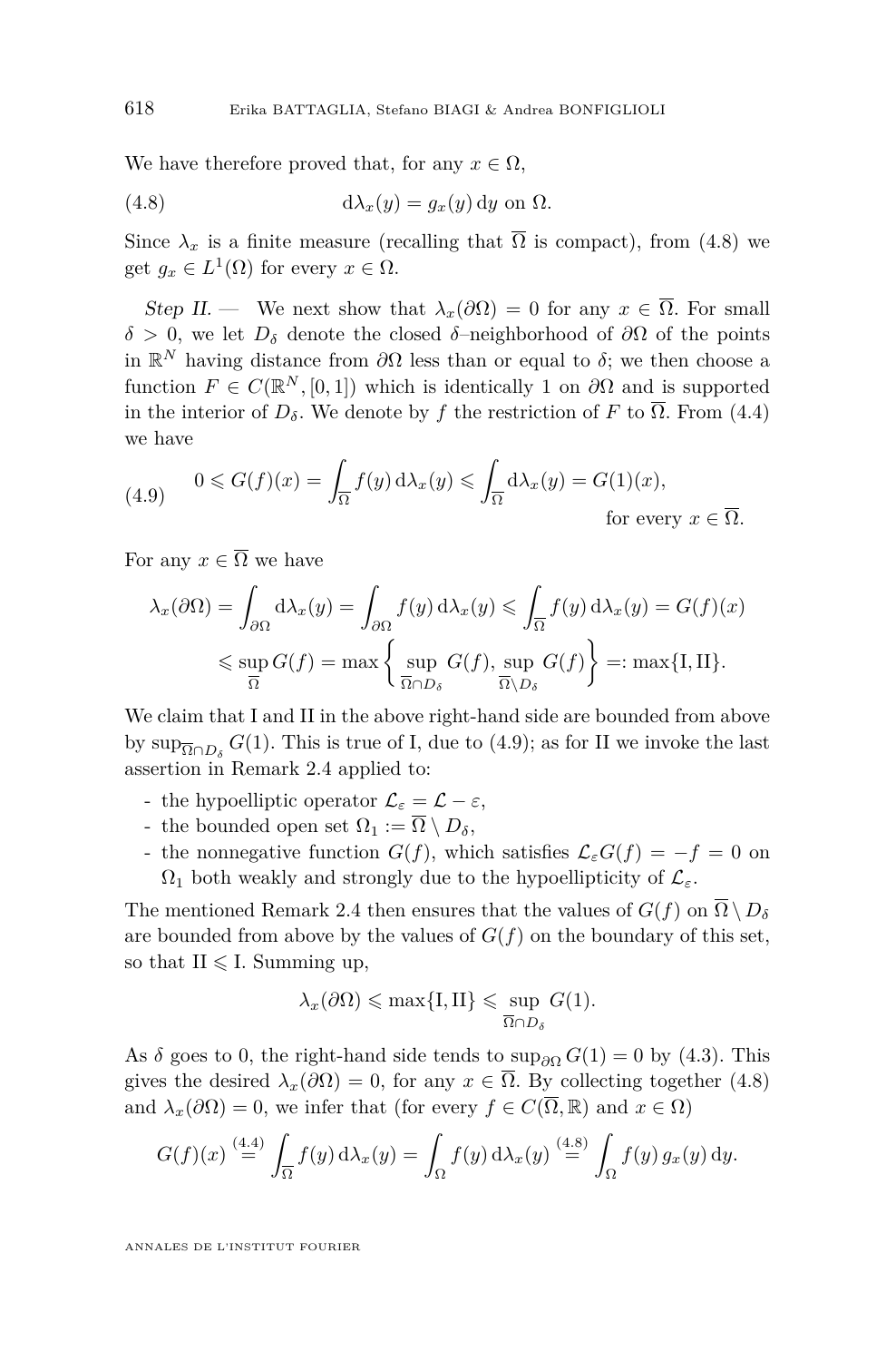This proves the identity

<span id="page-31-1"></span>(4.10) 
$$
G(f)(x) = \int_{\Omega} f(y) g_x(y) dy,
$$
  
for every  $f \in C(\overline{\Omega}, \mathbb{R})$  and every  $x \in \Omega$ .

If  $\varphi \in C_0^{\infty}(\Omega, \mathbb{R})$ , since we know that  $G(\mathcal{L}_{\varepsilon}\varphi) = -\varphi$ , we get

<span id="page-31-3"></span>(4.11) 
$$
-\varphi(x) = \int_{\Omega} \mathcal{L}_{\varepsilon} \varphi(y) g_x(y) dy, \text{ for every } x \in \Omega.
$$

This is equivalent to

<span id="page-31-4"></span>(4.12) 
$$
(\mathcal{L}_{\varepsilon})^* g_x = -\text{Dir}_x \text{ for every } x \in \Omega.
$$

Step III.  $\frac{1}{g_x}$  is as in Step I, we are ready to set

$$
g: \Omega \times \Omega \longrightarrow [0, \infty],
$$
  $g(x, y) := \begin{cases} g_x(y) & \text{if } x \neq y \\ \infty & \text{if } x = y. \end{cases}$ 

Hence the representation [\(4.10\)](#page-31-1) becomes

<span id="page-31-2"></span>(4.13) 
$$
G(f)(x) = \int_{\Omega} f(y) g(x, y) dy,
$$
  
for every  $f \in C(\overline{\Omega}, \mathbb{R})$  and every  $x \in \Omega$ .

We aim to prove that *g* is smooth outside the diagonal of  $\Omega \times \Omega$ .

<span id="page-31-0"></span>Remark  $4.3$ . — Let O be any open subset of  $\mathbb{R}^N$ . The hypoellipticity of a general PDO *L* as in [\(1.2\)](#page-5-0) ensures the equality of the topologies on  $\mathcal{H}_L(O)$  inherited by the Fréchet spaces  $C^{\infty}(O)$  and  $L^1_{loc}(O)$ .

Indeed, let X and Y denote respectively the topological space  $\mathcal{H}_L(O)$ with the topologies inherited by  $C^{\infty}(O)$  and  $L^{1}_{loc}(O)$ . Then  $\mathcal X$  and  $\mathcal Y$  are Fréchet spaces, since, if a sequence  $u_n \in \mathcal{H}_L(O)$  converges to *u* uniformly on the compact sets of  $\Omega$  or, more generally in  $L^1_{loc}$ ,

$$
0 = \int u_n L^* \varphi \xrightarrow{n \to \infty} \int u L^* \varphi, \qquad \forall \varphi \in C_0^{\infty}(O, \mathbb{R}).
$$

Now, the identity map  $\iota : \mathcal{X} \to \mathcal{Y}$  is trivially linear, bijective and continuous, whence, by the Open Mapping Theorem, *ι* is a homeomorphism, whence the mentioned topologies coincide.  $\Box$ 

We next resume our main proof. The set  ${g_x}_{x \in \Omega}$  is bounded in  $L^1(\Omega)$ , since

$$
0 \leqslant \int_{\Omega} g_x(y) \, \mathrm{d}y = G(1)(x) \leqslant \max_{\overline{\Omega}} G(1).
$$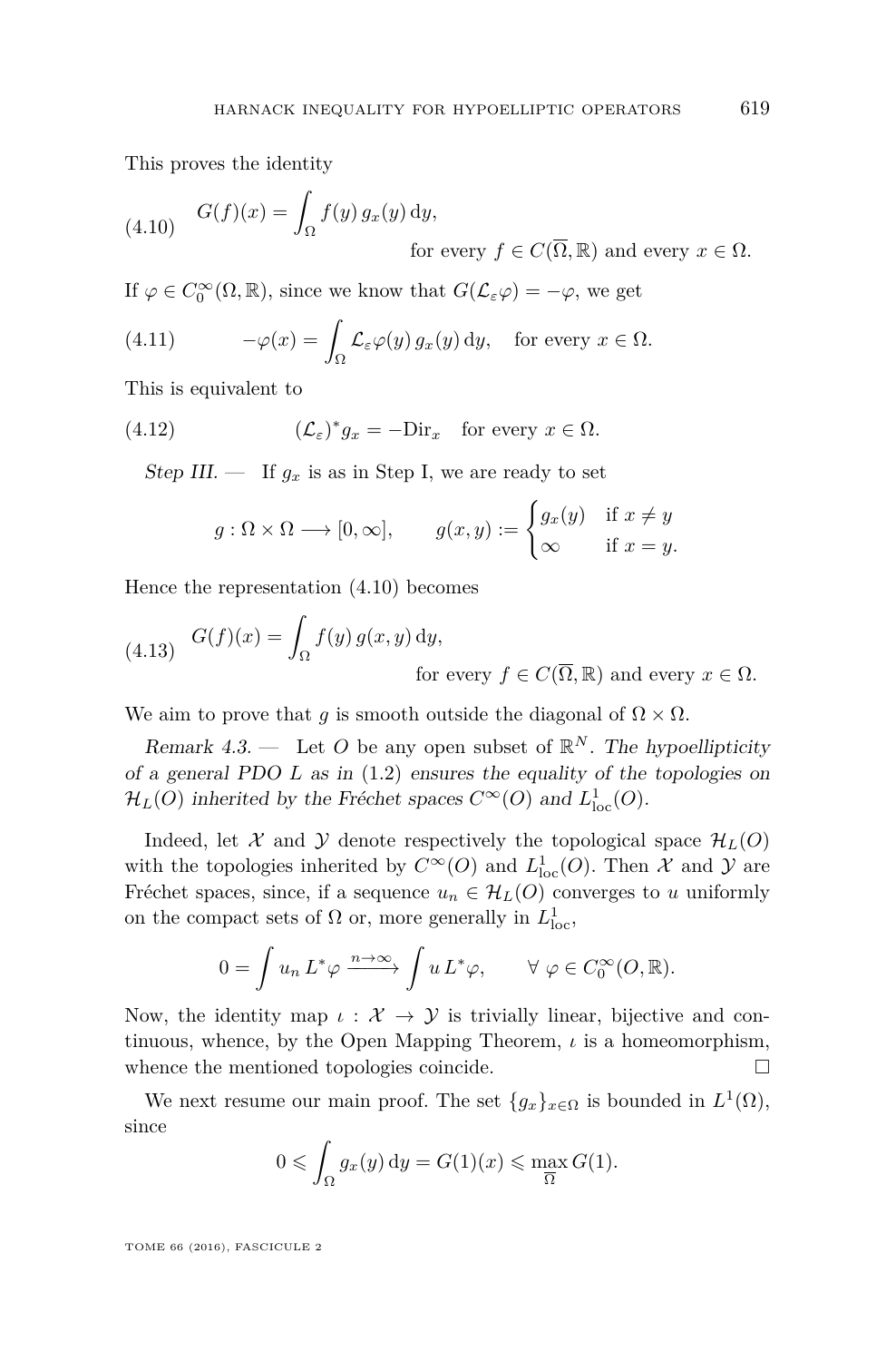A fortiori, the set  ${g_x}_{x \in \Omega}$  is also bounded in the topological vector space  $L^1_{loc}(\Omega)$ . We next fix two disjoint open sets  $U, W$  with closures contained in Ω. The family of the restrictions

$$
\left\{ (g_x)|_U \right\}_{x \in W}
$$

is contained in the space of the  $(\mathcal{L}_{\varepsilon})^*$ -harmonic functions on *U*. By Remark [4.3,](#page-31-0) the above set is also bounded in the topological vector space

$$
\mathcal{H}_{(\mathcal{L}_{\varepsilon})^*}(U), \quad \text{endowed with the } C^{\infty}\text{-topology}.
$$

This means that, for every compact set  $K \subset U$  and for every  $m \in \mathbb{N}$ , there exists a constant  $C(K, m) > 0$  such that

<span id="page-32-0"></span>(4.14) 
$$
\sup_{|\alpha| \leq m} \sup_{y \in K} \left| \left( \frac{\partial}{\partial y} \right)^{\alpha} g(x, y) \right| \leq C(K, m), \text{ uniformly for } x \in W.
$$

Following Bony [\[10,](#page-40-2) Section 6], we introduce the operator *F* transforming any distribution *T* compactly supported in *U* into the function on *W* defined by

$$
F(T): W \longrightarrow \mathbb{R}, \qquad F(T)(x) := \langle T, g_x \rangle \quad (x \in W).
$$

The definition is well-posed since  $g_x \in C^{\infty}(U,\mathbb{R})$  (and *T* is compactly supported in *U*). We claim that  $F(T) \in C^{\infty}(W, \mathbb{R})$ . Once this is proved, by the Schwartz Kernel Theorem (see e.g., [\[20,](#page-40-17) Section 11] or [\[65,](#page-42-21) Chapter 50]), we can conclude that  $g(x, y)$  is smooth on  $W \times U$ . By the arbitrariness of the disjoint open sets  $U, W$  this proves that  $g(x, y)$  is smooth out of the diagonal of  $\Omega \times \Omega$ , as desired.

As for the proof of the claimed  $F(T) \in C^{\infty}(W,\mathbb{R})$ , we can take (say, by some appropriate convolution) a sequence of continuous functions  $f_n$ , supported in *U*, converging to *T* in the weak sense of distributions; due to the compactness of the supports (of the  $f_n$  and of  $T$ ),

$$
\lim_{n \to \infty} \int_U f_n \, \varphi = \langle T, \varphi \rangle, \quad \text{for every } \varphi \in C^\infty(U, \mathbb{R}).
$$

We are hence entitled to take  $\varphi = g_x$  (for any fixed  $x \in W$ ). From [\(4.13\)](#page-31-2) we get

<span id="page-32-1"></span>(4.15) 
$$
\lim_{n \to \infty} G(f_n)(x) = \langle T, g_x \rangle = F(T)(x), \text{ for any } x \in W.
$$

We now prove that  $F(T) \in L^{\infty}(W)$ ; this follows from the next calculation (here  $C > 0$  and  $m \in \mathbb{N}$  are constants depending on *T* and on the compact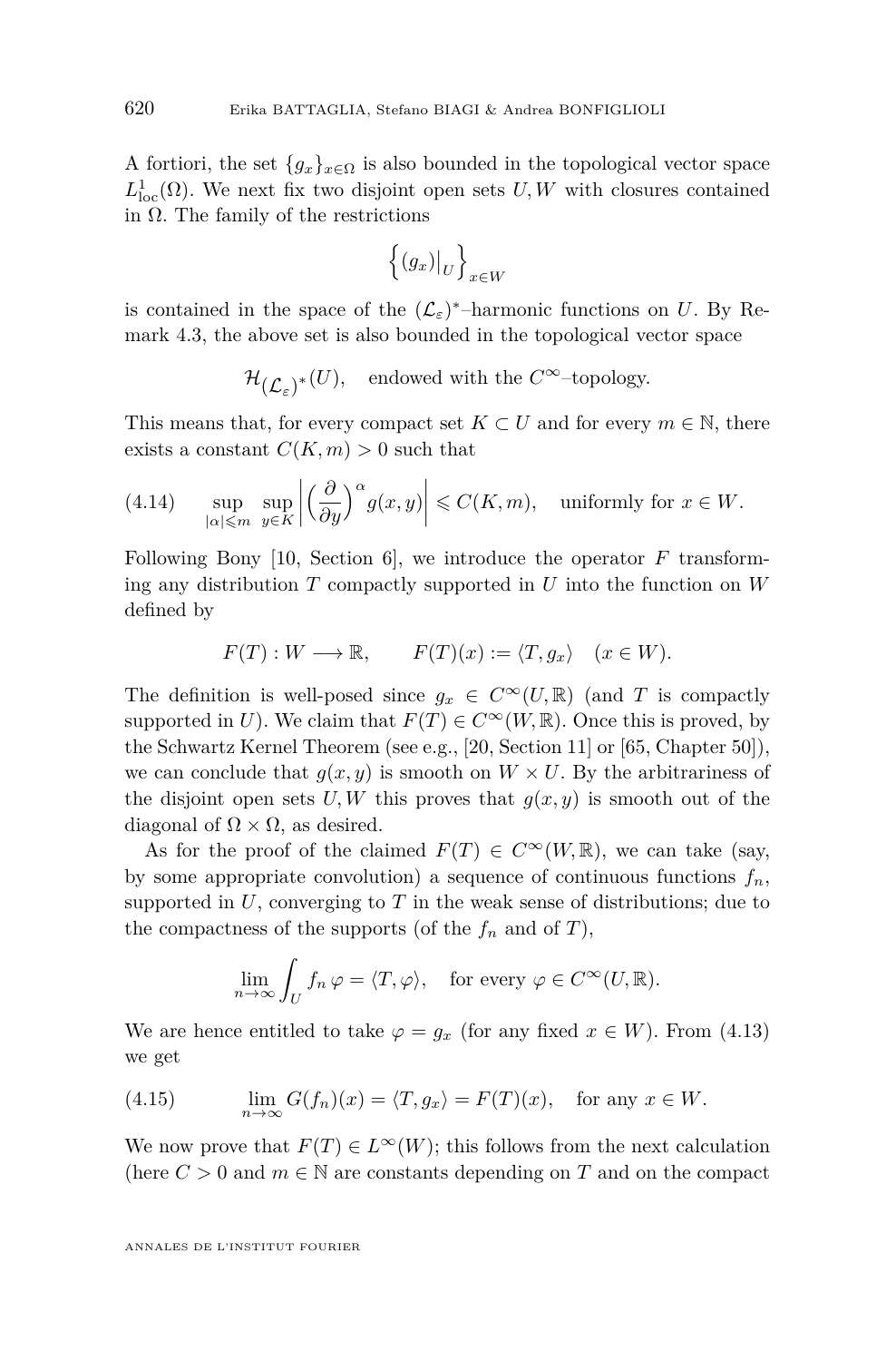set  $\overline{U}$ )

$$
||F(T)||_{L^{\infty}} = \sup_{x \in W} |\langle T, g_x \rangle| \le \sup_{x \in W} C \sum_{|\alpha| \le m} \sup_{y \in \overline{U}} \left| \left( \frac{\partial}{\partial y} \right)^{\alpha} g(x, y) \right|
$$
  

$$
\le C(\overline{U}, m) < \infty.
$$

We finally prove that  $\mathcal{L}_{\varepsilon}(F(T)) = 0$  in the weak sense of distributions on *W*; by the hypoellipticity of  $\mathcal{L}_{\varepsilon}$  this will yield the smoothness of  $F(T)$ on *W*. We aim to show that,

$$
\int_W F(T)(x) \left(\mathcal{L}_{\varepsilon}\right)^* \varphi(x) \, \mathrm{d}x = 0 \qquad \text{for any } \varphi \in C_0^{\infty}(W).
$$

Now, the left-hand side is (by [\(4.15\)](#page-32-1))

$$
\int \lim_{n \to \infty} G(f_n)(x) \left( \mathcal{L}_{\varepsilon} \right)^* \varphi(x) \, \mathrm{d} x.
$$

If a dominated convergence can be applied, this is equal to

$$
\lim_{n \to \infty} \int_W G(f_n)(x) \, (\mathcal{L}_{\varepsilon})^* \varphi(x) \, dx \stackrel{(4.3)}{=} - \lim_{n \to \infty} \int_W f_n(x) \, \varphi(x) \, dx = 0,
$$

the last equality descending from the fact that the  $f_n$  are supported in  $U$  for every *n*. We are then left with showing that the dominated convergence is fulfilled: this is a consequence of  $(4.14)$ , of the boundedness of  $F(T)$  on  $W$ , and of the fact that the convergence in  $(4.15)$  is indeed uniform w.r.t.  $x \in$ *W* (a general result of distribution theory: the uniform convergence for sequences of distributions on bounded sets).

<span id="page-33-1"></span> $Step IV.$  We are finally ready to introduce our kernel

(4.16) 
$$
k: \Omega \times \Omega \longrightarrow [0, \infty), \qquad k(x, y) := \frac{g(x, y)}{V(y)}.
$$

Clearly, from [\(4.13\)](#page-31-2) and [\(1.13\)](#page-14-0) we immediately have

<span id="page-33-0"></span>(4.17) 
$$
G(f)(x) = \int_{\Omega} f(y) k(x, y) d\nu(y),
$$
  
for every  $f \in C(\overline{\Omega}, \mathbb{R})$  and every  $x \in \Omega$ .

This gives the representation [\(1.15\)](#page-14-3) whilst [\(1.17\)](#page-15-1) follows from [\(4.11\)](#page-31-3).

The integrability of  $k(x, \cdot)$  in  $\Omega$  is a consequence of  $g_x \in L^1(\Omega)$  (and the positivity of the continuous function *V* on  $\mathbb{R}^N$ ). Moreover, *k* is smooth on  $\Omega \times \Omega$  deprived of the diagonal by Step III. Also, the nonnegative function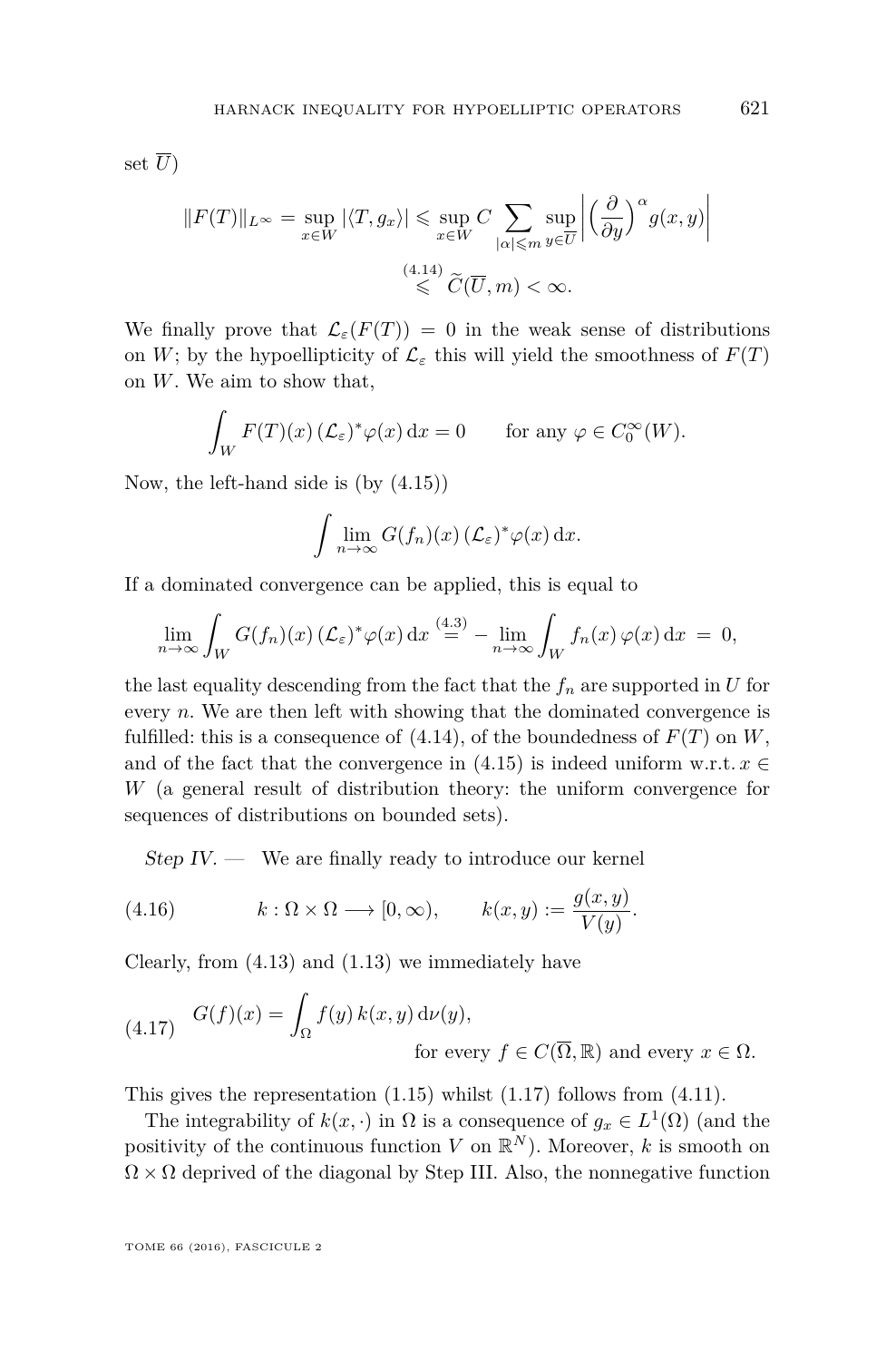*k* is integrable on  $\Omega \times \Omega$  as this computation shows:

$$
0 \leqslant \int_{\Omega \times \Omega} k(x, y) \, dx \, dy = \int_{\Omega} \Big( \int_{\Omega} \frac{1}{V(y)} \, k(x, y) \, d\nu(y) \Big) \, dx
$$
\n
$$
\stackrel{(4.17)}{=} \int_{\Omega} G(1/V)(x) \, dx < \infty,
$$

the last inequality following from the continuity of  $G(1/V)$  on the compact set  $\overline{\Omega}$ .

For fixed  $x \in \Omega$ , the  $\mathcal{L}_{\varepsilon}$ -harmonicity of the function  $k(x, \cdot)$  in  $\Omega \setminus \{x\}$  is a consequence of the following computation

$$
0 \stackrel{(4.12)}{=} (\mathcal{L}_{\varepsilon})^* g_x \stackrel{(1.14)}{=} V \mathcal{L}_{\varepsilon} \left( \frac{g_x}{V} \right) \stackrel{(4.16)}{=} V \mathcal{L}_{\varepsilon} (k(x, \cdot)).
$$

The fact that *V* is positive then gives  $\mathcal{L}_{\varepsilon}(k(x, \cdot)) = 0$  in  $\Omega \setminus \{x\}$ . From the SMP for  $\mathcal{L}_{\varepsilon} = \mathcal{L} - \varepsilon$  in Remark [2.2,](#page-23-1) we deduce that the nonnegative function  $k(x, \cdot)$  (which is  $\mathcal{L}_{\varepsilon}$ –harmonic in  $\Omega \setminus \{x\}$ ) cannot attain the (minimal) value 0; therefore  $k(x, \cdot) > 0$  on the connected open set  $\Omega \setminus \{x\}.$ 

A crucial step consists in proving the symmetry property [\(1.16\)](#page-15-0). We take any nonnegative  $\varphi \in C_0^{\infty}(\Omega, \mathbb{R})$  and we set (note the reverse order of *x* and *y*, if compared to  $G(\varphi)$ 

$$
\Phi(x) = \int_{\Omega} \varphi(y) \, k(y, x) \, \mathrm{d}\nu(y), \qquad x \in \Omega.
$$

We claim that  $\Phi \geq G(\varphi)$  on  $\Omega$ ; once the claim is proved, from [\(4.17\)](#page-33-0) we infer that

$$
\int_{\Omega} \varphi(y) \, k(x, y) \, \mathrm{d}\nu(y) \le \int_{\Omega} \varphi(y) \, k(y, x) \, \mathrm{d}\nu(y), \qquad x \in \Omega.
$$

The arbitrariness of  $\varphi$  will then give  $k(x, y) \leq k(y, x)$  (recalling that  $d\nu =$  $V(y)$  dy with positive *V*) for every  $y \in \Omega$ ; since  $x, y \in \Omega$  are arbitrary, we get  $k(x, y) = k(y, x)$  on  $\Omega \times \Omega$ . We prove the claim. We observe that  $\Phi$  is continuous on  $\Omega$  and that  $\mathcal{L}_{\varepsilon} \Phi = -\varphi$  in  $\mathcal{D}'(\Omega)$ , as the following computation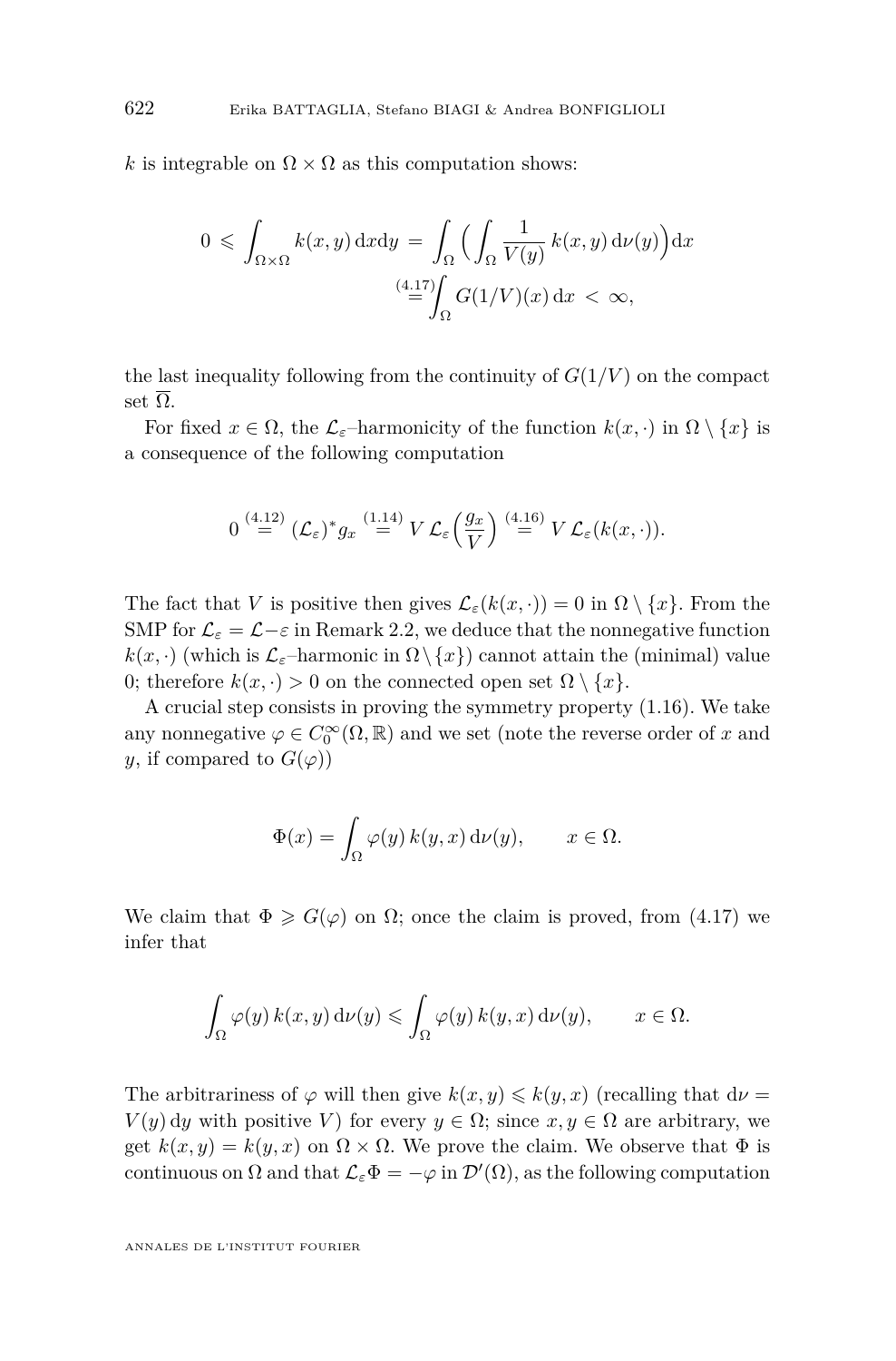shows  $(\psi \in C_0^{\infty}(\Omega, \mathbb{R})$  is arbitrary):

$$
\int_{\Omega} \Phi(x) \, (\mathcal{L}_{\varepsilon})^* \psi(x) \, dx = \int_{\Omega} \varphi(y) \left( \int_{\Omega} k(y, x) \, (\mathcal{L}_{\varepsilon})^* \psi(x) \, dx \right) d\nu(y)
$$
\n
$$
= \int_{\Omega} \varphi(y) \left( \int_{\Omega} k(y, x) \, \frac{(\mathcal{L}_{\varepsilon})^* \psi(x)}{V(x)} \, d\nu(x) \right) d\nu(y)
$$
\n
$$
\stackrel{(1.14)}{=} \int_{\Omega} \varphi(y) \left( \int_{\Omega} k(y, x) \, \mathcal{L}_{\varepsilon} \left( \frac{\psi(x)}{V(x)} \right) d\nu(x) \right) d\nu(y)
$$
\n
$$
\stackrel{(1.17)}{=} - \int_{\Omega} \varphi(y) \, \frac{\psi(y)}{V(y)} \, d\nu(y)
$$
\n
$$
= - \int_{\Omega} \varphi(y) \, \psi(y) \, dy.
$$

From the hypoellipticity of  $\mathcal{L}_{\varepsilon}$  we get  $\Phi \in C^{\infty}(\Omega,\mathbb{R})$  and  $\mathcal{L}_{\varepsilon}\Phi = -\varphi$  point-wise. We now apply the WMP in Remark [2.4](#page-25-1) to the operator  $\mathcal{L}_{\varepsilon} = \mathcal{L} - \varepsilon$ and to the function  $G(\varphi) - \Phi$ : this function is smooth and  $\mathcal{L}_{\varepsilon}$ –harmonic on  $\Omega$ , and  $G(\varphi) - \Phi \leq G(\varphi)$  on  $\Omega$  (since  $\Phi$  is nonnegative), so that

$$
\limsup_{x \to x_0} (G(\varphi) - \Phi)(x) \le \limsup_{x \to x_0} G(\varphi)(x) = 0 \quad \text{for every } x_0 \in \partial \Omega.
$$

Therefore  $G(\varphi) - \Phi \leq 0$  on  $\Omega$  as claimed.

We finally prove [\(1.18\)](#page-15-2). Due to the symmetry property of *k*, [\(1.18\)](#page-15-2) will follow if we show that, given  $x_0 \in \Omega$  and  $y_0 \in \partial\Omega$ , one has

$$
\lim_{n \to \infty} k(y_n, x_0) = 0,
$$

for every sequence  $y_n$  in  $\Omega$  converging to  $y_0$ . To this end, we fix an open set  $\Omega'$  containing  $x_0$  and with closure contained in  $\Omega$ , and it is non-restrictive to suppose that  $y_n \notin \Omega'$  for every *n*. The functions

$$
k_n : \Omega' \longrightarrow \mathbb{R}, \qquad k_n(x) := k(y_n, x), \quad x \in \Omega'
$$

are smooth and  $\mathcal{L}_{\varepsilon}$ -harmonic in  $\Omega'$ . We also have  $k_n \longrightarrow 0$  in  $L^1(\Omega')$ , as it follows from

$$
0 \leqslant \int_{\Omega'} k_n(x) dx \leqslant \int_{\Omega} k(y_n, x) dx = \int_{\Omega} \frac{g(y_n, x)}{V(x)} dx
$$
  

$$
\leqslant \sup_{\Omega} \frac{1}{V} \int_{\Omega} g(y_n, x) dx = \sup_{\Omega} \frac{1}{V} G(1)(y_n) \xrightarrow{n \to \infty} 0.
$$

From Remark [4.3](#page-31-0) we get that  $k_n \longrightarrow 0$  in the Fréchet space  $\mathcal{H}_{\mathcal{L}_{\varepsilon}}(\Omega')$  with the  $C^{\infty}$ -topology, so that  $k_n \longrightarrow 0$  uniformly on the compact sets of  $\Omega'$ and in particular point-wise on  $\Omega'$ . В последните последните последните под последните и се при последните под последните под последните под посл<br>В последните последните последните под последните под последните под последните под последните под последните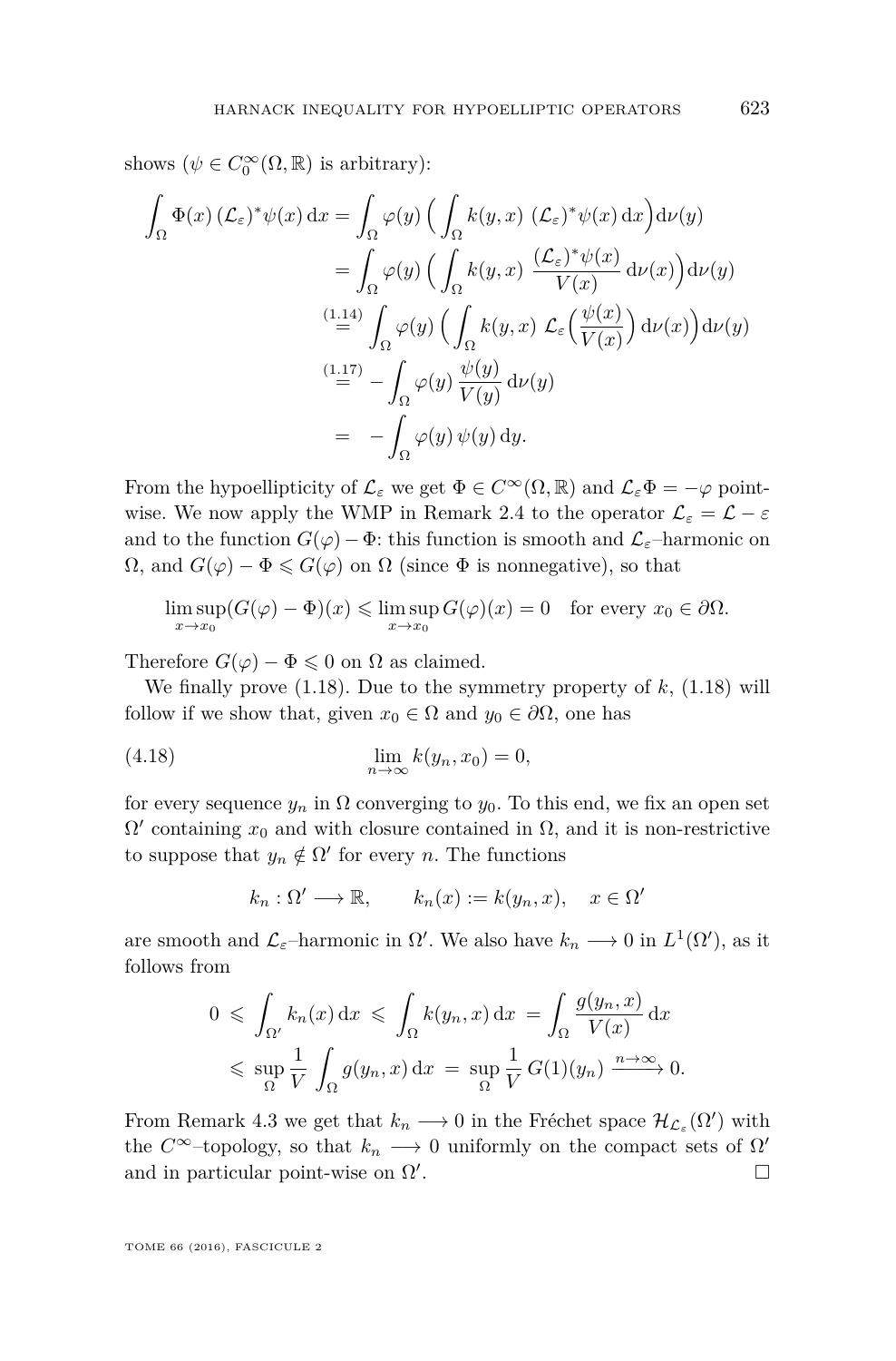#### **5. The Harnack inequality**

<span id="page-36-1"></span>We begin by proving the next crucial lemma. This is the first time that, broadly speaking, the PDOs  $\mathcal{L}$  and the perturbed  $\mathcal{L} - \varepsilon$  clearly interact.

<span id="page-36-0"></span>LEMMA 5.1. — Let  $\mathcal L$  be as in [\(1.1\)](#page-2-0) and let it satisfy (NTD) and  $(HY)_{\varepsilon}$ . Let  $\Omega \subset \mathbb{R}^N$  be a bounded open set as in the thesis of Lemma [1.7,](#page-13-1) and let  $Ω'$  be an open set containing  $\overline{Ω}$ . Finally, we denote by  $k_ε$  the Green kernel related to  $\mathcal{L}_{\varepsilon}$  and to the set  $\Omega$  (as in Theorem [1.9\)](#page-14-1).

<span id="page-36-2"></span>Then we have the estimate

(5.1) 
$$
u(x) \geqslant \varepsilon \int_{\Omega} u(y) k_{\varepsilon}(x, y) d\nu(y), \quad \forall x \in \Omega,
$$

holding true for every smooth nonnegative  $\mathcal{L}$ -harmonic function *u* in  $\Omega'$ .

Proof. — We consider the function  $v(x) = \int_{\Omega} u(y) k_{\varepsilon}(x, y) d\nu(y)$  on  $\Omega$ . From  $(1.15)$  (and the definition of Green operator) we know that  $v =$  $G_{\varepsilon}(u)$ , where  $G_{\varepsilon}$  is the Green operator related to  $\mathcal{L}_{\varepsilon}$  (and to the open set  $\Omega$ ); moreover, since *u* is smooth (by assumption) on  $\overline{\Omega}$ , we know from Lemma [1.7](#page-13-1) (and the hypoellipticity of  $\mathcal{L}_{\varepsilon}$ ) that  $v \in C^{\infty}(\Omega) \cap C(\overline{\Omega})$  is the solution of

(5.2) 
$$
\begin{cases} \mathcal{L}_{\varepsilon}v = -u & \text{on } \Omega, \\ v = 0 & \text{on } \partial\Omega. \end{cases}
$$

This gives  $\mathcal{L}_{\varepsilon}(\varepsilon v - u) = -\varepsilon u - (\mathcal{L} - \varepsilon)u = -\varepsilon u + \varepsilon u = 0$  on  $\Omega$ ; moreover, on  $\partial\Omega$ ,  $\varepsilon v - u = -u \leq 0$ , by the nonnegativity of *u*. By the WMP in Remark [2.4,](#page-25-1) we get  $\varepsilon v - u \leq 0$  on  $\Omega$  which is equivalent to [\(5.1\)](#page-36-2).

We are ready for the proof of the Weak Harnack Inequality (for higher order derivatives).

Proof of the Weak Harnack Inequality for derivatives, Theorem [1.12.](#page-18-0) — We distinguish two cases:  $y_0 \notin K$  and  $y_0 \in K$ . The second case can be reduced to the former. Indeed, let us assume we have already proved the theorem in the former case, and let  $y_0 \in K$ . If we take any  $y'_0 \in O \setminus K$ , and we consider the inequality

$$
u(y_0') \leqslant C' u(y_0),
$$

resulting from [\(1.22\)](#page-18-1) by considering  $m = 0$  and the compact set  $\{y'_0\}$ , we get

$$
\sum_{|\alpha| \leqslant m} \sup_{x \in K} \left| \frac{\partial^{\alpha} u(x)}{\partial x^{\alpha}} \right| \stackrel{(1.22)}{\leqslant} C u(y_0') \leqslant C C' u(y_0).
$$

ANNALES DE L'INSTITUT FOURIER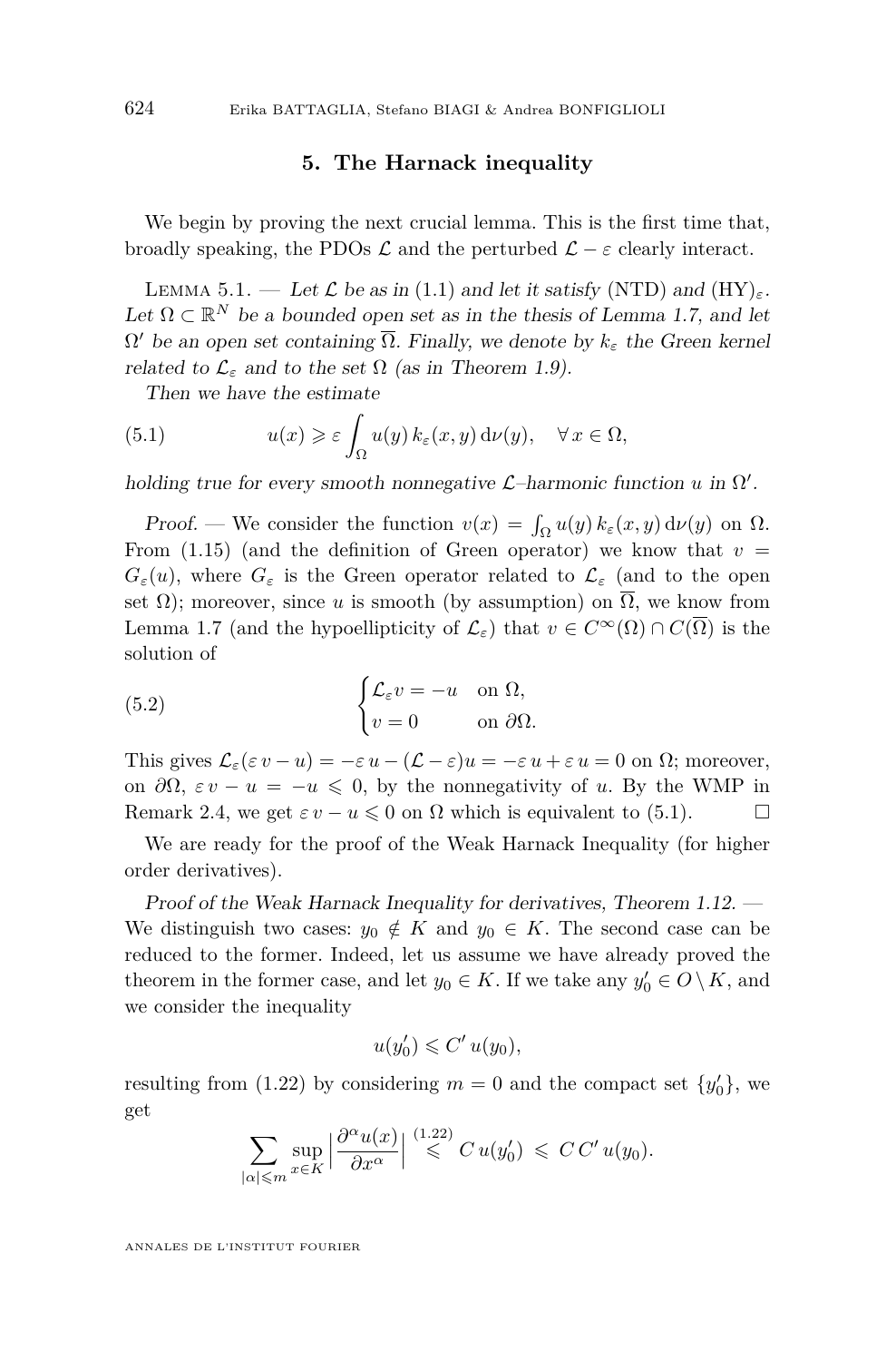We are therefore entitled to assume that  $y_0 \notin K$ . By the aid of a classical argument (with a chain of suitable small open sets  $\{\Omega_n\}_{n=1}^p$  covering a connected compact set containing  $K \cup \{y_0\}$ , it is not restrictive to assume that  $K \cup \{y_0\} \subset \Omega \subset \overline{\Omega} \subset O$ , where  $\Omega$  is one of the (bounded) basis open sets constructed in Lemma [1.7.](#page-13-1)

Let  $x_0 \in K$  be arbitrarily fixed. The function  $k_{\varepsilon}(x_0, \cdot)$  (the Green kernel related to  $\mathcal{L}_{\varepsilon}$  and  $\Omega$ ) is *strictly positive* in  $\Omega \setminus \{x_0\}$  (this is a consequence of the SMP applied to the  $\mathcal{L}_{\varepsilon}$ -harmonic function  $k_{\varepsilon}(x_0, \cdot)$ ; see Theorem [1.9\)](#page-14-1). In particular, since  $y_0 \notin K$ , we infer that  $k_\varepsilon(x_0, y_0) > 0$ . Hence, there exist a neighborhood *W* of  $x_0$  (contained in  $\Omega$ ) and a constant  $\mathbf{c} = \mathbf{c}(\varepsilon, y_0, x_0) > 0$ such that

(5.3) 
$$
\inf_{z \in W} k_{\varepsilon}(z, y_0) \geqslant \mathbf{c} > 0.
$$

Our assumptions allow us to apply Lemma [5.1:](#page-36-0) hence, for every nonnegative  $u \in \mathcal{H}_{\mathcal{L}}(O)$ , we have the following chain of inequalities

<span id="page-37-0"></span>
$$
u(y_0) \overset{(5.1)}{\geq} \varepsilon \int_{\Omega} u(z) k_{\varepsilon}(y_0, z) d\nu(z)
$$
  
\n
$$
\geq \varepsilon \int_{W} u(z) k_{\varepsilon}(y_0, z) d\nu(z) \overset{(1.16)}{=} \varepsilon \int_{W} u(z) k_{\varepsilon}(z, y_0) d\nu(z)
$$
  
\n
$$
\geq \varepsilon \mathbf{c} \int_{W} u(z) d\nu(z)
$$
  
\n
$$
\geq \varepsilon \mathbf{c} \inf_{W} V \int_{W} u(z) dz.
$$

Summing up, for every  $x_0 \in K$  there exist a neighborhood *W* of  $x_0$  and a constant  $c_1 > 0$  (also depending on  $x_0$  but independent of *u*) such that

<span id="page-37-1"></span>(5.4) 
$$
u(y_0) \geqslant \mathbf{c}_1 \int_W u(z) dz,
$$

for every nonnegative  $u \in \mathcal{H}_{\mathcal{L}}(O)$ .

Next, from Remark [4.3,](#page-31-0) we know that the hypothesis (HY) for  $\mathcal L$  ensures the equality of the topologies on  $\mathcal{H}_\mathcal{L}(W)$  inherited by the Fréchet spaces  $C^{\infty}(W)$  and  $L^1_{loc}(W)$ . In particular, to any chosen open neighborhood *U* of *x*<sub>0</sub> (with  $\overline{U} \subset W$ ) we are given a positive constant  $\mathbf{c}_2 = \mathbf{c}_2(U, W, m)$  such that

<span id="page-37-2"></span>(5.5) 
$$
\sum_{|\alpha| \leqslant m} \sup_{x \in U} \left| \frac{\partial^{\alpha} u(x)}{\partial x^{\alpha}} \right| \leqslant c_2 \int_W u(z) dz,
$$

for every nonnegative  $u \in \mathcal{H}_{\mathcal{L}}(O)$ . Gathering together [\(5.4\)](#page-37-1) and [\(5.5\)](#page-37-2), we infer that, for every  $x_0 \in K$  there exist a neighborhood U of  $x_0$  and a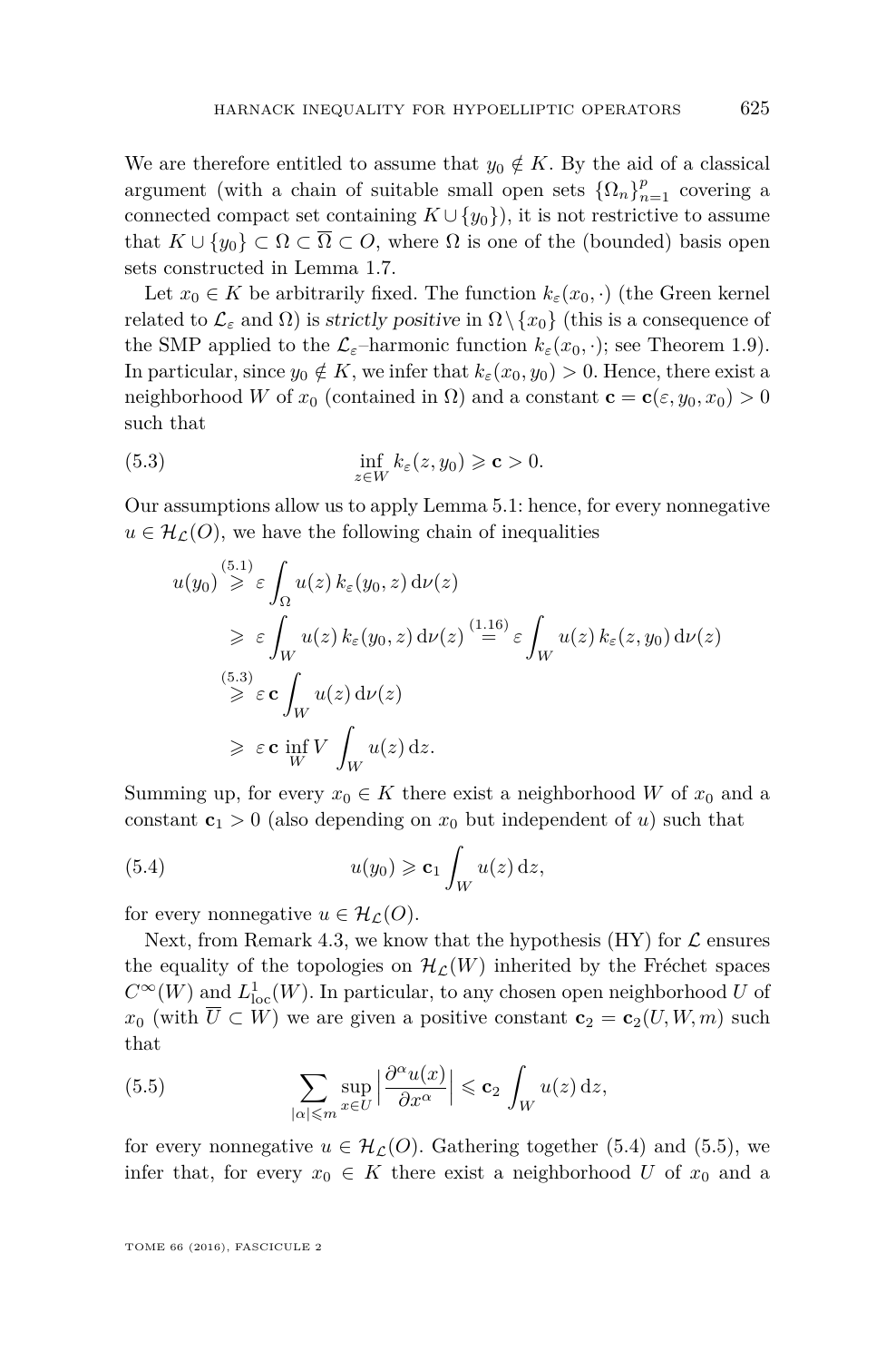constant  $c_3 > 0$  (again depending on  $x_0$  but independent of *u*) such that

$$
u(y_0) \geqslant \mathbf{c}_3 \sum_{|\alpha| \leqslant m} \sup_{x \in U} \Big| \frac{\partial^{\alpha} u(x)}{\partial x^{\alpha}} \Big|,
$$

for every nonnegative  $u \in \mathcal{H}_c(O)$ . The compactness of K allows us to derive [\(1.22\)](#page-18-1) from the latter inequality, and a covering argument.  $\Box$ 

We now present a proof of Theorem [1.11,](#page-16-2) crucially based on [\[12,](#page-40-14) Chapter I].

Proof of Theorem [1.11.](#page-16-2) — As anticipated in the Introduction, the proof is based in an essential way on the ideas by Mokobodzki-Brelot in [\[12,](#page-40-14) Chapter I], ensuring the equivalence of the Strong Harnack Inequality with a series of properties comprising the Weak Harnack Inequality, provided some assumptions are fulfilled. We furnish some details in order to be oriented through these equivalent properties.

We denote by  $\mathcal{H}_L$  the harmonic sheaf on  $\mathbb{R}^N$  defined by  $O \mapsto \mathcal{H}_L(O)$ (here  $O \subseteq \mathbb{R}^N$  is any open set). Under the assumptions of (Regularity) and (Weak Harnack Inequality), Brelot proves that (see [\[12,](#page-40-14) pp.22–24]), for any connected open set  $O \subseteq \mathbb{R}^N$ , and any  $x_0 \in O$ , the set

<span id="page-38-0"></span>(5.6) 
$$
\Phi_{x_0} := \left\{ h \in \mathcal{H}_L(O) : h \geq 0, \quad h(x_0) = 1 \right\}
$$

is equicontinuous at  $x_0$ . The proof of this fact rests on some results of Functional Analysis related to the family of the so-called harmonic measures  $\{\mu_x^{\Omega}\}_{x \in \partial \Omega}$  associated with *L* (and on basic properties of the harmonic sheaf  $\mathcal{H}_L$ ). Next, we show how to prove [\(1.20\)](#page-17-1) starting from the equicontinuity of  $\Phi_{x_0}$  at  $x_0$ . Indeed, let  $K \subset O$ , where  $K$  is compact and  $O$  is an open and connected subset of  $\mathbb{R}^N$ . By possibly enlarging K, we can suppose that *K* is connected as well. Let  $u \in \mathcal{H}_L(O)$  be nonnegative. If  $u \equiv 0$  then [\(1.20\)](#page-17-1) is trivial; if *u* is not identically zero then (from the Weak Harnack Inequality) one has  $u > 0$  on *O*. For every  $x \in K$ , the equicontinuity of  $\Phi_x$  ensures the existence of  $\delta(x) > 0$  such that (with the choice  $h = u/u(x)$  in [\(5.6\)](#page-38-0))

<span id="page-38-1"></span>(5.7) 
$$
\frac{1}{2}u(x) \leq u(\xi) \leq \frac{3}{2}u(x)
$$
, for all  $\xi \in B_x := B(x, \delta(x))$ .

From the open cover  $\{B_x\}_{x \in K}$  we can extract a finite subcover  $B_{x_1}, \ldots, B_{x_p}$ of *K*. It is also non-restrictive (since *K* is connected) to assume that the elements of this subcover are chosen in such a way that

$$
B_{x_1} \cap B_{x_2} \neq \emptyset, \ \ (B_{x_1} \cup B_{x_2}) \cap B_{x_3} \neq \emptyset, \ \ \ldots \ \ (B_{x_1} \cup \cdots \cup B_{x_{p-1}}) \cap B_{x_p} \neq \emptyset.
$$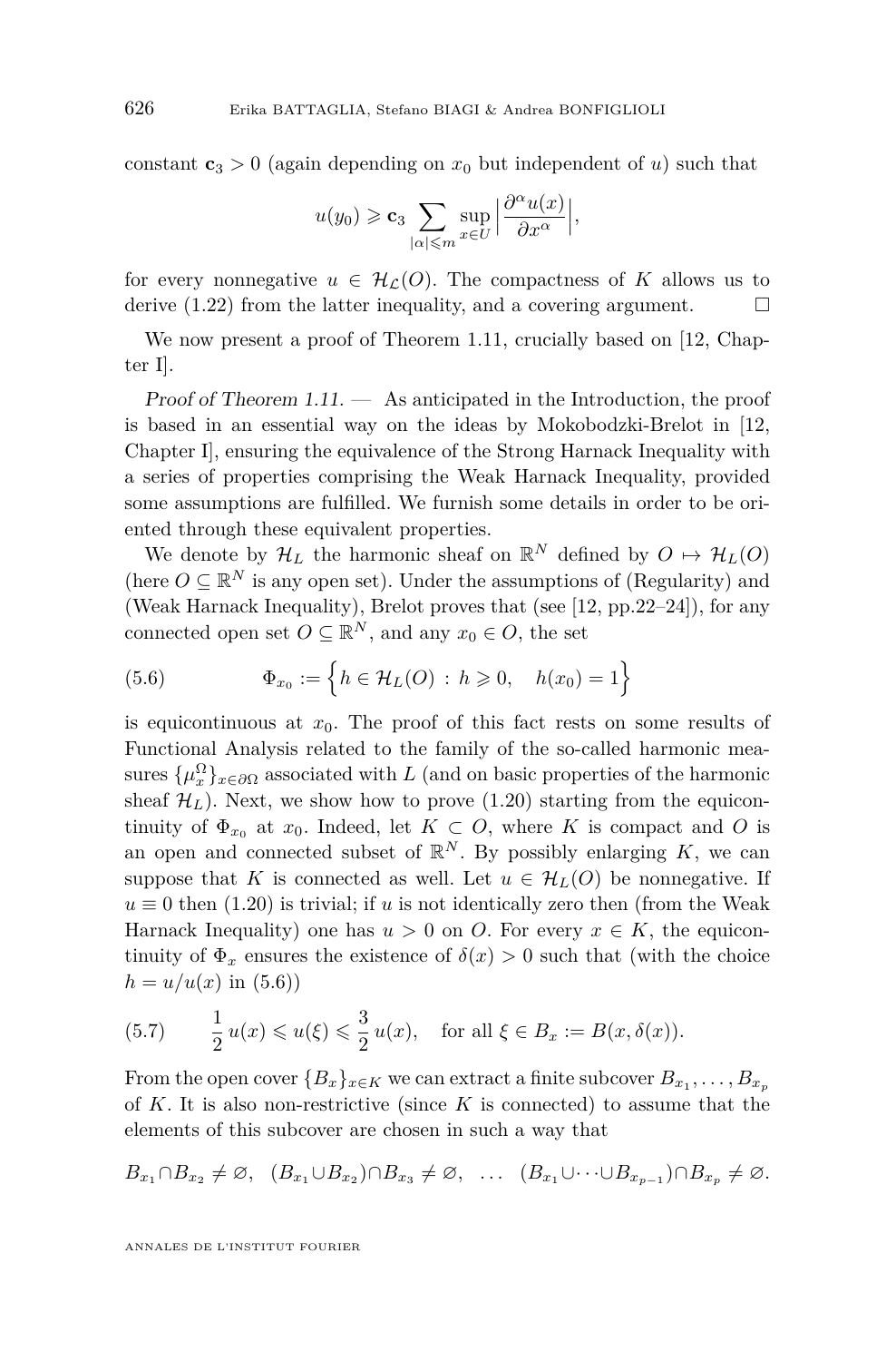From [\(5.7\)](#page-38-1) it follows [\(1.20\)](#page-17-1) with *K* replaced by  $B_{x_1}$  (with  $M = 3$ ); since  $B_{x_1}$  intersects  $B_{x_2}$ , one can use again [\(5.7\)](#page-38-1) in order to prove [\(1.20\)](#page-17-1) with *K* replaced by  $B_{x_1} \cup B_{x_2}$  (with  $M = 3^2$ ); by proceeding in an inductive way, one can prove [\(1.20\)](#page-17-1) with *K* replaced by  $B_{x_1} \cup \cdots \cup B_{x_p}$  (and  $M = 3^p$ ), and this finally proves [\(1.20\)](#page-17-1), since  $B_{x_1} \cup \cdots \cup B_{x_p}$  covers *K*.

<span id="page-39-5"></span>Remark 5.2. — Following Brelot [\[12,](#page-40-14) pp.14–17], it being understood that axiom (Regularity) in Theorem [1.11](#page-16-2) holds true, the axiom (Weak Harnack Inequality) can be replaced by any of the following equivalent assumptions (see also Constantinescu and Cornea [\[16\]](#page-40-18)):

- **(Brelot Axiom):** For every connected open set  $O \subseteq \mathbb{R}^N$ , if F is an up-directed<sup>(2)</sup> family of *L*-harmonic functions in *O*, then sup *u* is *u*∈F
	- either  $+\infty$  or it is *L*–harmonic in *O*.
- **(Harnack Principle):** For every connected open set  $O \subseteq \mathbb{R}^N$ , if  ${u_n}_n$  is a non-decreasing sequence of *L*–harmonic functions in *O*, then  $\lim_{n\to\infty} u_n$  is either  $+\infty$  or it is an *L*–harmonic function in *O*.

We are ready to derive our main result for this section: due to all our preliminary results, the proof is now a few lines argument.

Proof (of Harnack Inequality, Theorem  $1.10$ ). — Due to Theorem [1.11,](#page-16-2) it suffices to prove that our operator  $\mathcal L$  as in the statement of Theorem [1.10](#page-16-0) satisfies the properties named (Regularity) and (Weak Harnack Inequality) in Theorem [1.11:](#page-16-2) the former is a consequence of Lemma [1.7](#page-13-1) (with  $f = 0$ ), whilst the latter follows from Theorem [1.12.](#page-18-0)  $\Box$ 

#### BIBLIOGRAPHY

- <span id="page-39-0"></span>[1] B. ABBONDANZA  $&$  A. BONFIGLIOLI, "The Dirichlet problem and the inverse meanvalue theorem for a class of divergence form operators", J. Lond. Math. Soc. (2) **87** (2013), no. 2, p. 321-346.
- <span id="page-39-2"></span>[2] H. AIMAR, L. FORZANI & R. TOLEDANO, "Hölder regularity of solutions of PDE's: a geometrical view", Comm. Partial Differential Equations **26** (2001), no. 7-8, p. 1145- 1173.
- <span id="page-39-4"></span>[3] K. Amano, "A necessary condition for hypoellipticity of degenerate ellipticparabolic operators", Tokyo J. Math. **2** (1979), no. 1, p. 111-120.
- <span id="page-39-3"></span>[4] M. T. Barlow & R. F. Bass, "Stability of parabolic Harnack inequalities", Trans. Amer. Math. Soc. **356** (2004), no. 4, p. 1501-1533 (electronic).
- <span id="page-39-1"></span>[5] E. BATTAGLIA & A. BONFIGLIOLI, "Normal families of functions for subelliptic operators and the theorems of Montel and Koebe", J. Math. Anal. Appl. **409** (2014), no. 1, p. 1-12.

<sup>(2)</sup> F is said to be up-directed if for any  $u, v \in \mathcal{F}$  there exists  $w \in \mathcal{F}$  such that  $\max\{u, v\} \leqslant w$ .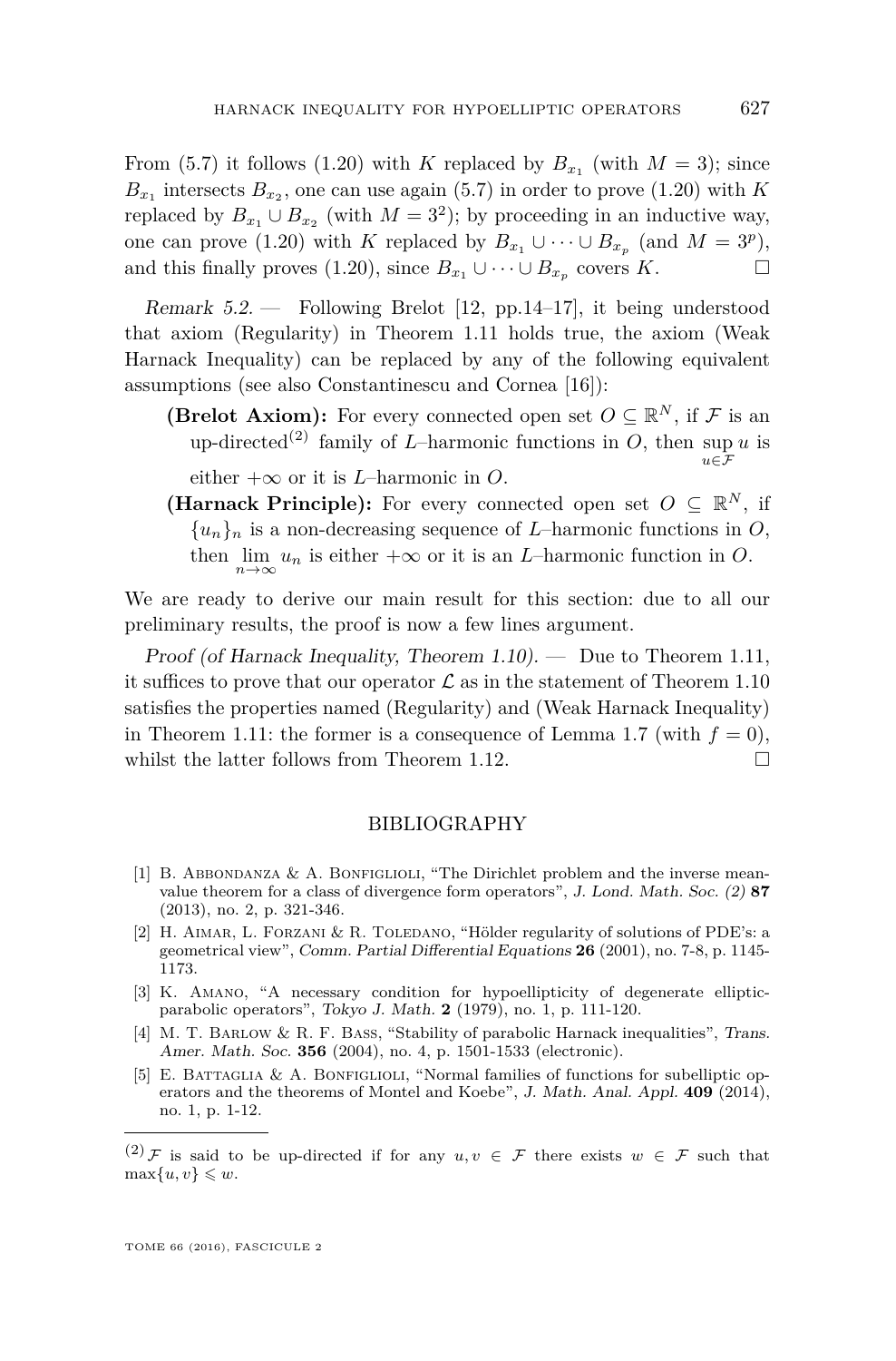- <span id="page-40-15"></span>[6] D. R. BELL & S. E. A. MOHAMMED, "An extension of Hörmander's theorem for infinitely degenerate second-order operators", Duke Math. J. **78** (1995), no. 3, p. 453- 475.
- <span id="page-40-0"></span>[7] A. BONFIGLIOLI, E. LANCONELLI & F. UGUZZONI, Stratified Lie groups and potential theory for their sub-Laplacians, Springer Monographs in Mathematics, Springer, Berlin, 2007, xxvi+800 pages.
- <span id="page-40-8"></span>[8] A. BONFIGLIOLI & E. LANCONELLI, "Subharmonic functions in sub-Riemannian settings", J. Eur. Math. Soc. (JEMS) **15** (2013), no. 2, p. 387-441.
- <span id="page-40-9"></span>[9] A. Bonfiglioli, E. Lanconelli & A. Tommasoli, "Convexity of average operators for subsolutions to subelliptic equations", Anal. PDE **7** (2014), no. 2, p. 345-373.
- <span id="page-40-2"></span>[10] J.-M. Bony, "Principe du maximum, inégalite de Harnack et unicité du problème de Cauchy pour les opérateurs elliptiques dégénérés", Ann. Inst. Fourier (Grenoble) **19** (1969), no. fasc. 1, p. 277-304 xii.
- <span id="page-40-11"></span>[11] M. Bramanti, L. Brandolini, E. Lanconelli & F. Uguzzoni, "Non-divergence equations structured on Hörmander vector fields: heat kernels and Harnack inequalities", Mem. Amer. Math. Soc. **204** (2010), no. 961, p. vi+123.
- <span id="page-40-14"></span>[12] M. Brelot, Axiomatique des fonctions harmoniques, Deuxième édition. Séminaire de Mathématiques Supérieures, No. 14 (Été, vol. 1965, Les Presses de l'Université de Montréal, Montreal, Que., 1969, 141 pages.
- <span id="page-40-3"></span>[13] S. CHANILLO  $\&$  R. L. WHEEDEN, "Harnack's inequality and mean-value inequalities for solutions of degenerate elliptic equations", Comm. Partial Differential Equations **11** (1986), no. 10, p. 1111-1134.
- <span id="page-40-16"></span>[14] M. CHRIST, "Hypoellipticity in the infinitely degenerate regime", in Complex analysis and geometry (Columbus, OH, 1999), Ohio State Univ. Math. Res. Inst. Publ., vol. 9, de Gruyter, Berlin, 2001, p. 59-84.
- <span id="page-40-10"></span>[15] G. Citti, N. Garofalo & E. Lanconelli, "Harnack's inequality for sum of squares of vector fields plus a potential", Amer. J. Math. **115** (1993), no. 3, p. 699-734.
- <span id="page-40-18"></span>[16] C. Constantinescu & A. Cornea, "On the axiomatic of harmonic functions. I", Ann. Inst. Fourier (Grenoble) **13** (1963), no. 2, p. 373-388.
- <span id="page-40-7"></span>[17] V. DE CICCO & M. A. VIVALDI, "Harnack inequalities for Fuchsian type weighted elliptic equations", Comm. Partial Differential Equations **21** (1996), no. 9-10, p. 1321- 1347.
- <span id="page-40-1"></span>[18] E. De Giorgi, "Sulla differenziabilità e l'analiticità delle estremali degli integrali multipli regolari", Mem. Accad. Sci. Torino. Cl. Sci. Fis. Mat. Nat. (3) **3** (1957), p. 25-43.
- <span id="page-40-12"></span>[19] G. Di Fazio, C. E. Gutiérrez & E. Lanconelli, "Covering theorems, inequalities on metric spaces and applications to PDE's", Math. Ann. **341** (2008), no. 2, p. 255- 291.
- <span id="page-40-17"></span>[20] J. Dieudonné, Éléments d'analyse. Tome VII. Chapitre XXIII. Première partie, Gauthier-Villars, Paris, 1978, Cahiers Scientifiques, Fasc. XL, xvi+296 pages.
- <span id="page-40-4"></span>[21] E. Fabes, D. Jerison & C. Kenig, "The Wiener test for degenerate elliptic equations", Ann. Inst. Fourier (Grenoble) **32** (1982), no. 3, p. vi, 151-182.
- <span id="page-40-5"></span>[22] E. B. Fabes, C. E. Kenig & D. Jerison, "Boundary behavior of solutions to degenerate elliptic equations", in Conference on harmonic analysis in honor of Antoni Zygmund, Vol. I, II (Chicago, Ill., 1981), Wadsworth Math. Ser., Wadsworth, Belmont, CA, 1983, p. 577-589.
- <span id="page-40-6"></span>[23] E. B. Fabes, C. E. Kenig & R. P. Serapioni, "The local regularity of solutions of degenerate elliptic equations", Comm. Partial Differential Equations **7** (1982), no. 1, p. 77-116.
- <span id="page-40-13"></span>[24] V. S. Febii, "A certain criterion for hypoellipticity", Mat. Sb. (N.S.) **85 (127)** (1971), p. 18-48.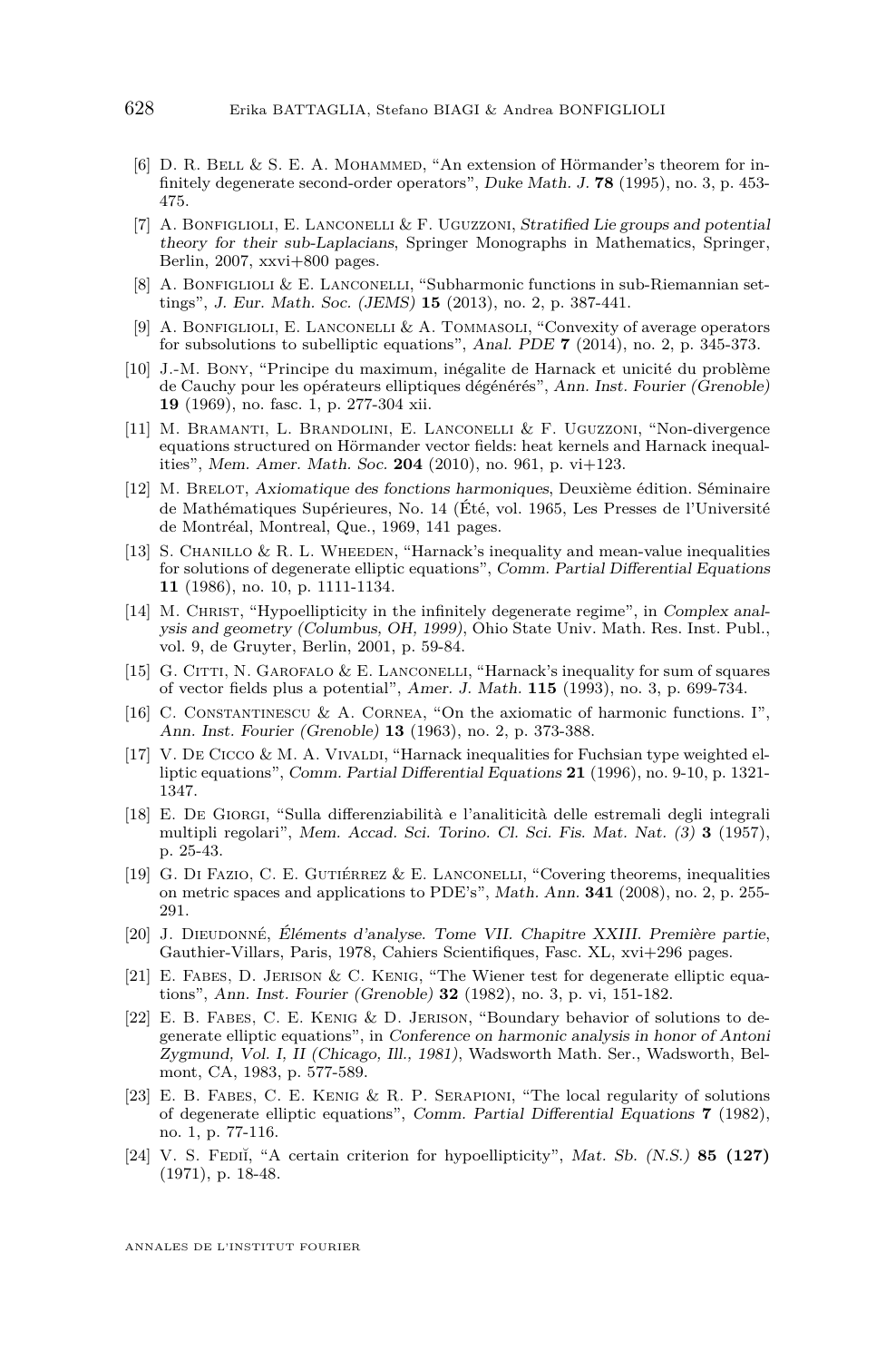- <span id="page-41-17"></span>[25] C. FEFFERMAN & D. H. PHONG, "The uncertainty principle and sharp Garding inequalities", Comm. Pure Appl. Math. **34** (1981), no. 3, p. 285-331.
- <span id="page-41-16"></span>[26] ——— , "Subelliptic eigenvalue problems", in Conference on harmonic analysis in honor of Antoni Zygmund, Vol. I, II (Chicago, Ill., 1981), Wadsworth Math. Ser., Wadsworth, Belmont, CA, 1983, p. 590-606.
- <span id="page-41-3"></span>[27] G. B. Folland, "Subelliptic estimates and function spaces on nilpotent Lie groups", Ark. Mat. **13** (1975), no. 2, p. 161-207.
- <span id="page-41-0"></span>[28] G. B. Folland & J. J. Kohn, The Neumann problem for the Cauchy-Riemann complex, Princeton University Press, Princeton, N.J.; University of Tokyo Press, Tokyo, 1972, Annals of Mathematics Studies, No. 75, viii+146 pages.
- <span id="page-41-1"></span>[29] G. B. FOLLAND & E. M. STEIN, "Estimates for the  $\bar{\partial}_b$  complex and analysis on the Heisenberg group", Comm. Pure Appl. Math. **27** (1974), p. 429-522.
- <span id="page-41-5"></span>[30] B. FRANCHI & E. LANCONELLI, "An embedding theorem for Sobolev spaces related to nonsmooth vector fields and Harnack inequality", Comm. Partial Differential Equations **9** (1984), no. 13, p. 1237-1264.
- <span id="page-41-6"></span>[31] ——— , "Une condition géométrique pour l'inégalité de Harnack", J. Math. Pures Appl. (9) **64** (1985), no. 3, p. 237-256.
- <span id="page-41-9"></span>[32] N. Garofalo & E. Lanconelli, "Asymptotic behavior of fundamental solutions and potential theory of parabolic operators with variable coefficients", Math. Ann. **283** (1989), no. 2, p. 211-239.
- <span id="page-41-10"></span>[33] ——— , "Level sets of the fundamental solution and Harnack inequality for degenerate equations of Kolmogorov type", Trans. Amer. Math. Soc. **321** (1990), no. 2, p. 775-792.
- <span id="page-41-11"></span>[34] A. GRIGOR'YAN & L. SALOFF-COSTE, "Stability results for Harnack inequalities", Ann. Inst. Fourier (Grenoble) **55** (2005), no. 3, p. 825-890.
- <span id="page-41-7"></span>[35] C. E. GUTIÉRREZ, "Harnack's inequality for degenerate Schrödinger operators", Trans. Amer. Math. Soc. **312** (1989), no. 1, p. 403-419.
- <span id="page-41-12"></span>[36] C. E. Gutiérrez & E. Lanconelli, "Maximum principle, nonhomogeneous Harnack inequality, and Liouville theorems for *X*-elliptic operators", Comm. Partial Differential Equations **28** (2003), no. 11-12, p. 1833-1862.
- <span id="page-41-13"></span>[37] W. Hebisch & L. Saloff-Coste, "On the relation between elliptic and parabolic Harnack inequalities", Ann. Inst. Fourier (Grenoble) **51** (2001), no. 5, p. 1437-1481.
- <span id="page-41-4"></span>[38] L. Hörmander, "Hypoelliptic second order differential equations", Acta Math. **119** (1967), p. 147-171.
- <span id="page-41-19"></span>[39] ——— , The analysis of linear partial differential operators. I, second ed., Grundlehren der Mathematischen Wissenschaften [Fundamental Principles of Mathematical Sciences], vol. 256, Springer-Verlag, Berlin, 1990, Distribution theory and Fourier analysis, xii+440 pages.
- <span id="page-41-14"></span>[40] S. INDRATNO, D. MALDONADO & S. SILWAL, "On the axiomatic approach to Harnack's inequality in doubling quasi-metric spaces", J. Differential Equations **254** (2013), no. 8, p. 3369-3394.
- <span id="page-41-2"></span>[41] D. Jerison & A. Sánchez-Calle, "Subelliptic, second order differential operators", in Complex analysis, III (College Park, Md., 1985–86), Lecture Notes in Math., vol. 1277, Springer, Berlin, 1987, p. 46-77.
- <span id="page-41-18"></span>[42] V. JURDJEVIC, Geometric control theory, Cambridge Studies in Advanced Mathematics, vol. 52, Cambridge University Press, Cambridge, 1997, xviii+492 pages.
- <span id="page-41-15"></span>[43] J. Kinnunen, N. Marola, M. Miranda, Jr. & F. Paronetto, "Harnack's inequality for parabolic De Giorgi classes in metric spaces", Adv. Differential Equations **17** (2012), no. 9-10, p. 801-832.
- <span id="page-41-8"></span>[44] A. E. Kogoj, "A control condition for a weak Harnack inequality", Nonlinear Anal. **75** (2012), no. 11, p. 4198-4204.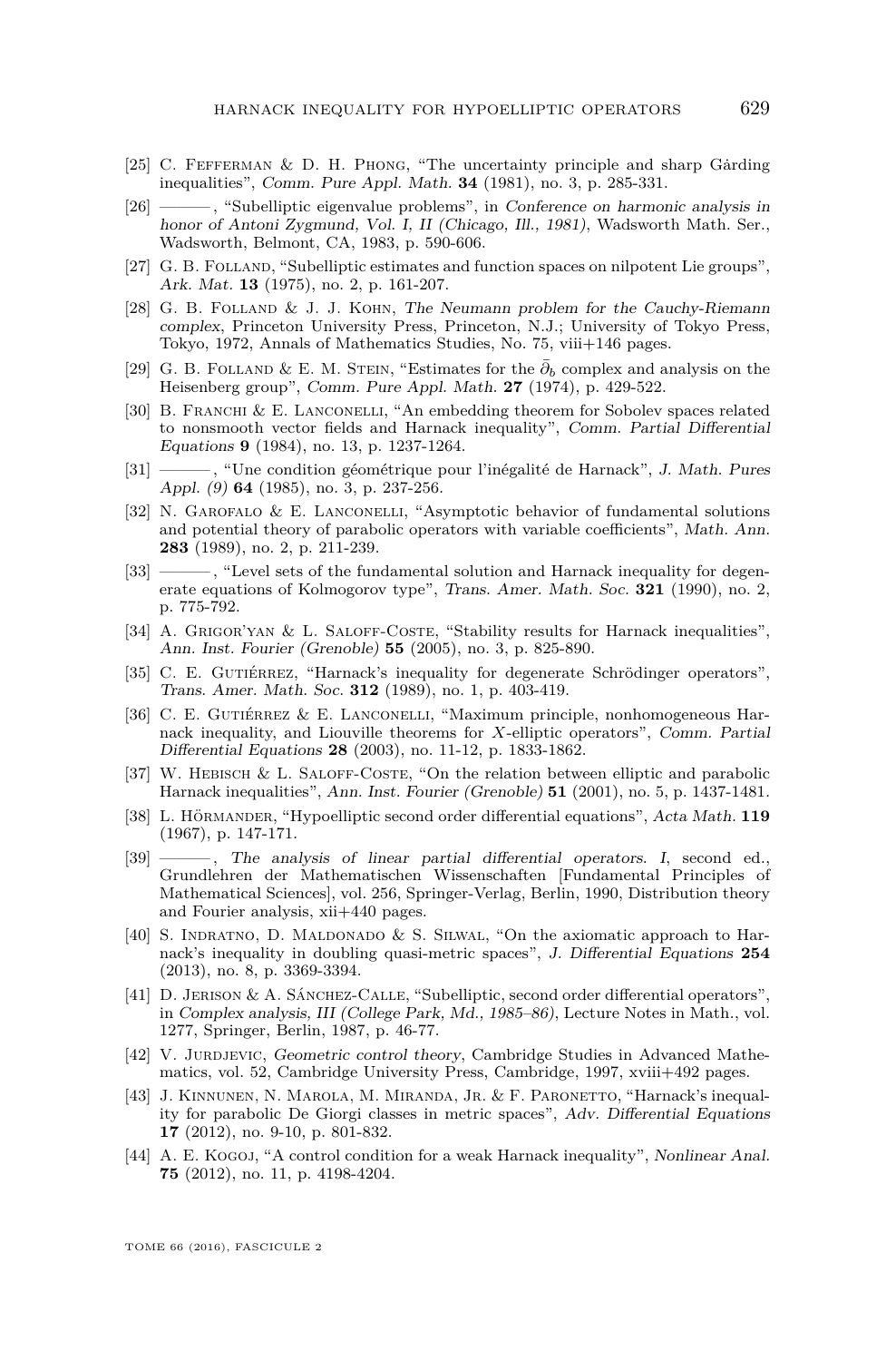- <span id="page-42-0"></span>[45] J. J. Kohn, "Boundaries of complex manifolds", in Proc. Conf. Complex Analysis (Minneapolis, 1964), Springer, Berlin, 1965, p. 81-94.
- <span id="page-42-11"></span>[46] ——— , "Hypoellipticity of some degenerate subelliptic operators", J. Funct. Anal. **159** (1998), no. 1, p. 203-216.
- <span id="page-42-15"></span>[47] J. J. KOHN & L. NIRENBERG, "Non-coercive boundary value problems", Comm. Pure Appl. Math. **18** (1965), p. 443-492.
- <span id="page-42-12"></span>[48] S. KUSUOKA & D. STROOCK, "Applications of the Malliavin calculus. II", J. Fac. Sci. Univ. Tokyo Sect. IA Math. **32** (1985), no. 1, p. 1-76.
- <span id="page-42-18"></span> $[49]$  P. A. LOEB & B. WALSH, "The equivalence of Harnack's principle and Harnack's inequality in the axiomatic system of Brelot", Ann. Inst. Fourier (Grenoble) **15** (1965), no. fasc. 2, p. 597-600.
- <span id="page-42-20"></span>[50] J. López-Gómez, "The strong maximum principle", in Mathematical analysis on the self-organization and self-similarity, RIMS Kôkyûroku Bessatsu, B15, Res. Inst. Math. Sci. (RIMS), Kyoto, 2009, p. 113-123.
- <span id="page-42-5"></span>[51] G. Lu, "On Harnack's inequality for a class of strongly degenerate Schrödinger operators formed by vector fields", Differential Integral Equations **7** (1994), no. 1, p. 73-100.
- <span id="page-42-9"></span>[52] A. MOHAMMED, "Harnack's inequality for solutions of some degenerate elliptic equations", Rev. Mat. Iberoamericana **18** (2002), no. 2, p. 325-354.
- <span id="page-42-19"></span>[53] P. Montel, "Leçons sur les familles normales de fonctions analytiques et leurs applications. Recueillies et rédigées par J. Barbotte.", VIII + 306 p. Paris, Gauthier-Villars (1927)., 1927.
- <span id="page-42-13"></span>[54] Y. MORIMOTO, "A criterion for hypoellipticity of second order differential operators", Osaka J. Math. **24** (1987), no. 3, p. 651-675.
- <span id="page-42-2"></span>[55] J. Moser, "On Harnack's theorem for elliptic differential equations", Comm. Pure Appl. Math. **14** (1961), p. 577-591.
- <span id="page-42-3"></span>[56] J. Nash, "Parabolic equations", Proc. Nat. Acad. Sci. U.S.A. **43** (1957), p. 754-758.
- <span id="page-42-17"></span>[57] A. Parmeggiani, "A remark on the stability of *C*∞-hypoellipticity under lowerorder perturbations", J. Pseudo-Differ. Oper. Appl. **6** (2015), no. 2, p. 227-235.
- <span id="page-42-7"></span>[58] A. PASCUCCI & S. POLIDORO, "A Gaussian upper bound for the fundamental solutions of a class of ultraparabolic equations", J. Math. Anal. Appl. **282** (2003), no. 1, p. 396-409.
- <span id="page-42-8"></span>[59] ——— , "Harnack inequalities and Gaussian estimates for a class of hypoelliptic operators", Trans. Amer. Math. Soc. **358** (2006), no. 11, p. 4873-4893 (electronic).
- <span id="page-42-14"></span>[60] P. Pucci & J. Serrin, The maximum principle, Progress in Nonlinear Differential Equations and their Applications, 73, Birkhäuser Verlag, Basel, 2007, x+235 pages.
- <span id="page-42-1"></span>[61] L. P. ROTHSCHILD & E. M. STEIN, "Hypoelliptic differential operators and nilpotent groups", Acta Math. **137** (1976), no. 3-4, p. 247-320.
- <span id="page-42-10"></span>[62] L. Saloff-Coste, "Parabolic Harnack inequality for divergence-form second-order differential operators", Potential Anal. **4** (1995), no. 4, p. 429-467, Potential theory and degenerate partial differential operators (Parma).
- <span id="page-42-4"></span>[63] J. SERRIN, "On the Harnack inequality for linear elliptic equations", J. Analyse Math. **4** (1955/56), p. 292-308.
- <span id="page-42-16"></span>[64] E. M. Stein, "An example on the Heisenberg group related to the Lewy operator", Invent. Math. **69** (1982), no. 2, p. 209-216.
- <span id="page-42-21"></span>[65] F. Trèves, Topological vector spaces, distributions and kernels, Academic Press, New York-London, 1967, xvi+624 pages.
- <span id="page-42-6"></span>[66] P. ZAMBONI, "Hölder continuity for solutions of linear degenerate elliptic equations under minimal assumptions", J. Differential Equations **182** (2002), no. 1, p. 121- 140.